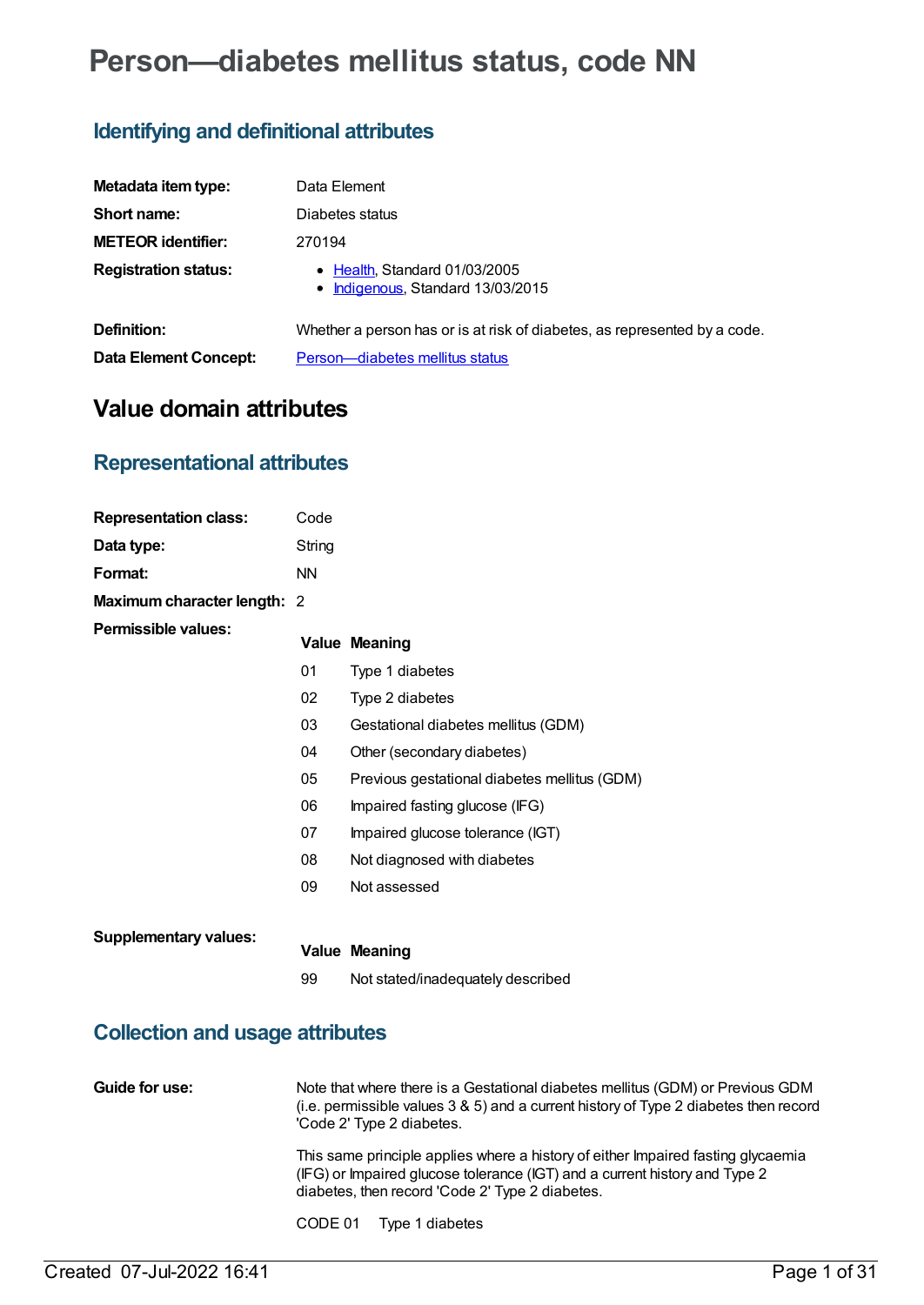Beta-cell destruction, usually leading to absolute insulin deficiency. Includes those cases attributed to an autoimmune process, as well as those with beta-cell destruction and who are prone to ketoacidosis for which neither an aetiology nor pathogenesis is known (idiopathic). It does not include those forms of beta-cell destruction or failure to which specific causes can be assigned (e.g. cystic fibrosis, mitochondrial defects). Some subjects with Type 1 diabetes can be identified at earlier clinical stages than 'diabetes mellitus'.

#### CODE 02 Type 2 diabetes

Type 2 includes the common major form of diabetes, which results from defect(s) in insulin secretion, almost always with a major contribution from insulin resistance.

CODE 03 Gestational diabetes mellitus (GDM)

GDM is a carbohydrate intolerance resulting in hyperglycaemia of variable severity with onset or first recognition during pregnancy. The definition applies irrespective of whether or not insulin is used for treatment or the condition persists after pregnancy. Diagnosis is to be based on the Australian Diabetes in Pregnancy Society (ADIPS) Guidelines.

#### CODE 04 Other (secondary diabetes)

This categorisation includes less common causes of diabetes mellitus, but are those in which the underlying defect or disease process can be identified in a relatively specific manner. They include, for example, genetic defects of beta-cell function, genetic defects in insulin action, diseases of the exocrine pancreas, endocrinopathies, drug or chemical-induced, infections, uncommon forms of immune-mediated diabetes, other genetic syndromes sometimes associated with diabetes.

#### CODE 05 Previous GDM

Where the person has a history of GDM.

CODE 06 Impaired fasting glycaemia (IFG)

IFG or 'non-diabetic fasting hyperglycaemia' refers to fasting glucose concentrations, which are lower than those required to diagnose diabetes mellitus but higher than the normal reference range. An individual is considered to have IFG if they have a fasting plasma glucose of 6.1 or greater and less than 7.0 mmol/L if challenged with an oral glucose load, they have a fasting plasma glucose concentration of 6.1 mmol/L or greater, but less than 7.0 mmol/L, AND the 2 hour value in the Oral Glucose Tolerance Test (OGTT) is less than 7.8 mmol/L.

CODE 07 Impaired glucose tolerance (IGT)

IGT is categorised as a stage in the natural history of disordered carbohydrate metabolism; subjects with IGT have an increased risk of progressing to diabetes. IGT refers to a metabolic state intermediate between normal glucose homeostasis and diabetes. Those individuals with IGT manifest glucose intolerance only when challenged with an oral glucose load. IGT is diagnosed if the 2 hour value in the OGTT is greater than 7.8 mmol/L. and less than 11.1 mmol/L AND the fasting plasma glucose concentration is less than 7.0 mmol/L.

CODE 08 Not diagnosed with diabetes

The subject has no known diagnosis of Type 1, Type 2, GDM, Previous GDM, IFG, IGT or Other (secondary diabetes).

CODE 09 Not assessed

The subject has not had their diabetes status assessed.

CODE 99 Not stated/inadequately described

This code is for unknown or information unavailable. **Collection methods:** The diagnosis is derived from and must be substantiated by clinical documentation.

### **Source and reference attributes**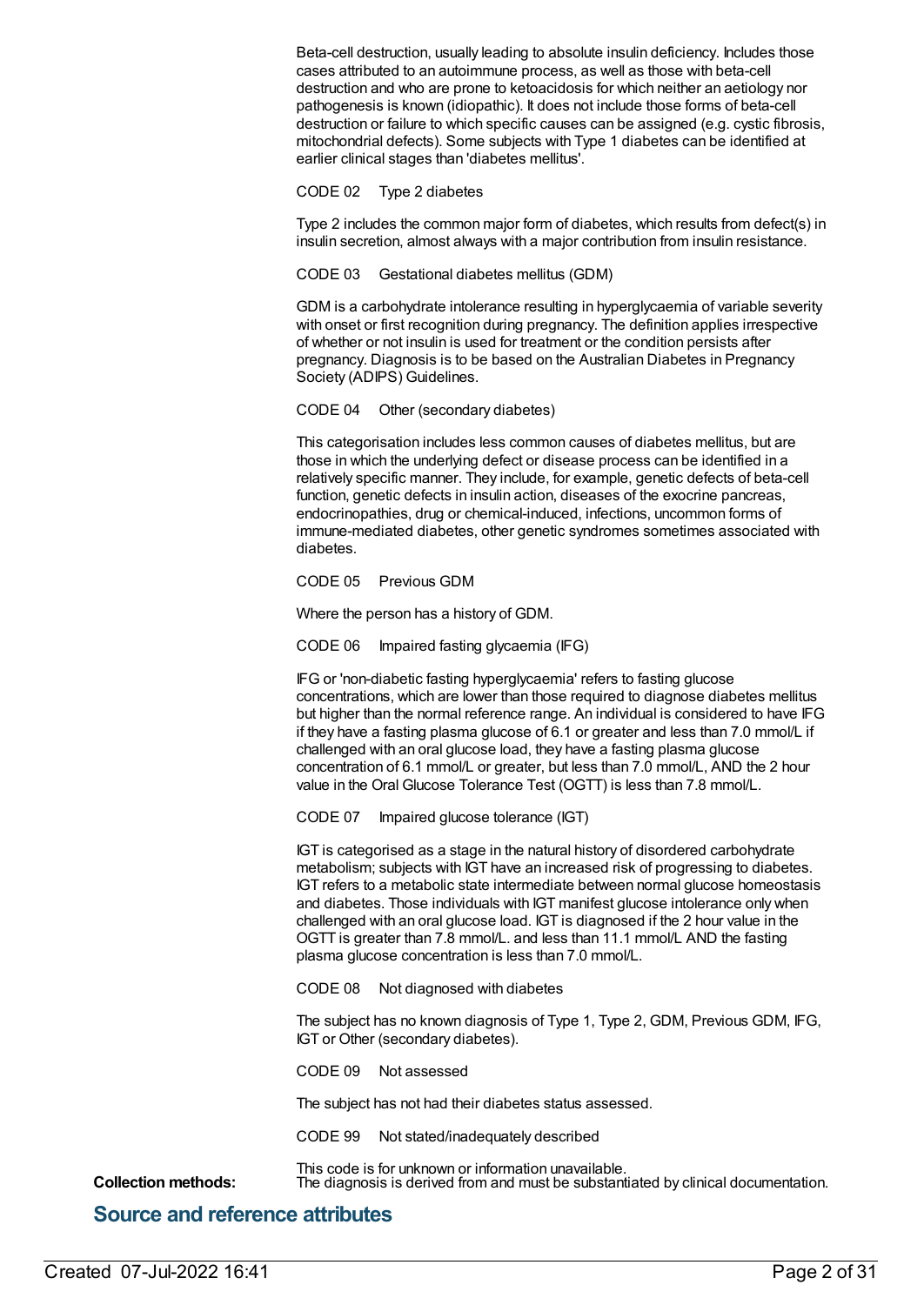**Origin:** Developed based on Definition, Diagnosis and Classification of Diabetes Mellitus and its Complications Part 1: Diagnosis and Classifications of Diabetes Mellitus Provisional Report of a World Health Organization Consultation (Alberti & Zimmet 1998).

### **Data element attributes**

### **Collection and usage attributes**

| <b>Collection methods:</b> | Diabetes (clinical): |  |
|----------------------------|----------------------|--|
|                            |                      |  |

A type of diabetes should be recorded and coded for each episode of patient care.

### **Source and reference attributes**

| <b>Submitting organisation:</b> | Cardiovascular Data Working Group    |  |
|---------------------------------|--------------------------------------|--|
|                                 | National Diabetes Data Working Group |  |

### **Relational attributes**

| Related metadata<br>references:                             | Supersedes <b>EDiabetes status, version 1, DE, NHDD, NHIMG, Superseded</b><br>01/03/2005.pdf (27.3 KB) No registration status |
|-------------------------------------------------------------|-------------------------------------------------------------------------------------------------------------------------------|
| <b>Implementation in Data Set</b><br><b>Specifications:</b> | Acute coronary syndrome (clinical) DSSHealth, Superseded 07/12/2005                                                           |
|                                                             | Acute coronary syndrome (clinical) DSSHealth, Superseded 01/10/2008                                                           |
|                                                             | Acute coronary syndrome (clinical) DSSHealth, Superseded 01/09/2012                                                           |
|                                                             | Acute coronary syndrome (clinical) DSSHealth, Superseded 02/05/2013                                                           |
|                                                             | Acute coronary syndrome (clinical) NBPDS Health, Recorded 15/05/2017                                                          |
|                                                             | Acute coronary syndrome (clinical) NBPDS 2013-Health, Standard 02/05/2013                                                     |
|                                                             | Implementation start date: 01/07/2013                                                                                         |
|                                                             |                                                                                                                               |

[Cardiovascular](https://meteor.aihw.gov.au/content/273052) disease (clinical) DS[SHealth,](https://meteor.aihw.gov.au/RegistrationAuthority/12) Superseded 15/02/2006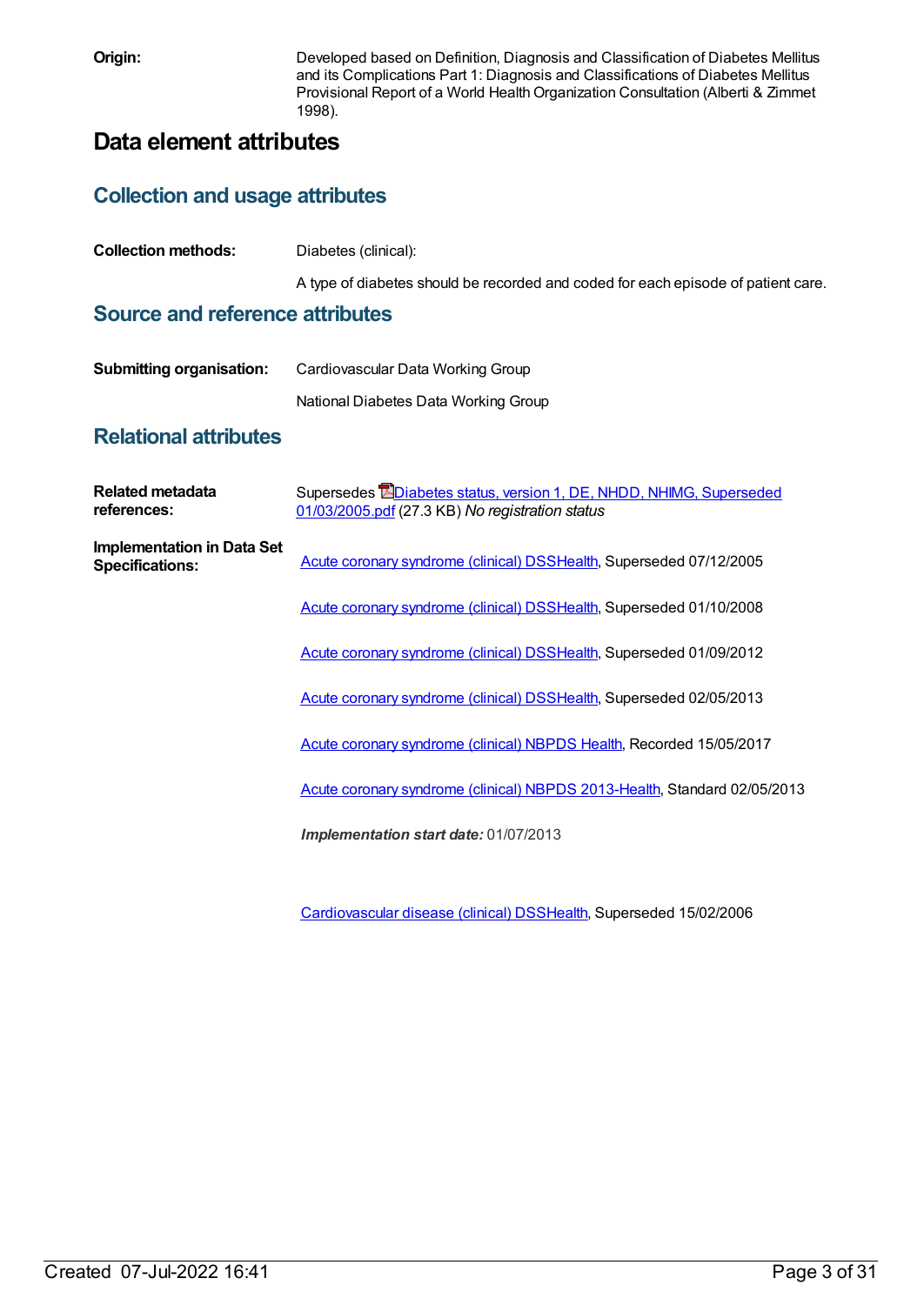People with diabetes have two to five times increased risk of developing heart, stroke and vascular disease (Zimmet & Alberti 1997). Cardiovascular disease is the most common cause of death in people with diabetes.

Diabetes is also an important cause of stroke, and people with diabetes may have a worse prognosis after stroke.

Heart, stroke and vascular disease and diabetes share common risk factors, but also diabetes is an independent risk factor for heart, stroke and vascular disease.

During the 1995 National Health Survey, about 15 per cent of those with diabetes reported having heart disease, at almost six times the rate noted among people without diabetes. In 1996-97, almost one in six hospital separations, with coronary heart disease as any listed diagnosis, also had diabetes recorded as an associated diagnosis. Heart disease appears earlier in life and is more often fatal among those with diabetes.

Diabetes may accentuate the role of elevated blood pressure in stroke. The incidence and prevalence of peripheral vascular disease in those with diabetes increase with the duration of the peripheral vascular disease.

Mortality is increased among patients with peripheral vascular disease and diabetes, in particular if foot ulcerations, infection or gangrene occur. There is limited information on whether the presence of heart, stroke and vascular disease promotes diabetes in some way.

High blood pressure, high cholesterol and obesity are often present along with diabetes. As well as all being independent cardiovascular risk factors, when they are in combination with glucose intolerance (a feature of diabetes) and other risk factors such as physical inactivity and smoking, these factors present a greater risk for heart, stroke and vascular disease.

Evidence is accumulating that high cholesterol and glucose intolerance, which often occur together, may have a common aetiological factor. Despite these similarities, trends in cardiovascular mortality and diabetes incidence and mortality are moving in opposite directions.

While the ageing of the population following reductions in cardiovascular mortality may have contributed to these contrasting trends, the role of other factors also needs to be clearly understood if common risk factor prevention strategies are to be considered. (From Commonwealth Department of Health & Aged Care and Australian Institute of Health and Welfare (1999) National Health Priority Areas Report: Cardiovascular Health).

In settings such as general practice where the monitoring of a person's health is ongoing and where diabetes status can change over time, the service contact date should be recorded.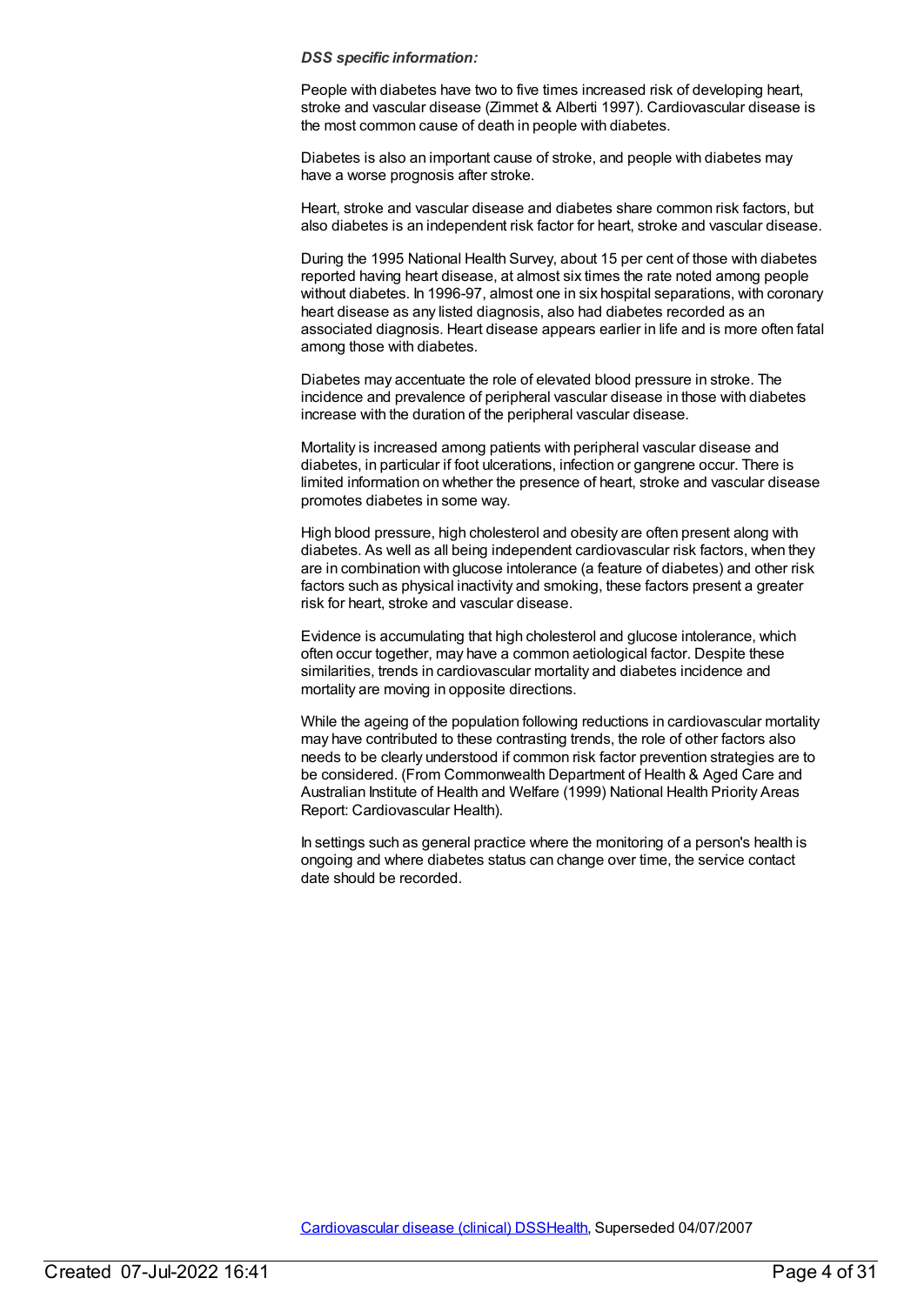People with diabetes have two to five times increased risk of developing heart, stroke and vascular disease (Zimmet & Alberti 1997). Cardiovascular disease is the most common cause of death in people with diabetes.

Diabetes is also an important cause of stroke, and people with diabetes may have a worse prognosis after stroke.

Heart, stroke and vascular disease and diabetes share common risk factors, but also diabetes is an independent risk factor for heart, stroke and vascular disease.

During the 1995 National Health Survey, about 15 per cent of those with diabetes reported having heart disease, at almost six times the rate noted among people without diabetes. In 1996-97, almost one in six hospital separations, with coronary heart disease as any listed diagnosis, also had diabetes recorded as an associated diagnosis. Heart disease appears earlier in life and is more often fatal among those with diabetes.

Diabetes may accentuate the role of elevated blood pressure in stroke. The incidence and prevalence of peripheral vascular disease in those with diabetes increase with the duration of the peripheral vascular disease.

Mortality is increased among patients with peripheral vascular disease and diabetes, in particular if foot ulcerations, infection or gangrene occur. There is limited information on whether the presence of heart, stroke and vascular disease promotes diabetes in some way.

High blood pressure, high cholesterol and obesity are often present along with diabetes. As well as all being independent cardiovascular risk factors, when they are in combination with glucose intolerance (a feature of diabetes) and other risk factors such as physical inactivity and smoking, these factors present a greater risk for heart, stroke and vascular disease.

Evidence is accumulating that high cholesterol and glucose intolerance, which often occur together, may have a common aetiological factor. Despite these similarities, trends in cardiovascular mortality and diabetes incidence and mortality are moving in opposite directions.

While the ageing of the population following reductions in cardiovascular mortality may have contributed to these contrasting trends, the role of other factors also needs to be clearly understood if common risk factor prevention strategies are to be considered. (From Commonwealth Department of Health & Aged Care and Australian Institute of Health and Welfare (1999) National Health Priority Areas Report: Cardiovascular Health).

In settings such as general practice where the monitoring of a person's health is ongoing and where diabetes status can change over time, the service contact date should be recorded.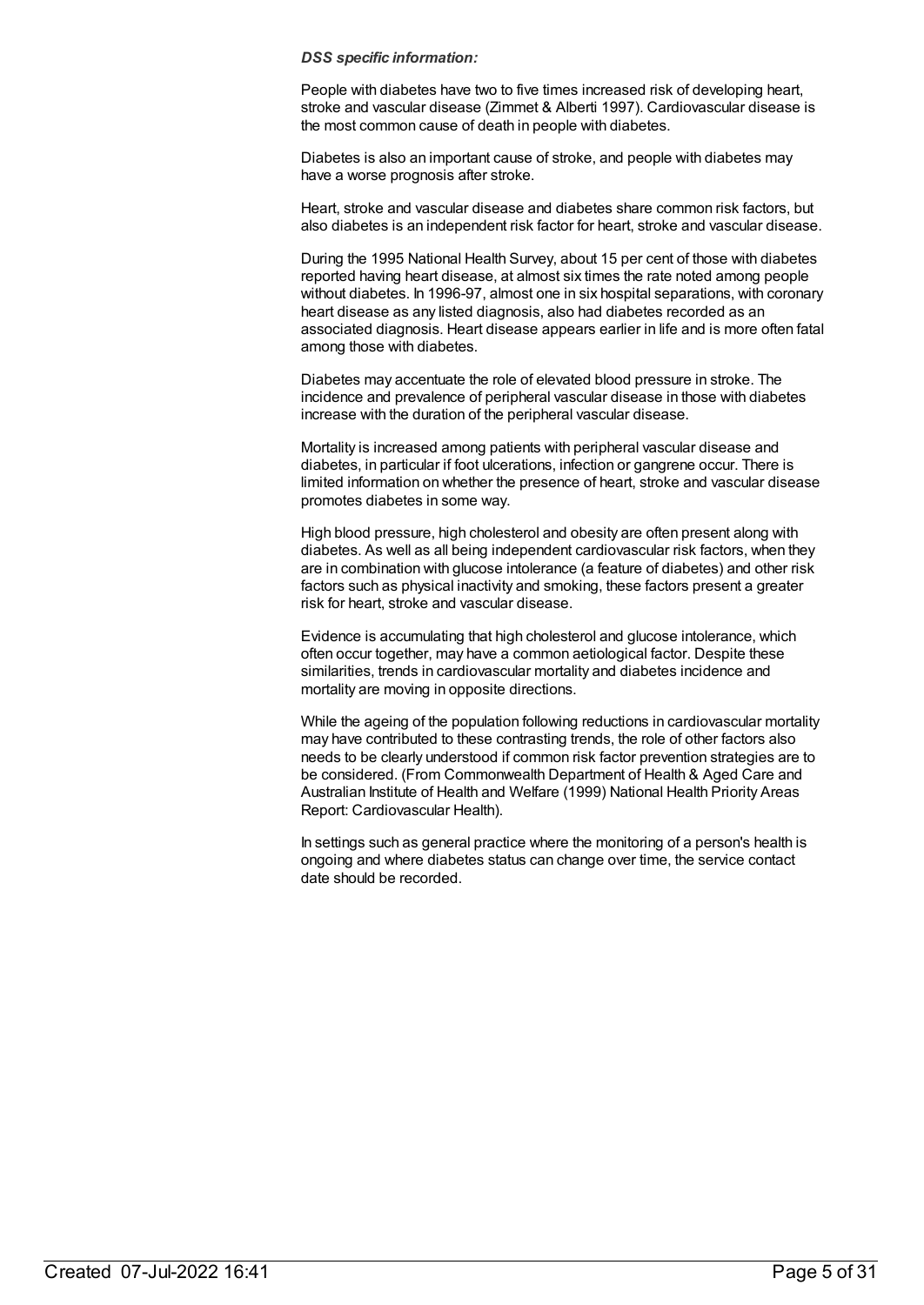People with diabetes have two to five times increased risk of developing heart, stroke and vascular disease (Zimmet & Alberti 1997). Cardiovascular disease is the most common cause of death in people with diabetes.

Diabetes is also an important cause of stroke, and people with diabetes may have a worse prognosis after stroke.

Heart, stroke and vascular disease and diabetes share common risk factors, but also diabetes is an independent risk factor for heart, stroke and vascular disease.

During the 1995 National Health Survey, about 15 per cent of those with diabetes reported having heart disease, at almost six times the rate noted among people without diabetes. In 1996-97, almost one in six hospital separations, with coronary heart disease as any listed diagnosis, also had diabetes recorded as an associated diagnosis. Heart disease appears earlier in life and is more often fatal among those with diabetes.

Diabetes may accentuate the role of elevated blood pressure in stroke. The incidence and prevalence of peripheral vascular disease in those with diabetes increase with the duration of the peripheral vascular disease.

Mortality is increased among patients with peripheral vascular disease and diabetes, in particular if foot ulcerations, infection or gangrene occur. There is limited information on whether the presence of heart, stroke and vascular disease promotes diabetes in some way.

High blood pressure, high cholesterol and obesity are often present along with diabetes. As well as all being independent cardiovascular risk factors, when they are in combination with glucose intolerance (a feature of diabetes) and other risk factors such as physical inactivity and smoking, these factors present a greater risk for heart, stroke and vascular disease.

Evidence is accumulating that high cholesterol and glucose intolerance, which often occur together, may have a common aetiological factor. Despite these similarities, trends in cardiovascular mortality and diabetes incidence and mortality are moving in opposite directions.

While the ageing of the population following reductions in cardiovascular mortality may have contributed to these contrasting trends, the role of other factors also needs to be clearly understood if common risk factor prevention strategies are to be considered. (From Commonwealth Department of Health & Aged Care and Australian Institute of Health and Welfare (1999) National Health Priority Areas Report: Cardiovascular Health).

In settings such as general practice where the monitoring of a person's health is ongoing and where diabetes status can change over time, the service contact date should be recorded.

[Cardiovascular](https://meteor.aihw.gov.au/content/374213) disease (clinical) DS[SHealth,](https://meteor.aihw.gov.au/RegistrationAuthority/12) Superseded 01/09/2012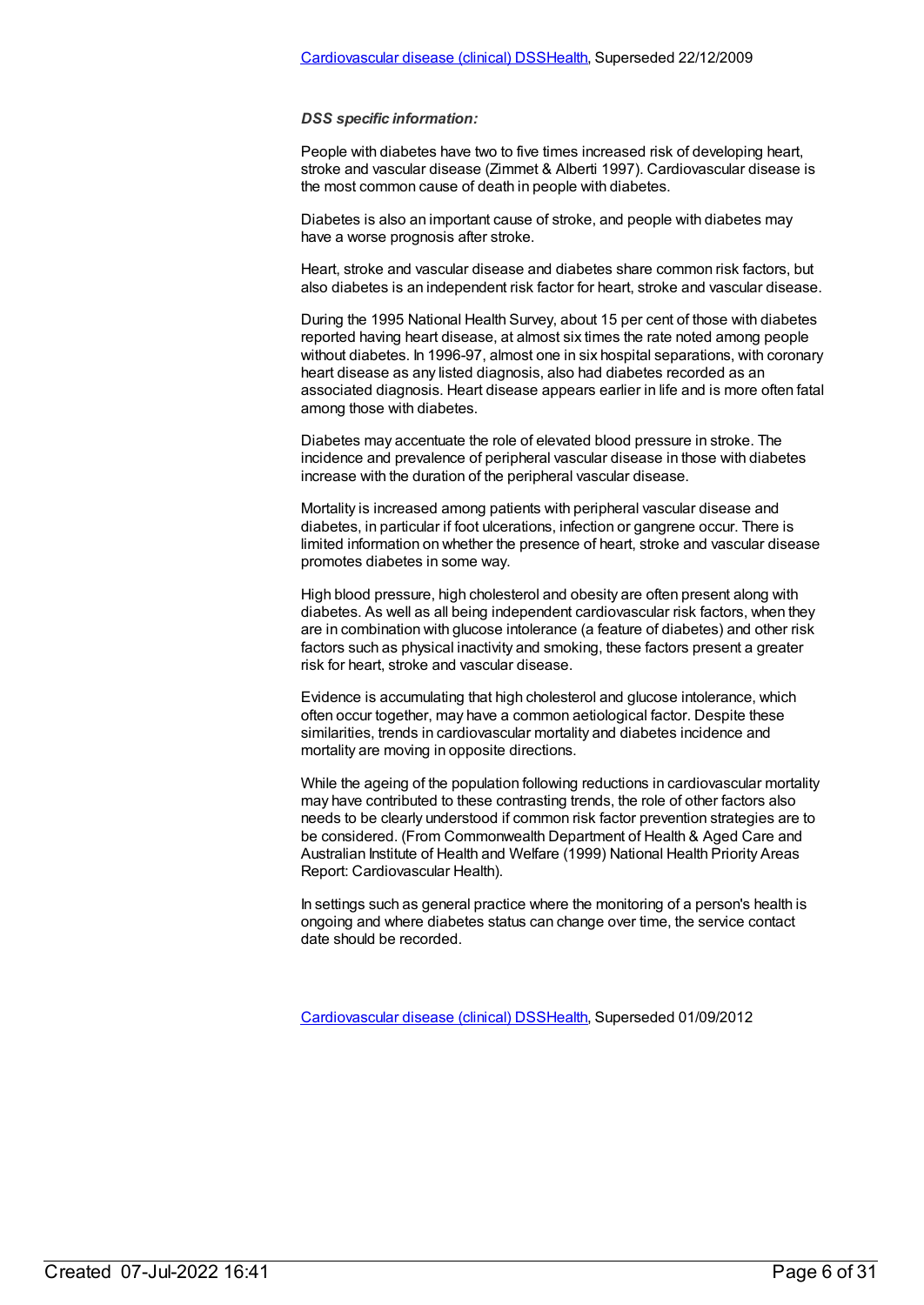People with diabetes have two to five times increased risk of developing heart, stroke and vascular disease (Zimmet & Alberti 1997). Cardiovascular disease is the most common cause of death in people with diabetes.

Diabetes is also an important cause of stroke, and people with diabetes may have a worse prognosis after stroke.

Heart, stroke and vascular disease and diabetes share common risk factors, but also diabetes is an independent risk factor for heart, stroke and vascular disease.

During the 1995 National Health Survey, about 15 per cent of those with diabetes reported having heart disease, at almost six times the rate noted among people without diabetes. In 1996-97, almost one in six hospital separations, with coronary heart disease as any listed diagnosis, also had diabetes recorded as an associated diagnosis. Heart disease appears earlier in life and is more often fatal among those with diabetes.

Diabetes may accentuate the role of elevated blood pressure in stroke. The incidence and prevalence of peripheral vascular disease in those with diabetes increase with the duration of the peripheral vascular disease.

Mortality is increased among patients with peripheral vascular disease and diabetes, in particular if foot ulcerations, infection or gangrene occur. There is limited information on whether the presence of heart, stroke and vascular disease promotes diabetes in some way.

High blood pressure, high cholesterol and obesity are often present along with diabetes. As well as all being independent cardiovascular risk factors, when they are in combination with glucose intolerance (a feature of diabetes) and other risk factors such as physical inactivity and smoking, these factors present a greater risk for heart, stroke and vascular disease.

Evidence is accumulating that high cholesterol and glucose intolerance, which often occur together, may have a common aetiological factor. Despite these similarities, trends in cardiovascular mortality and diabetes incidence and mortality are moving in opposite directions.

While the ageing of the population following reductions in cardiovascular mortality may have contributed to these contrasting trends, the role of other factors also needs to be clearly understood if common risk factor prevention strategies are to be considered. (From Commonwealth Department of Health & Aged Care and Australian Institute of Health and Welfare (1999) National Health Priority Areas Report: Cardiovascular Health).

In settings such as general practice where the monitoring of a person's health is ongoing and where diabetes status can change over time, the service contact date should be recorded.

[Cardiovascular](https://meteor.aihw.gov.au/content/470731) disease (clinical) NBPD[SHealth](https://meteor.aihw.gov.au/RegistrationAuthority/12), Superseded 17/10/2018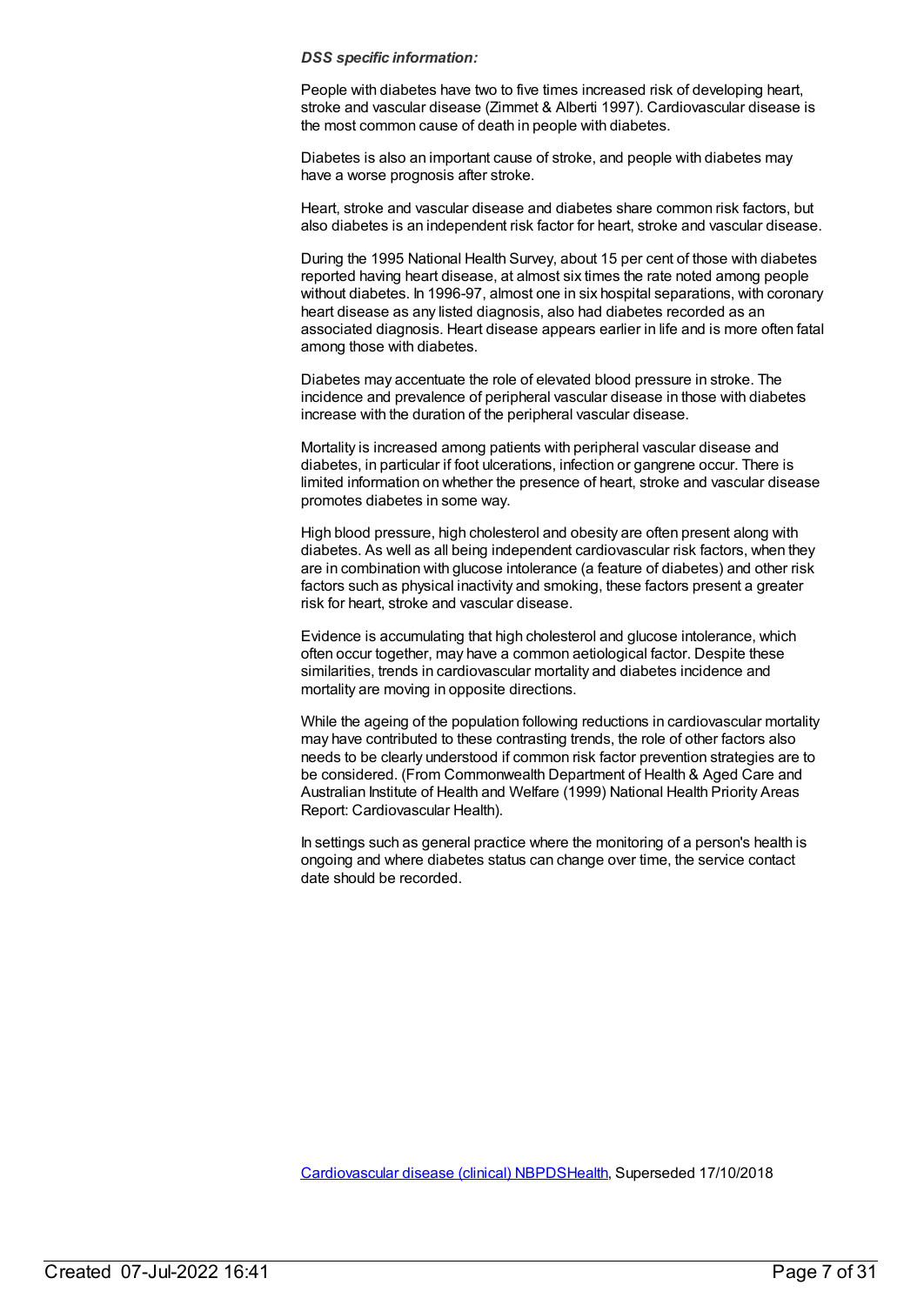People with diabetes have two to five times increased risk of developing heart, stroke and vascular disease (Zimmet & Alberti 1997). Cardiovascular disease is the most common cause of death in people with diabetes.

Diabetes is also an important cause of stroke, and people with diabetes may have a worse prognosis after stroke.

Heart, stroke and vascular disease and diabetes share common risk factors, but also diabetes is an independent risk factor for heart, stroke and vascular disease.

During the 1995 National Health Survey, about 15 per cent of those with diabetes reported having heart disease, at almost six times the rate noted among people without diabetes. In 1996-97, almost one in six hospital separations, with coronary heart disease as any listed diagnosis, also had diabetes recorded as an associated diagnosis. Heart disease appears earlier in life and is more often fatal among those with diabetes.

Diabetes may accentuate the role of elevated blood pressure in stroke. The incidence and prevalence of peripheral vascular disease in those with diabetes increase with the duration of the peripheral vascular disease.

Mortality is increased among patients with peripheral vascular disease and diabetes, in particular if foot ulcerations, infection or gangrene occur. There is limited information on whether the presence of heart, stroke and vascular disease promotes diabetes in some way.

High blood pressure, high cholesterol and obesity are often present along with diabetes. As well as all being independent cardiovascular risk factors, when they are in combination with glucose intolerance (a feature of diabetes) and other risk factors such as physical inactivity and smoking, these factors present a greater risk for heart, stroke and vascular disease.

Evidence is accumulating that high cholesterol and glucose intolerance, which often occur together, may have a common aetiological factor. Despite these similarities, trends in cardiovascular mortality and diabetes incidence and mortality are moving in opposite directions.

While the ageing of the population following reductions in cardiovascular mortality may have contributed to these contrasting trends, the role of other factors also needs to be clearly understood if common risk factor prevention strategies are to be considered. (From Commonwealth Department of Health & Aged Care and Australian Institute of Health and Welfare (1999) National Health Priority Areas Report: Cardiovascular Health).

In settings such as general practice where the monitoring of a person's health is ongoing and where diabetes status can change over time, the service contact date should be recorded.

[Cardiovascular](https://meteor.aihw.gov.au/content/697668) disease (clinical) NBPDS [Health](https://meteor.aihw.gov.au/RegistrationAuthority/12), Standard 17/10/2018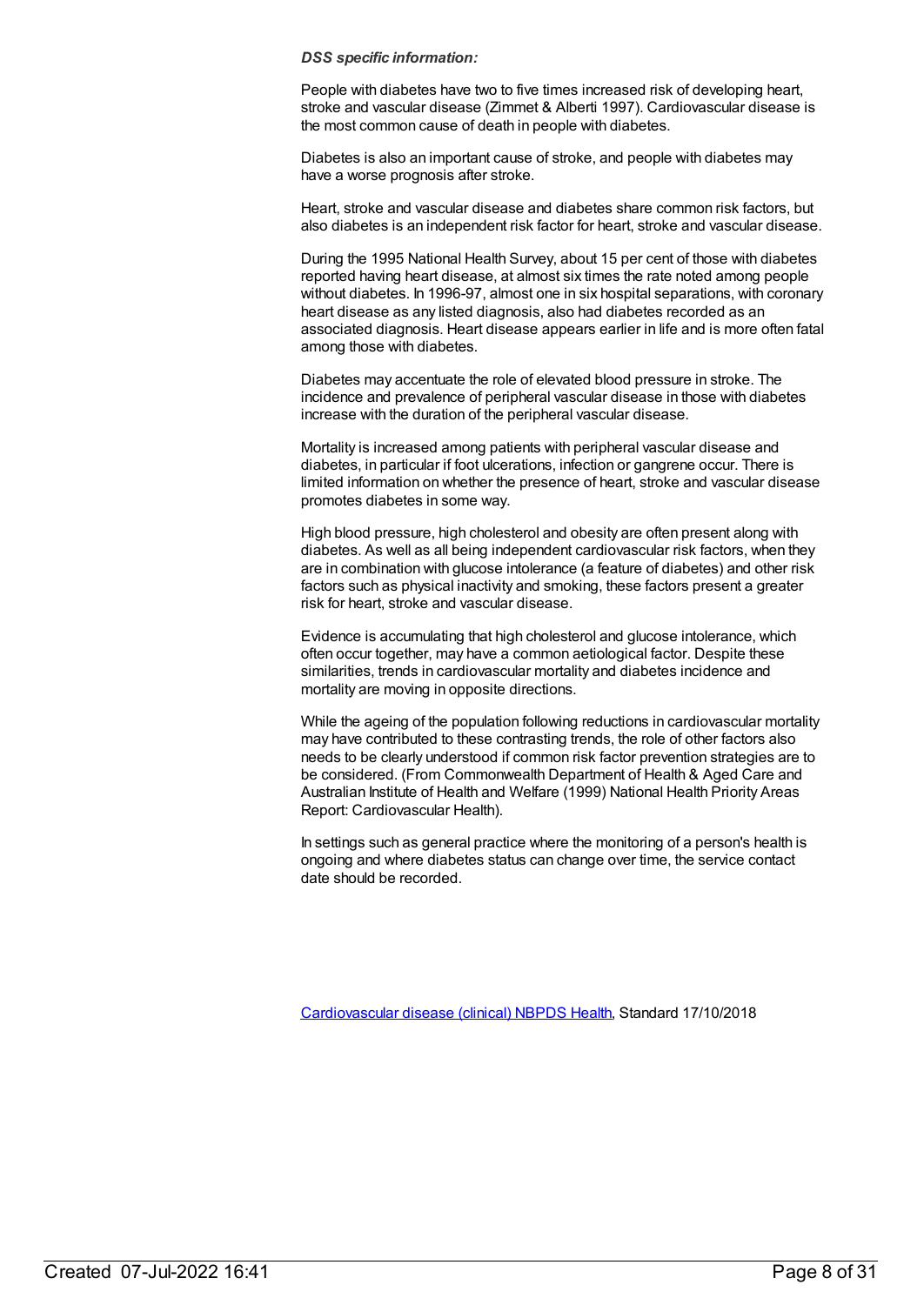People with diabetes have two to five times increased risk of developing heart, stroke and vascular disease (Zimmet & Alberti 1997). Cardiovascular disease is the most common cause of death in people with diabetes.

Diabetes is also an important cause of stroke, and people with diabetes may have a worse prognosis after stroke.

Heart, stroke and vascular disease and diabetes share common risk factors, but also diabetes is an independent risk factor for heart, stroke and vascular disease.

During the 1995 National Health Survey, about 15 per cent of those with diabetes reported having heart disease, at almost six times the rate noted among people without diabetes. In 1996-97, almost one in six hospital separations, with coronary heart disease as any listed diagnosis, also had diabetes recorded as an associated diagnosis. Heart disease appears earlier in life and is more often fatal among those with diabetes.

Diabetes may accentuate the role of elevated blood pressure in stroke. The incidence and prevalence of peripheral vascular disease in those with diabetes increase with the duration of the peripheral vascular disease.

Mortality is increased among patients with peripheral vascular disease and diabetes, in particular if foot ulcerations, infection or gangrene occur. There is limited information on whether the presence of heart, stroke and vascular disease promotes diabetes in some way.

High blood pressure, high cholesterol and obesity are often present along with diabetes. As well as all being independent cardiovascular risk factors, when they are in combination with glucose intolerance (a feature of diabetes) and other risk factors such as physical inactivity and smoking, these factors present a greater risk for heart, stroke and vascular disease.

Evidence is accumulating that high cholesterol and glucose intolerance, which often occur together, may have a common aetiological factor. Despite these similarities, trends in cardiovascular mortality and diabetes incidence and mortality are moving in opposite directions.

While the ageing of the population following reductions in cardiovascular mortality may have contributed to these contrasting trends, the role of other factors also needs to be clearly understood if common risk factor prevention strategies are to be considered. (From Commonwealth Department of Health & Aged Care and Australian Institute of Health and Welfare (1999) National Health Priority Areas Report: Cardiovascular Health).

In settings such as general practice where the monitoring of a person's health is ongoing and where diabetes status can change over time, the service contact date should be recorded.

[Diabetes](https://meteor.aihw.gov.au/content/273054) (clinical) DSS[Health](https://meteor.aihw.gov.au/RegistrationAuthority/12), Superseded 21/09/2005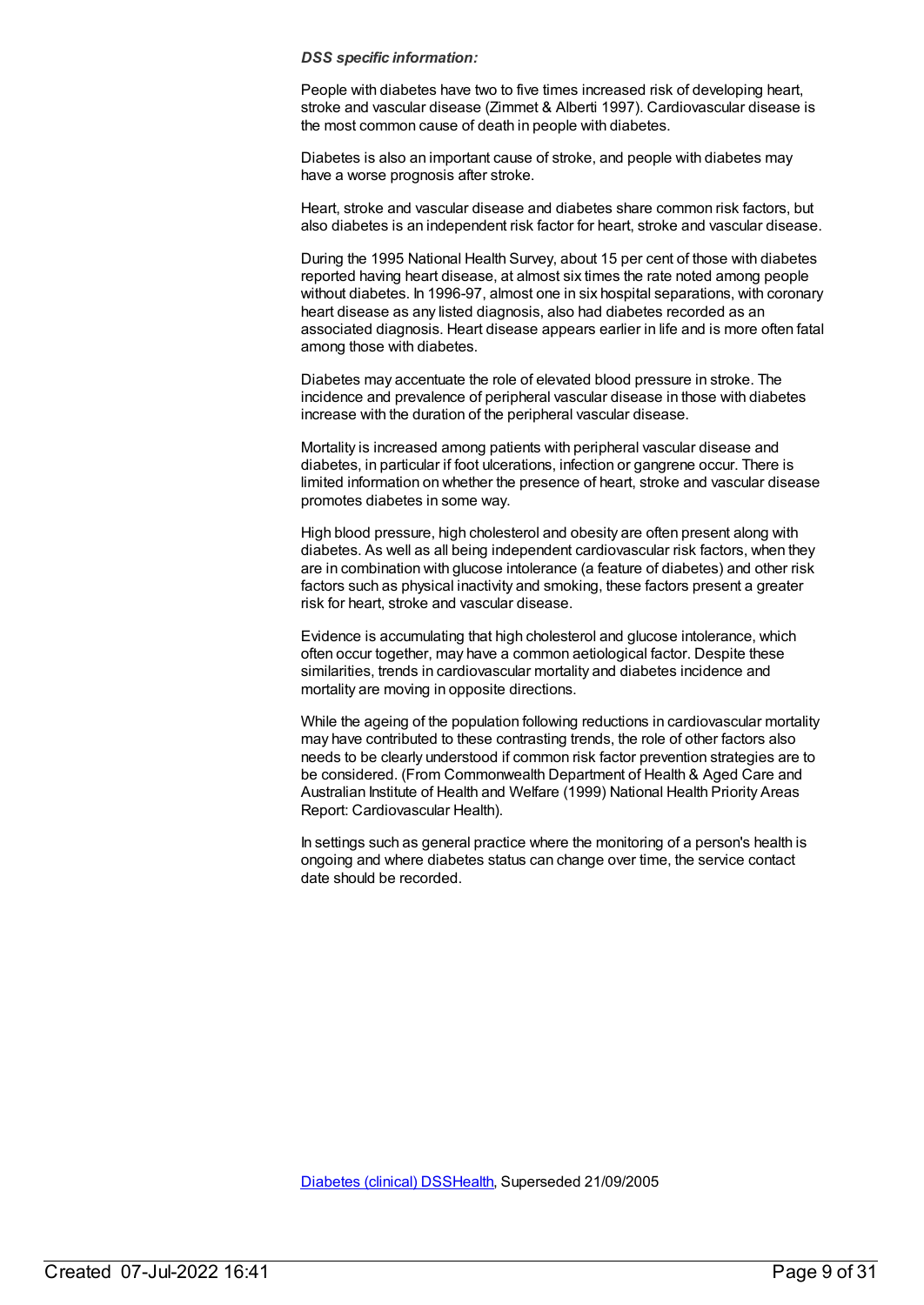Uncontrolled diabetes leads to a variety of complications, often resulting in limitation of activity, disability, illness and premature mortality. Therefore ongoing assessment is required to identify people at risk of developing complications so that early preventive strategies can be applied. Although there is no cure for diabetes, with modern treatment most people can lead a full and active life and avoid long-term complications.

Aetiological classifications contained in the scientific paper 'Definition, Diagnosis and Classification of Diabetes Mellitus and its Complications Part 1: Diagnosis and Classifications of Diabetes Mellitus Provisional Report of a WHO Consultation (Alberti & Zimmet 1998)'.

#### [Diabetes](https://meteor.aihw.gov.au/content/304865) (clinical) NBPD[SHealth](https://meteor.aihw.gov.au/RegistrationAuthority/12), Standard 21/09/2005

#### *DSS specific information:*

Uncontrolled diabetes leads to a variety of complications, often resulting in limitation of activity, disability, illness and premature mortality. Therefore ongoing assessment is required to identify people at risk of developing complications so that early preventive strategies can be applied. Although there is no cure for diabetes, with modern treatment most people can lead a full and active life and avoid long-term complications.

Aetiological classifications contained in the scientific paper 'Definition, Diagnosis and Classification of Diabetes Mellitus and its Complications Part 1: Diagnosis and Classifications of Diabetes Mellitus Provisional Report of a WHO Consultation (Alberti & Zimmet 1998)'.

#### [Diabetes](https://meteor.aihw.gov.au/content/621784) (clinical) NBPD[SHealth](https://meteor.aihw.gov.au/RegistrationAuthority/12), Recorded 15/05/2017

#### *DSS specific information:*

Uncontrolled diabetes leads to a variety of complications, often resulting in limitation of activity, disability, illness and premature mortality. Therefore ongoing assessment is required to identify people at risk of developing complications so that early preventive strategies can be applied. Although there is no cure for diabetes, with modern treatment most people can lead a full and active life and avoid long-term complications.

Aetiological classifications contained in the scientific paper 'Definition, Diagnosis and Classification of Diabetes Mellitus and its Complications Part 1: Diagnosis and Classifications of Diabetes Mellitus Provisional Report of a WHO Consultation (Alberti & Zimmet 1998)'.

#### Reference:

*Alberti KG& Zimmet PZ 1998. Definition, diagnosis and classification of diabetes mellitus and its complications. Part 1: diagnosis and classification of diabetes mellitus provisional report of a WHOconsultation. Diabetic Medicine 15(7).*

[Indigenous](https://meteor.aihw.gov.au/content/430629) primary health care DSS 2012-1[4Health](https://meteor.aihw.gov.au/RegistrationAuthority/12), Superseded 21/11/2013 [Indigenous](https://meteor.aihw.gov.au/RegistrationAuthority/6), Superseded 21/11/2013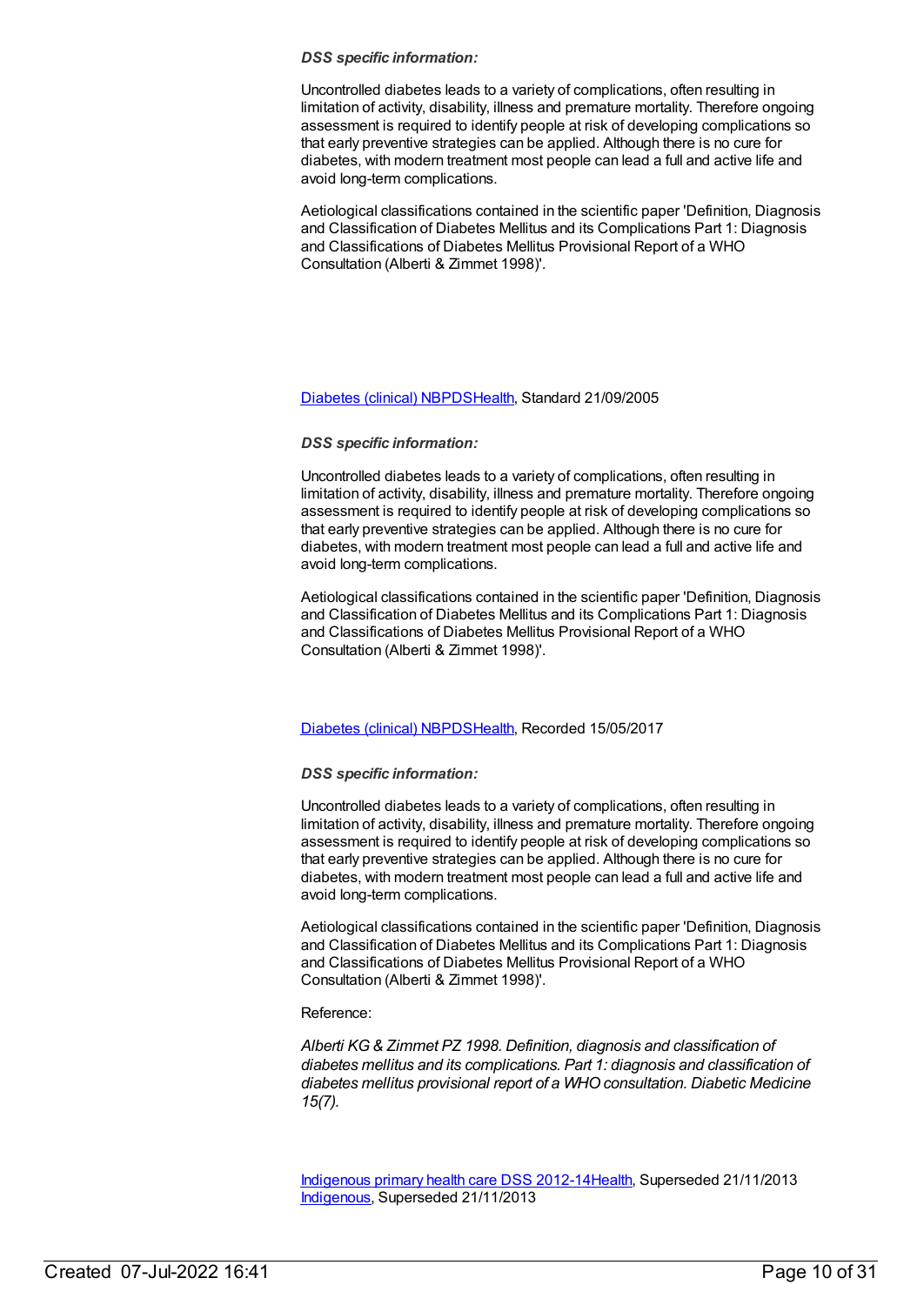*Implementation start date:* 01/07/2012

*Implementation end date:* 30/06/2014

[Indigenous](https://meteor.aihw.gov.au/content/504325) primary health care DSS 2014-1[5Health](https://meteor.aihw.gov.au/RegistrationAuthority/12), Superseded 13/03/2015 [Indigenous](https://meteor.aihw.gov.au/RegistrationAuthority/6), Superseded 13/03/2015

*Implementation start date:* 01/07/2014

*Implementation end date:* 30/06/2015

[Indigenous](https://meteor.aihw.gov.au/content/585036) primary health care DSS 2015-1[7Health](https://meteor.aihw.gov.au/RegistrationAuthority/12), Superseded 25/01/2018 [Indigenous](https://meteor.aihw.gov.au/RegistrationAuthority/6), Superseded 27/02/2018

*Implementation start date:* 01/07/2015

*Implementation end date:* 30/06/2017

[Indigenous](https://meteor.aihw.gov.au/content/686603) primary health care NBEDS 2017–18[Health](https://meteor.aihw.gov.au/RegistrationAuthority/12), Superseded 06/09/2018 [Indigenous](https://meteor.aihw.gov.au/RegistrationAuthority/6), Superseded 22/10/2018

*Implementation start date:* 01/07/2017

*Implementation end date:* 30/06/2018

[Indigenous](https://meteor.aihw.gov.au/content/694101) primary health care NBEDS 2018–19[Health](https://meteor.aihw.gov.au/RegistrationAuthority/12), Superseded 12/12/2018 [Indigenous](https://meteor.aihw.gov.au/RegistrationAuthority/6), Superseded 02/04/2019

*Implementation start date:* 01/07/2018

*Implementation end date:* 30/06/2019

[Indigenous](https://meteor.aihw.gov.au/content/707502) primary health care NBEDS 2019–20[Health](https://meteor.aihw.gov.au/RegistrationAuthority/12), Superseded 16/01/2020 [Indigenous](https://meteor.aihw.gov.au/RegistrationAuthority/6), Superseded 14/07/2021

*Implementation start date:* 01/07/2019

*Implementation end date:* 30/06/2020

[Indigenous](https://meteor.aihw.gov.au/content/715320) primary health care NBEDS 2020–21[Health](https://meteor.aihw.gov.au/RegistrationAuthority/12), Retired 13/10/2021

*Implementation start date:* 01/07/2020

*Implementation end date:* 30/06/2021

[Indigenous-specific](https://meteor.aihw.gov.au/content/738532) primary health care NBEDS December 2020[Indigenous](https://meteor.aihw.gov.au/RegistrationAuthority/6), Standard 14/07/2021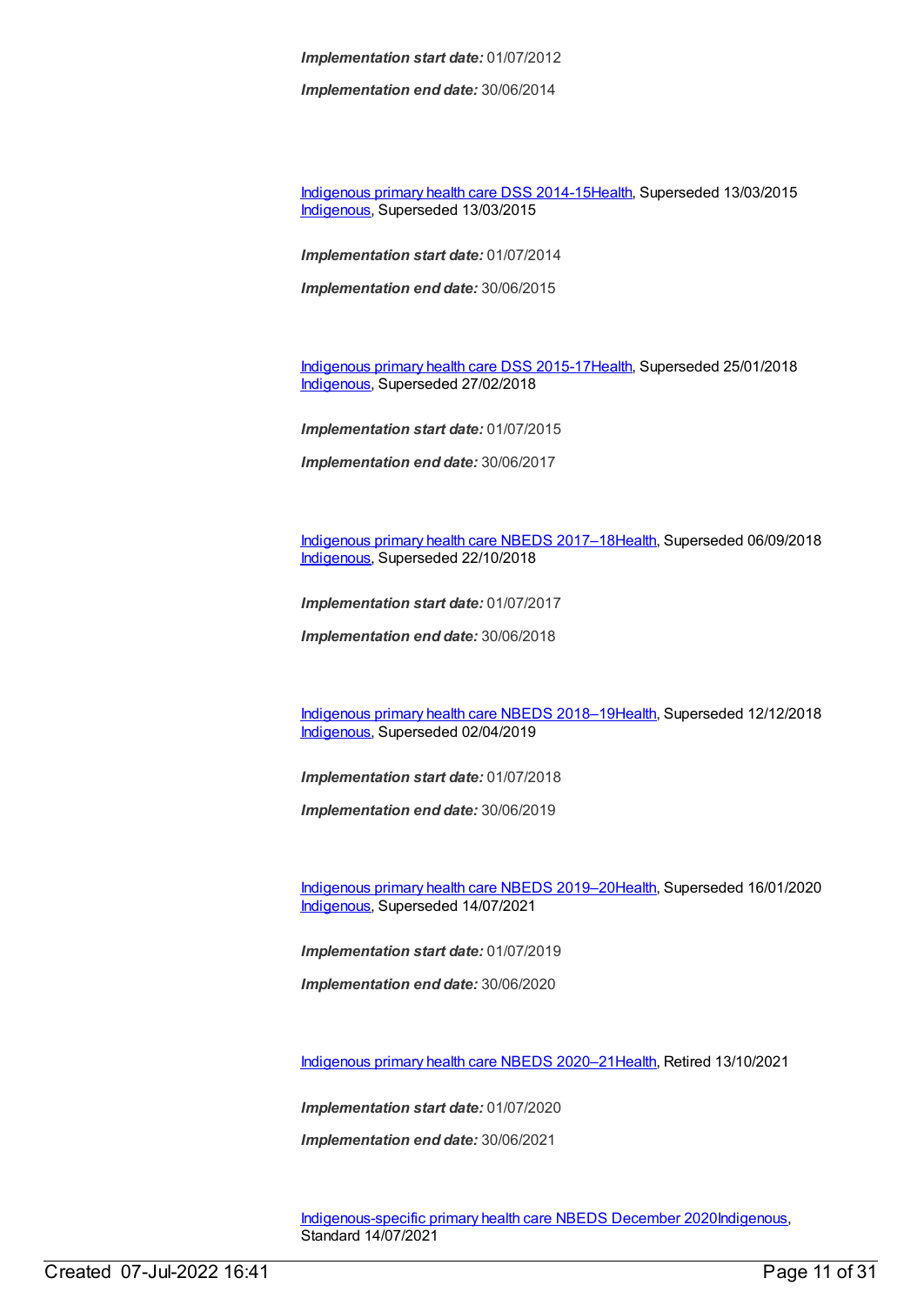*Implementation end date:* 31/12/2020

### **Implementation in Indicators: Used as Numerator**

Indigenous primary health care: [PI05a-Number](https://meteor.aihw.gov.au/content/432293) of regular clients with Type II diabetes who have had an HbA1c measurement result recorded, 201[2Health](https://meteor.aihw.gov.au/RegistrationAuthority/12), Superseded 23/02/2012

Indigenous primary health care: [PI05a-Number](https://meteor.aihw.gov.au/content/468094) of regular clients with Type II diabetes who have had an HbA1c measurement result recorded, 201[3Health](https://meteor.aihw.gov.au/RegistrationAuthority/12), Superseded 21/11/2013 [Indigenous](https://meteor.aihw.gov.au/RegistrationAuthority/6), Superseded 21/11/2013

Indigenous primary health care: [PI05a-Number](https://meteor.aihw.gov.au/content/504700) of regular clients with Type II diabetes who have had an HbA1c measurement result recorded, 201[4Health](https://meteor.aihw.gov.au/RegistrationAuthority/12), Superseded 13/03/2015 [Indigenous](https://meteor.aihw.gov.au/RegistrationAuthority/6), Superseded 13/03/2015

Indigenous primary health care: [PI05a-Number](https://meteor.aihw.gov.au/content/588993) of regular clients with Type II diabetes who have had an HbA1c measurement result recorded, 201[5Health](https://meteor.aihw.gov.au/RegistrationAuthority/12), Superseded 05/10/2016 [Indigenous](https://meteor.aihw.gov.au/RegistrationAuthority/6), Superseded 20/01/2017

Indigenous primary health care: [PI05a-Number](https://meteor.aihw.gov.au/content/663924) of regular clients with Type II diabetes who have had an HbA1c measurement result recorded, 2015- 201[7Health](https://meteor.aihw.gov.au/RegistrationAuthority/12), Superseded 25/01/2018 [Indigenous](https://meteor.aihw.gov.au/RegistrationAuthority/6), Superseded 27/02/2018

Indigenous primary health care: [PI05a-Number](https://meteor.aihw.gov.au/content/686420) of regular clients with Type II diabetes who have had an HbA1c measurement result recorded, 2015- 201[7Health](https://meteor.aihw.gov.au/RegistrationAuthority/12), Superseded 17/10/2018 [Indigenous](https://meteor.aihw.gov.au/RegistrationAuthority/6), Superseded 17/10/2018

Indigenous primary health care: [PI05a-Number](https://meteor.aihw.gov.au/content/687939) of regular clients with Type II diabetes who have had an HbA1c measurement result recorded, 2018- 201[9Health](https://meteor.aihw.gov.au/RegistrationAuthority/12), Superseded 16/01/2020 [Indigenous](https://meteor.aihw.gov.au/RegistrationAuthority/6), Superseded 14/07/2021

Indigenous primary health care: [PI05a-Number](https://meteor.aihw.gov.au/content/717283) of regular clients with Type II diabetes who have had an HbA1c measurement result recorded, June 202[0Health](https://meteor.aihw.gov.au/RegistrationAuthority/12), Retired 13/10/2021 [Indigenous](https://meteor.aihw.gov.au/RegistrationAuthority/6), Superseded 14/07/2021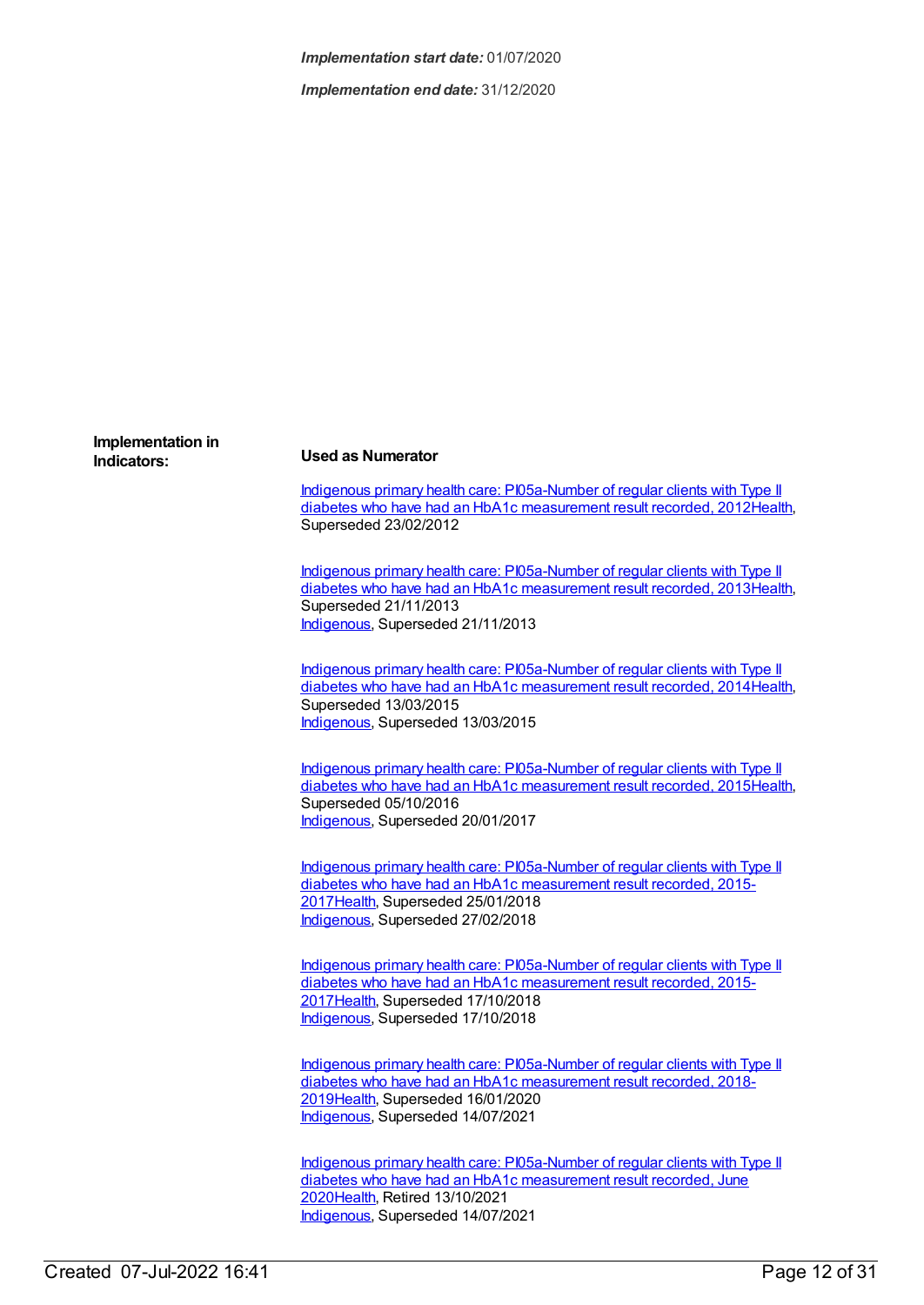Indigenous primary health care: [PI05b-Proportion](https://meteor.aihw.gov.au/content/432280) of regular clients with Type II diabetes who have had an HbA1c measurement result recorded, 201[2Health](https://meteor.aihw.gov.au/RegistrationAuthority/12), Superseded 23/02/2012

Indigenous primary health care: [PI05b-Proportion](https://meteor.aihw.gov.au/content/468096) of regular clients with Type II diabetes who have had an HbA1c measurement result recorded, 201[3Health](https://meteor.aihw.gov.au/RegistrationAuthority/12), Superseded 21/11/2013 [Indigenous](https://meteor.aihw.gov.au/RegistrationAuthority/6), Superseded 21/11/2013

Indigenous primary health care: [PI05b-Proportion](https://meteor.aihw.gov.au/content/504702) of regular clients with Type II diabetes who have had an HbA1c measurement result recorded, 201[4Health](https://meteor.aihw.gov.au/RegistrationAuthority/12), Superseded 13/03/2015 [Indigenous](https://meteor.aihw.gov.au/RegistrationAuthority/6), Superseded 13/03/2015

Indigenous primary health care: [PI05b-Proportion](https://meteor.aihw.gov.au/content/588995) of regular clients with Type II diabetes who have had an HbA1c measurement result recorded, 201[5Health](https://meteor.aihw.gov.au/RegistrationAuthority/12), Superseded 05/10/2016 [Indigenous](https://meteor.aihw.gov.au/RegistrationAuthority/6), Superseded 20/01/2017

Indigenous primary health care: [PI05b-Proportion](https://meteor.aihw.gov.au/content/686352) of regular clients with Type II diabetes who have had an HbA1c measurement result recorded, 2015- 201[7Health](https://meteor.aihw.gov.au/RegistrationAuthority/12), Superseded 17/10/2018 [Indigenous](https://meteor.aihw.gov.au/RegistrationAuthority/6), Superseded 17/10/2018

Indigenous primary health care: [PI05b-Proportion](https://meteor.aihw.gov.au/content/663926) of regular clients with Type II diabetes who have had an HbA1c measurement result recorded, 2015- 201[7Health](https://meteor.aihw.gov.au/RegistrationAuthority/12), Superseded 25/01/2018 [Indigenous](https://meteor.aihw.gov.au/RegistrationAuthority/6), Superseded 27/02/2018

Indigenous primary health care: [PI05b-Proportion](https://meteor.aihw.gov.au/content/687941) of regular clients with Type II diabetes who have had an HbA1c measurement result recorded, 2018- 201[9Health](https://meteor.aihw.gov.au/RegistrationAuthority/12), Superseded 16/01/2020 [Indigenous](https://meteor.aihw.gov.au/RegistrationAuthority/6), Superseded 14/07/2021

Indigenous primary health care: [PI05b-Proportion](https://meteor.aihw.gov.au/content/717285) of regular clients with Type II diabetes who have had an HbA1c measurement result recorded, June 202[0Health](https://meteor.aihw.gov.au/RegistrationAuthority/12), Retired 13/10/2021 [Indigenous](https://meteor.aihw.gov.au/RegistrationAuthority/6), Superseded 14/07/2021

Indigenous primary health care: [PI06a-Number](https://meteor.aihw.gov.au/content/438245) of regular clients with Type II diabetes whose HbA1c measurement result was within a specified level, 201[2Health](https://meteor.aihw.gov.au/RegistrationAuthority/12), Superseded 23/02/2012

Indigenous primary health care: [PI06a-Number](https://meteor.aihw.gov.au/content/468098) of regular clients with Type II diabetes whose HbA1c measurement result was within a specified level, 201[3Health](https://meteor.aihw.gov.au/RegistrationAuthority/12), Superseded 21/11/2013 [Indigenous](https://meteor.aihw.gov.au/RegistrationAuthority/6), Superseded 21/11/2013

Indigenous primary health care: [PI06a-Number](https://meteor.aihw.gov.au/content/504704) of regular clients with Type II diabetes whose HbA1c measurement result was within a specified level, 201[4Health](https://meteor.aihw.gov.au/RegistrationAuthority/12), Superseded 13/03/2015 [Indigenous](https://meteor.aihw.gov.au/RegistrationAuthority/6), Superseded 13/03/2015

Indigenous primary health care: [PI06a-Number](https://meteor.aihw.gov.au/content/592153) of regular clients with Type II diabetes whose HbA1c measurement result was within a specified level, 201[5Health](https://meteor.aihw.gov.au/RegistrationAuthority/12), Superseded 05/10/2016 [Indigenous](https://meteor.aihw.gov.au/RegistrationAuthority/6), Superseded 20/01/2017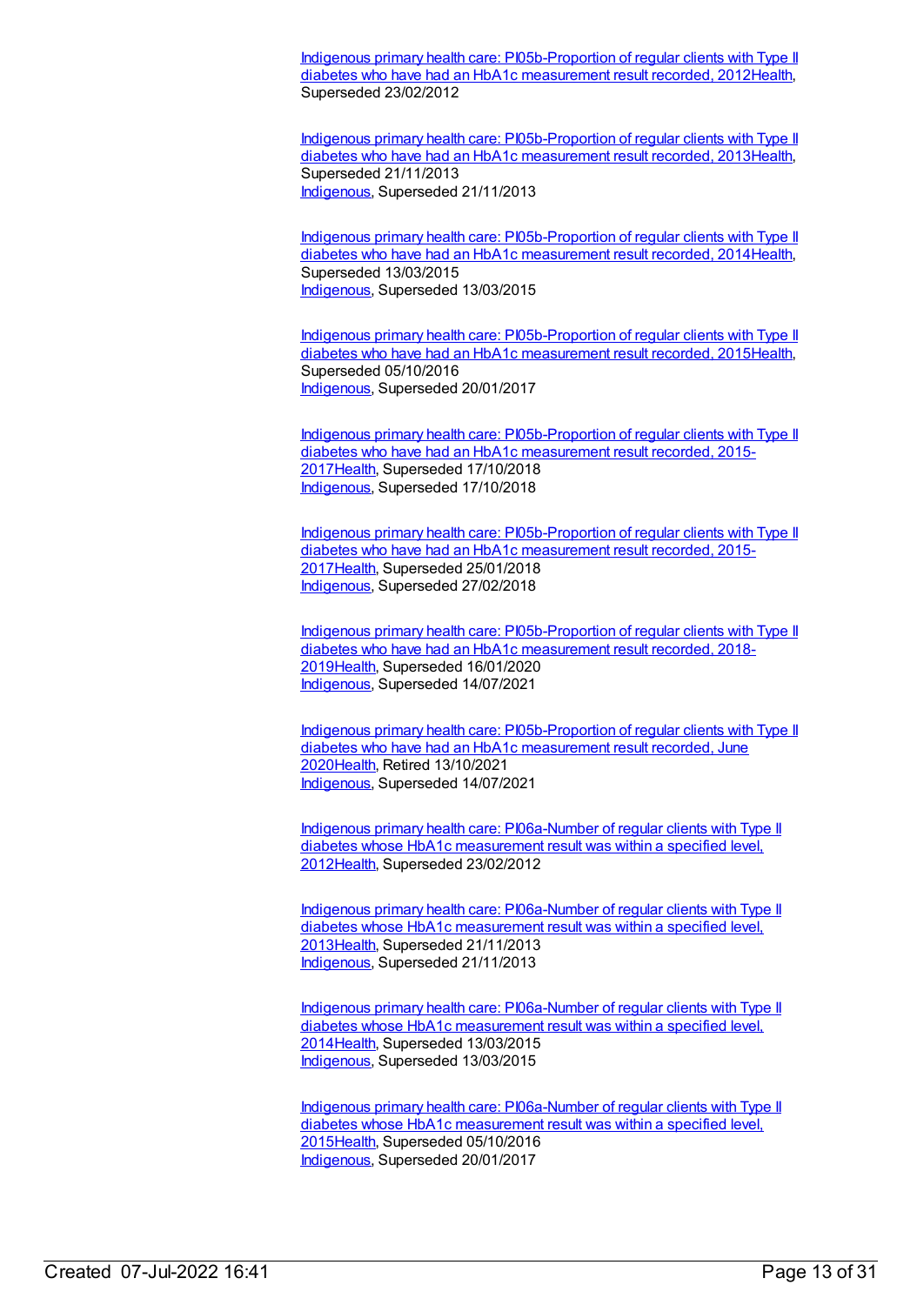Indigenous primary health care: [PI06a-Number](https://meteor.aihw.gov.au/content/686425) of regular clients with Type II diabetes whose HbA1c measurement result was within a specified level, 2015- 201[7Health](https://meteor.aihw.gov.au/RegistrationAuthority/12), Superseded 17/10/2018 [Indigenous](https://meteor.aihw.gov.au/RegistrationAuthority/6), Superseded 17/10/2018

Indigenous primary health care: [PI06a-Number](https://meteor.aihw.gov.au/content/663928) of regular clients with Type II diabetes whose HbA1c measurement result was within a specified level, 2015- 201[7Health](https://meteor.aihw.gov.au/RegistrationAuthority/12), Superseded 25/01/2018 [Indigenous](https://meteor.aihw.gov.au/RegistrationAuthority/6), Superseded 27/02/2018

Indigenous primary health care: [PI06a-Number](https://meteor.aihw.gov.au/content/687943) of regular clients with Type II diabetes whose HbA1c measurement result was within a specified level, 2018- 201[9Health](https://meteor.aihw.gov.au/RegistrationAuthority/12), Superseded 16/01/2020 [Indigenous](https://meteor.aihw.gov.au/RegistrationAuthority/6), Superseded 14/07/2021

Indigenous primary health care: [PI06a-Number](https://meteor.aihw.gov.au/content/717287) of regular clients with Type II diabetes whose HbA1c measurement result was within a specified level, June 202[0Health](https://meteor.aihw.gov.au/RegistrationAuthority/12), Retired 13/10/2021 [Indigenous](https://meteor.aihw.gov.au/RegistrationAuthority/6), Superseded 14/07/2021

Indigenous primary health care: [PI06b-Proportion](https://meteor.aihw.gov.au/content/441158) of regular clients with Type II diabetes whose HbA1c measurement result was within a specified level, 201[2Health](https://meteor.aihw.gov.au/RegistrationAuthority/12), Superseded 23/02/2012

Indigenous primary health care: [PI06b-Proportion](https://meteor.aihw.gov.au/content/468100) of regular clients with Type II diabetes whose HbA1c measurement result was within a specified level, 201[3Health](https://meteor.aihw.gov.au/RegistrationAuthority/12), Superseded 21/11/2013 [Indigenous](https://meteor.aihw.gov.au/RegistrationAuthority/6), Superseded 21/11/2013

Indigenous primary health care: [PI06b-Proportion](https://meteor.aihw.gov.au/content/504706) of regular clients with Type II diabetes whose HbA1c measurement result was within a specified level, 201[4Health](https://meteor.aihw.gov.au/RegistrationAuthority/12), Superseded 13/03/2015 [Indigenous](https://meteor.aihw.gov.au/RegistrationAuthority/6), Superseded 13/03/2015

Indigenous primary health care: [PI06b-Proportion](https://meteor.aihw.gov.au/content/589004) of regular clients with Type II diabetes whose HbA1c measurement result was within a specified level, 201[5Health](https://meteor.aihw.gov.au/RegistrationAuthority/12), Superseded 05/10/2016 [Indigenous](https://meteor.aihw.gov.au/RegistrationAuthority/6), Superseded 20/01/2017

Indigenous primary health care: [PI06b-Proportion](https://meteor.aihw.gov.au/content/686356) of regular clients with Type II diabetes whose HbA1c measurement result was within a specified level, 2015- 201[7Health](https://meteor.aihw.gov.au/RegistrationAuthority/12), Superseded 17/10/2018 [Indigenous](https://meteor.aihw.gov.au/RegistrationAuthority/6), Superseded 17/10/2018

Indigenous primary health care: [PI06b-Proportion](https://meteor.aihw.gov.au/content/663930) of regular clients with Type II diabetes whose HbA1c measurement result was within a specified level, 2015- 201[7Health](https://meteor.aihw.gov.au/RegistrationAuthority/12), Superseded 25/01/2018 [Indigenous](https://meteor.aihw.gov.au/RegistrationAuthority/6), Superseded 27/02/2018

Indigenous primary health care: [PI06b-Proportion](https://meteor.aihw.gov.au/content/687945) of regular clients with Type II diabetes whose HbA1c measurement result was within a specified level, 2018- 201[9Health](https://meteor.aihw.gov.au/RegistrationAuthority/12), Superseded 16/01/2020 [Indigenous](https://meteor.aihw.gov.au/RegistrationAuthority/6), Superseded 14/07/2021

Indigenous primary health care: [PI06b-Proportion](https://meteor.aihw.gov.au/content/717289) of regular clients with Type II diabetes whose HbA1c measurement result was within a specified level, June 202[0Health](https://meteor.aihw.gov.au/RegistrationAuthority/12), Retired 13/10/2021 [Indigenous](https://meteor.aihw.gov.au/RegistrationAuthority/6), Superseded 14/07/2021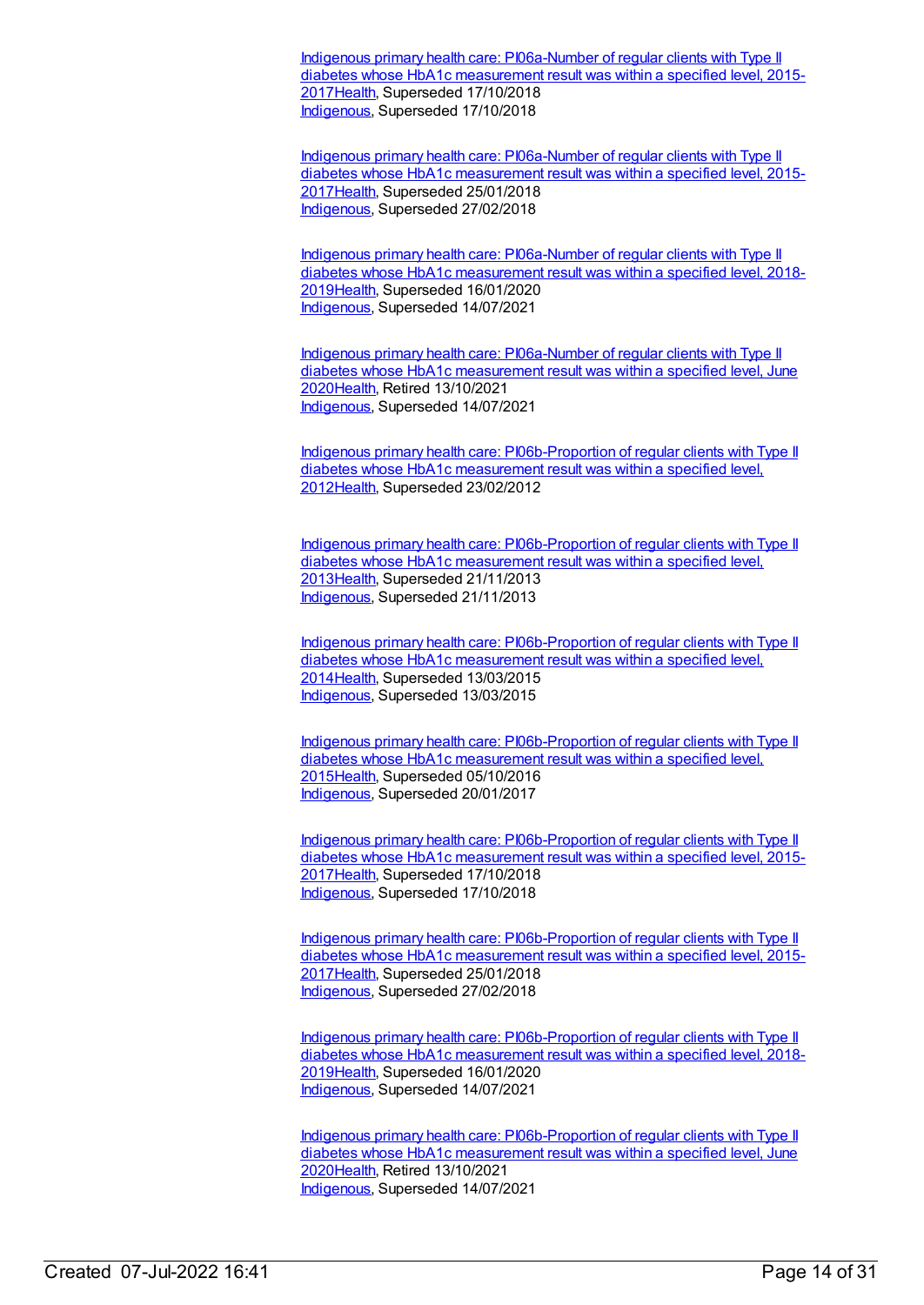Indigenous primary health care: [PI07a-Number](https://meteor.aihw.gov.au/content/504675) of regular clients with a chronic disease for whom a GP Management Plan (MBS Item 721) was claimed. 201[4Health](https://meteor.aihw.gov.au/RegistrationAuthority/12), Superseded 13/03/2015 [Indigenous](https://meteor.aihw.gov.au/RegistrationAuthority/6), Superseded 13/03/2015

Indigenous primary health care: [PI07a-Number](https://meteor.aihw.gov.au/content/589006) of regular clients with a chronic disease for whom a GP Management Plan (MBS Item 721) was claimed, 201[5Health](https://meteor.aihw.gov.au/RegistrationAuthority/12), Superseded 05/10/2016 [Indigenous](https://meteor.aihw.gov.au/RegistrationAuthority/6), Superseded 20/01/2017

Indigenous primary health care: [PI07a-Number](https://meteor.aihw.gov.au/content/663932) of regular clients with a chronic disease for whom a GP Management Plan (MBS Item 721) was claimed, 2015- 201[7Health](https://meteor.aihw.gov.au/RegistrationAuthority/12), Superseded 25/01/2018 [Indigenous](https://meteor.aihw.gov.au/RegistrationAuthority/6), Superseded 27/02/2018

Indigenous primary health care: [PI07a-Number](https://meteor.aihw.gov.au/content/686434) of regular clients with a chronic disease for whom a GP Management Plan (MBS Item 721) was claimed, 2015-201[7Health](https://meteor.aihw.gov.au/RegistrationAuthority/12), Superseded 17/10/2018 [Indigenous](https://meteor.aihw.gov.au/RegistrationAuthority/6), Superseded 17/10/2018

Indigenous primary health care: [PI07a-Number](https://meteor.aihw.gov.au/content/687948) of regular clients with a chronic disease for whom a GP Management Plan (MBS Item 721) was claimed, 2018- 201[9Health](https://meteor.aihw.gov.au/RegistrationAuthority/12), Superseded 16/01/2020 [Indigenous](https://meteor.aihw.gov.au/RegistrationAuthority/6), Superseded 14/07/2021

Indigenous primary health care: [PI07a-Number](https://meteor.aihw.gov.au/content/717292) of regular clients with a chronic disease for whom a GP Management Plan (MBS Item 721) was claimed, June 202[0Health](https://meteor.aihw.gov.au/RegistrationAuthority/12), Retired 13/10/2021 [Indigenous](https://meteor.aihw.gov.au/RegistrationAuthority/6), Superseded 14/07/2021

Indigenous primary health care: [PI07a-Number](https://meteor.aihw.gov.au/content/432543) of regular clients with a chronic disease who have received a GP Management Plan (MBS Item 721), 201[2Health](https://meteor.aihw.gov.au/RegistrationAuthority/12), Superseded 23/02/2012

Indigenous primary health care: [PI07a-Number](https://meteor.aihw.gov.au/content/468102) of regular clients with a chronic disease who have received a GP Management Plan (MBS Item 721), 201[3Health](https://meteor.aihw.gov.au/RegistrationAuthority/12), Superseded 21/11/2013 [Indigenous](https://meteor.aihw.gov.au/RegistrationAuthority/6), Superseded 21/11/2013

Indigenous primary health care: [PI07b-Proportion](https://meteor.aihw.gov.au/content/504677) of regular clients with a chronic disease for whom a GP Management Plan (MBS Item 721) was claimed, 201[4Health](https://meteor.aihw.gov.au/RegistrationAuthority/12), Superseded 13/03/2015 [Indigenous](https://meteor.aihw.gov.au/RegistrationAuthority/6), Superseded 13/03/2015

Indigenous primary health care: [PI07b-Proportion](https://meteor.aihw.gov.au/content/589008) of regular clients with a chronic disease for whom a GP Management Plan (MBS Item 721) was claimed, 201[5Health](https://meteor.aihw.gov.au/RegistrationAuthority/12), Superseded 05/10/2016 [Indigenous](https://meteor.aihw.gov.au/RegistrationAuthority/6), Superseded 20/01/2017

Indigenous primary health care: [PI07b-Proportion](https://meteor.aihw.gov.au/content/686438) of regular clients with a chronic disease for whom a GP Management Plan (MBS Item 721) was claimed, 2015- 201[7Health](https://meteor.aihw.gov.au/RegistrationAuthority/12), Superseded 17/10/2018 [Indigenous](https://meteor.aihw.gov.au/RegistrationAuthority/6), Superseded 17/10/2018

Indigenous primary health care: [PI07b-Proportion](https://meteor.aihw.gov.au/content/663937) of regular clients with a chronic disease for whom a GP Management Plan (MBS Item 721) was claimed, 2015- 201[7Health](https://meteor.aihw.gov.au/RegistrationAuthority/12), Superseded 25/01/2018 [Indigenous](https://meteor.aihw.gov.au/RegistrationAuthority/6), Superseded 27/02/2018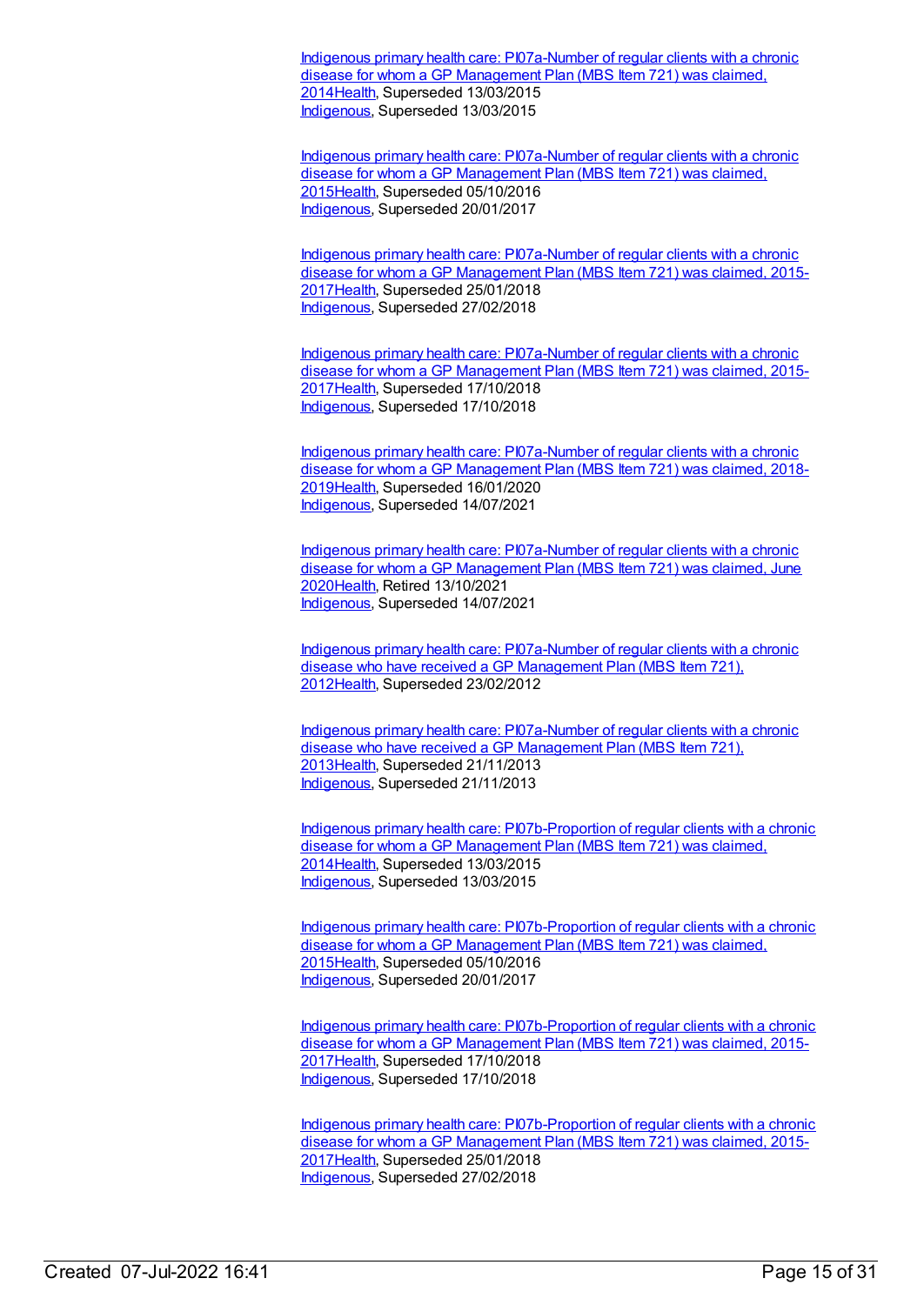Indigenous primary health care: [PI07b-Proportion](https://meteor.aihw.gov.au/content/687950) of regular clients with a chronic disease for whom a GP Management Plan (MBS Item 721) was claimed, 2018- 201[9Health](https://meteor.aihw.gov.au/RegistrationAuthority/12), Superseded 16/01/2020 [Indigenous](https://meteor.aihw.gov.au/RegistrationAuthority/6), Superseded 14/07/2021

Indigenous primary health care: [PI07b-Proportion](https://meteor.aihw.gov.au/content/717294) of regular clients with a chronic disease for whom a GP Management Plan (MBS Item 721) was claimed, June 202[0Health](https://meteor.aihw.gov.au/RegistrationAuthority/12), Retired 13/10/2021 [Indigenous](https://meteor.aihw.gov.au/RegistrationAuthority/6), Superseded 14/07/2021

Indigenous primary health care: [PI07b-Proportion](https://meteor.aihw.gov.au/content/432523) of regular clients with a chronic disease who have received a GP Management Plan (MBS Item 721), 201[2Health](https://meteor.aihw.gov.au/RegistrationAuthority/12), Superseded 23/02/2012

Indigenous primary health care: [PI07b-Proportion](https://meteor.aihw.gov.au/content/468104) of regular clients with a chronic disease who have received a GP Management Plan (MBS Item 721), 201[3Health](https://meteor.aihw.gov.au/RegistrationAuthority/12), Superseded 21/11/2013 [Indigenous](https://meteor.aihw.gov.au/RegistrationAuthority/6), Superseded 21/11/2013

Indigenous primary health care: [PI08a-Number](https://meteor.aihw.gov.au/content/504679) of regular clients with a chronic disease for whom a Team Care Arrangement (MBS Item 723) was claimed, 201[4Health](https://meteor.aihw.gov.au/RegistrationAuthority/12), Superseded 13/03/2015 [Indigenous](https://meteor.aihw.gov.au/RegistrationAuthority/6), Superseded 13/03/2015

Indigenous primary health care: [PI08a-Number](https://meteor.aihw.gov.au/content/589012) of regular clients with a chronic disease for whom a Team Care Arrangement (MBS Item 723) was claimed, 201[5Health](https://meteor.aihw.gov.au/RegistrationAuthority/12), Superseded 05/10/2016 [Indigenous](https://meteor.aihw.gov.au/RegistrationAuthority/6), Superseded 20/01/2017

Indigenous primary health care: PI08a-Number of regular clients with a chronic disease for whom a Team Care Arrangement (MBS Item 723) was claimed, [2015-2017Health,](https://meteor.aihw.gov.au/content/686442) Superseded 17/10/2018 [Indigenous](https://meteor.aihw.gov.au/RegistrationAuthority/6), Superseded 17/10/2018

Indigenous primary health care: PI08a-Number of regular clients with a chronic disease for whom a Team Care Arrangement (MBS Item 723) was claimed, [2015-2017Health,](https://meteor.aihw.gov.au/content/663939) Superseded 25/01/2018 [Indigenous](https://meteor.aihw.gov.au/RegistrationAuthority/6), Superseded 27/02/2018

Indigenous primary health care: [PI08a-Number](https://meteor.aihw.gov.au/content/687952) of regular clients with a chronic disease for whom a Team Care Arrangement (MBS Item 723) was claimed, 2018-201[9Health](https://meteor.aihw.gov.au/RegistrationAuthority/12), Superseded 16/01/2020 [Indigenous](https://meteor.aihw.gov.au/RegistrationAuthority/6), Superseded 14/07/2021

Indigenous primary health care: [PI08a-Number](https://meteor.aihw.gov.au/content/717296) of regular clients with a chronic disease for whom a Team Care Arrangement (MBS Item 723) was claimed, June 202[0Health](https://meteor.aihw.gov.au/RegistrationAuthority/12), Retired 13/10/2021 [Indigenous](https://meteor.aihw.gov.au/RegistrationAuthority/6), Superseded 14/07/2021

Indigenous primary health care: [PI08a-Number](https://meteor.aihw.gov.au/content/432545) of regular clients with a chronic disease who have received a Team Care Arrangement (MBS Item 723), 201[2Health](https://meteor.aihw.gov.au/RegistrationAuthority/12), Superseded 23/02/2012

Indigenous primary health care: [PI08a-Number](https://meteor.aihw.gov.au/content/468106) of regular clients with a chronic disease who have received a Team Care Arrangement (MBS Item 723), 201[3Health](https://meteor.aihw.gov.au/RegistrationAuthority/12), Superseded 21/11/2013 [Indigenous](https://meteor.aihw.gov.au/RegistrationAuthority/6), Superseded 21/11/2013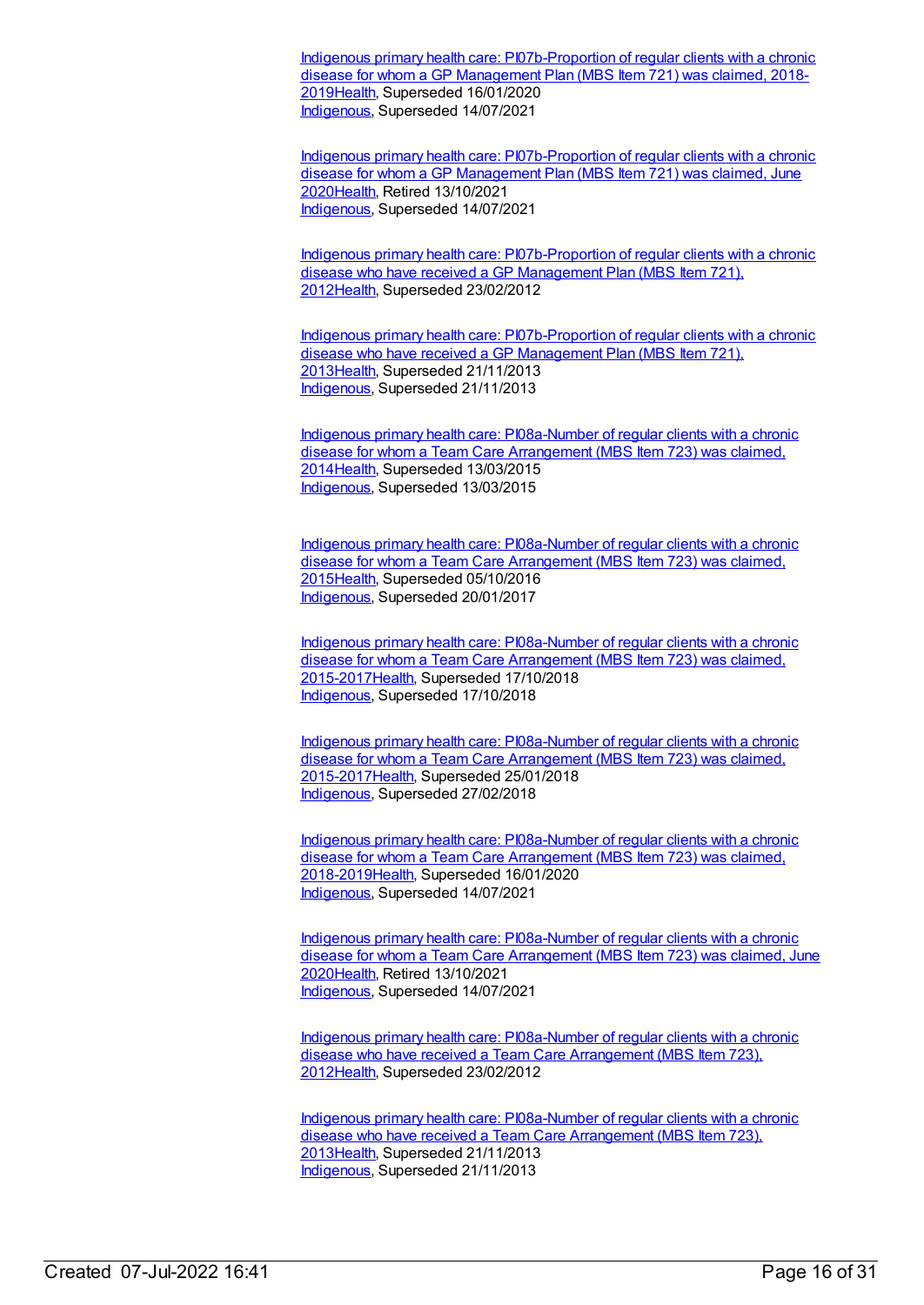Indigenous primary health care: [PI08b-Proportion](https://meteor.aihw.gov.au/content/504681) of regular clients with a chronic disease for whom a Team Care Arrangement (MBS Item 723) was claimed, 201[4Health](https://meteor.aihw.gov.au/RegistrationAuthority/12), Superseded 13/03/2015 [Indigenous](https://meteor.aihw.gov.au/RegistrationAuthority/6), Superseded 13/03/2015

Indigenous primary health care: [PI08b-Proportion](https://meteor.aihw.gov.au/content/589016) of regular clients with a chronic disease for whom a Team Care Arrangement (MBS Item 723) was claimed, 201[5Health](https://meteor.aihw.gov.au/RegistrationAuthority/12), Superseded 05/10/2016 [Indigenous](https://meteor.aihw.gov.au/RegistrationAuthority/6), Superseded 20/01/2017

Indigenous primary health care: [PI08b-Proportion](https://meteor.aihw.gov.au/content/663942) of regular clients with a chronic disease for whom a Team Care Arrangement (MBS Item 723) was claimed, 2015-201[7Health](https://meteor.aihw.gov.au/RegistrationAuthority/12), Superseded 25/01/2018 [Indigenous](https://meteor.aihw.gov.au/RegistrationAuthority/6), Superseded 27/02/2018

Indigenous primary health care: [PI08b-Proportion](https://meteor.aihw.gov.au/content/686445) of regular clients with a chronic disease for whom a Team Care Arrangement (MBS Item 723) was claimed, 2015-201[7Health](https://meteor.aihw.gov.au/RegistrationAuthority/12), Superseded 17/10/2018 [Indigenous](https://meteor.aihw.gov.au/RegistrationAuthority/6), Superseded 17/10/2018

Indigenous primary health care: [PI08b-Proportion](https://meteor.aihw.gov.au/content/687954) of regular clients with a chronic disease for whom a Team Care Arrangement (MBS Item 723) was claimed, 2018-201[9Health](https://meteor.aihw.gov.au/RegistrationAuthority/12), Superseded 16/01/2020 [Indigenous](https://meteor.aihw.gov.au/RegistrationAuthority/6), Superseded 14/07/2021

Indigenous primary health care: [PI08b-Proportion](https://meteor.aihw.gov.au/content/717298) of regular clients with a chronic disease for whom a Team Care Arrangement (MBS Item 723) was claimed, June 202[0Health](https://meteor.aihw.gov.au/RegistrationAuthority/12), Retired 13/10/2021 [Indigenous](https://meteor.aihw.gov.au/RegistrationAuthority/6), Superseded 14/07/2021

Indigenous primary health care: [PI08b-Proportion](https://meteor.aihw.gov.au/content/432533) of regular clients with a chronic disease who have received a Team Care Arrangement (MBS Item 723), 201[2Health](https://meteor.aihw.gov.au/RegistrationAuthority/12), Superseded 23/02/2012

Indigenous primary health care: [PI08b-Proportion](https://meteor.aihw.gov.au/content/468108) of regular clients with a chronic disease who have received a Team Care Arrangement (MBS Item 723), 201[3Health](https://meteor.aihw.gov.au/RegistrationAuthority/12), Superseded 21/11/2013 [Indigenous](https://meteor.aihw.gov.au/RegistrationAuthority/6), Superseded 21/11/2013

Indigenous primary health care: PI15a-Number of regular clients with Type II diabetes or chronic obstructive pulmonary disease (COPD) who are immunised against influenza, [2018-2019Health,](https://meteor.aihw.gov.au/content/687982) Superseded 16/01/2020 [Indigenous](https://meteor.aihw.gov.au/RegistrationAuthority/6), Superseded 14/07/2021

Indigenous primary health care: [PI15a-Number](https://meteor.aihw.gov.au/content/717324) of regular clients with Type II diabetes or chronic obstructive pulmonary disease (COPD) who are immunised against influenza, June 202[0Health](https://meteor.aihw.gov.au/RegistrationAuthority/12), Retired 13/10/2021 [Indigenous](https://meteor.aihw.gov.au/RegistrationAuthority/6), Superseded 14/07/2021

Indigenous primary health care: [PI15a-Number](https://meteor.aihw.gov.au/content/438117) of regular clients with Type II diabetes or COPD who are immunised against influenza, 201[3Health](https://meteor.aihw.gov.au/RegistrationAuthority/12), Superseded 21/11/2013 [Indigenous](https://meteor.aihw.gov.au/RegistrationAuthority/6), Superseded 21/11/2013

Indigenous primary health care: [PI15a-Number](https://meteor.aihw.gov.au/content/504739) of regular clients with Type II diabetes or COPD who are immunised against influenza, 201[4Health](https://meteor.aihw.gov.au/RegistrationAuthority/12), Superseded 13/03/2015 [Indigenous](https://meteor.aihw.gov.au/RegistrationAuthority/6), Superseded 13/03/2015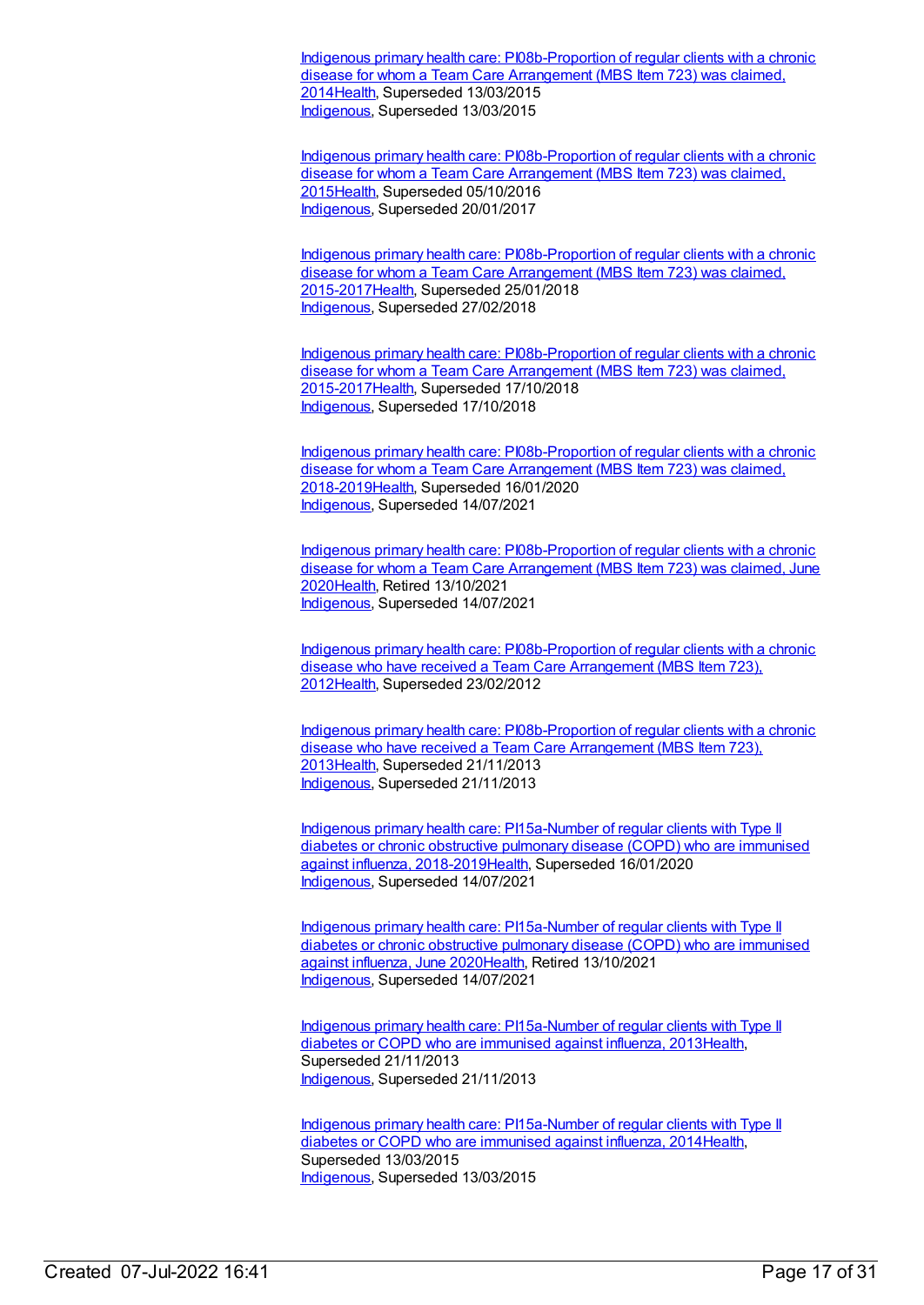Indigenous primary health care: [PI15a-Number](https://meteor.aihw.gov.au/content/589056) of regular clients with Type II diabetes or COPD who are immunised against influenza, 201[5Health](https://meteor.aihw.gov.au/RegistrationAuthority/12), Superseded 05/10/2016 [Indigenous](https://meteor.aihw.gov.au/RegistrationAuthority/6), Superseded 20/01/2017

Indigenous primary health care: [PI15a-Number](https://meteor.aihw.gov.au/content/686342) of regular clients with Type II diabetes or COPD who are immunised against influenza, 2015-2017[Health](https://meteor.aihw.gov.au/RegistrationAuthority/12), Superseded 17/10/2018 [Indigenous](https://meteor.aihw.gov.au/RegistrationAuthority/6), Superseded 17/10/2018

Indigenous primary health care: [PI15a-Number](https://meteor.aihw.gov.au/content/663959) of regular clients with Type II diabetes or COPD who are immunised against influenza, 2015-2017 [Health](https://meteor.aihw.gov.au/RegistrationAuthority/12), Superseded 25/01/2018 [Indigenous](https://meteor.aihw.gov.au/RegistrationAuthority/6), Superseded 27/02/2018

Indigenous primary health care: [PI15b-Proportion](https://meteor.aihw.gov.au/content/687984) of regular clients with Type II diabetes or chronic obstructive pulmonary disease (COPD) who are immunised against influenza, 2018-201[9Health](https://meteor.aihw.gov.au/RegistrationAuthority/12), Superseded 16/01/2020 [Indigenous](https://meteor.aihw.gov.au/RegistrationAuthority/6), Superseded 14/07/2021

Indigenous primary health care: [PI15b-Proportion](https://meteor.aihw.gov.au/content/717326) of regular clients with Type II diabetes or chronic obstructive pulmonary disease (COPD) who are immunised against influenza, June 202[0Health](https://meteor.aihw.gov.au/RegistrationAuthority/12), Retired 13/10/2021 [Indigenous](https://meteor.aihw.gov.au/RegistrationAuthority/6), Superseded 14/07/2021

Indigenous primary health care: [PI15b-Proportion](https://meteor.aihw.gov.au/content/589059) of regular clients with Type II diabetes or COPD who are immunised against influenza, 201[5Health](https://meteor.aihw.gov.au/RegistrationAuthority/12), Superseded 05/10/2016 [Indigenous](https://meteor.aihw.gov.au/RegistrationAuthority/6), Superseded 20/01/2017

Indigenous primary health care: [PI15b-Proportion](https://meteor.aihw.gov.au/content/663961) of regular clients with Type II diabetes or COPD who are immunised against influenza, 2015-2017[Health](https://meteor.aihw.gov.au/RegistrationAuthority/12), Superseded 25/01/2018 [Indigenous](https://meteor.aihw.gov.au/RegistrationAuthority/6), Superseded 27/02/2018

Indigenous primary health care: [PI15b-Proportion](https://meteor.aihw.gov.au/content/686388) of regular clients with Type II diabetes or COPD who are immunised against influenza, 2015-2017[Health](https://meteor.aihw.gov.au/RegistrationAuthority/12), Superseded 17/10/2018 [Indigenous](https://meteor.aihw.gov.au/RegistrationAuthority/6), Superseded 17/10/2018

Indigenous primary health care: [PI18a-Number](https://meteor.aihw.gov.au/content/438141) of regular clients with a selected chronic disease who have had a kidney function test, 201[3Health](https://meteor.aihw.gov.au/RegistrationAuthority/12), Superseded 21/11/2013 [Indigenous](https://meteor.aihw.gov.au/RegistrationAuthority/6), Superseded 21/11/2013

Indigenous primary health care: [PI18a-Number](https://meteor.aihw.gov.au/content/504785) of regular clients with a selected chronic disease who have had a kidney function test, 201[4Health](https://meteor.aihw.gov.au/RegistrationAuthority/12), Superseded 13/03/2015 [Indigenous](https://meteor.aihw.gov.au/RegistrationAuthority/6), Superseded 13/03/2015

Indigenous primary health care: [PI18a-Number](https://meteor.aihw.gov.au/content/589067) of regular clients with a selected chronic disease who have had a kidney function test, 201[5Health](https://meteor.aihw.gov.au/RegistrationAuthority/12), Superseded 05/10/2016 [Indigenous](https://meteor.aihw.gov.au/RegistrationAuthority/6), Superseded 20/01/2017

Indigenous primary health care: PI18a-Number of regular clients with a selected chronic disease who have had a kidney function test, [2015-2017Health,](https://meteor.aihw.gov.au/content/663967) Superseded 25/01/2018 [Indigenous](https://meteor.aihw.gov.au/RegistrationAuthority/6), Superseded 27/02/2018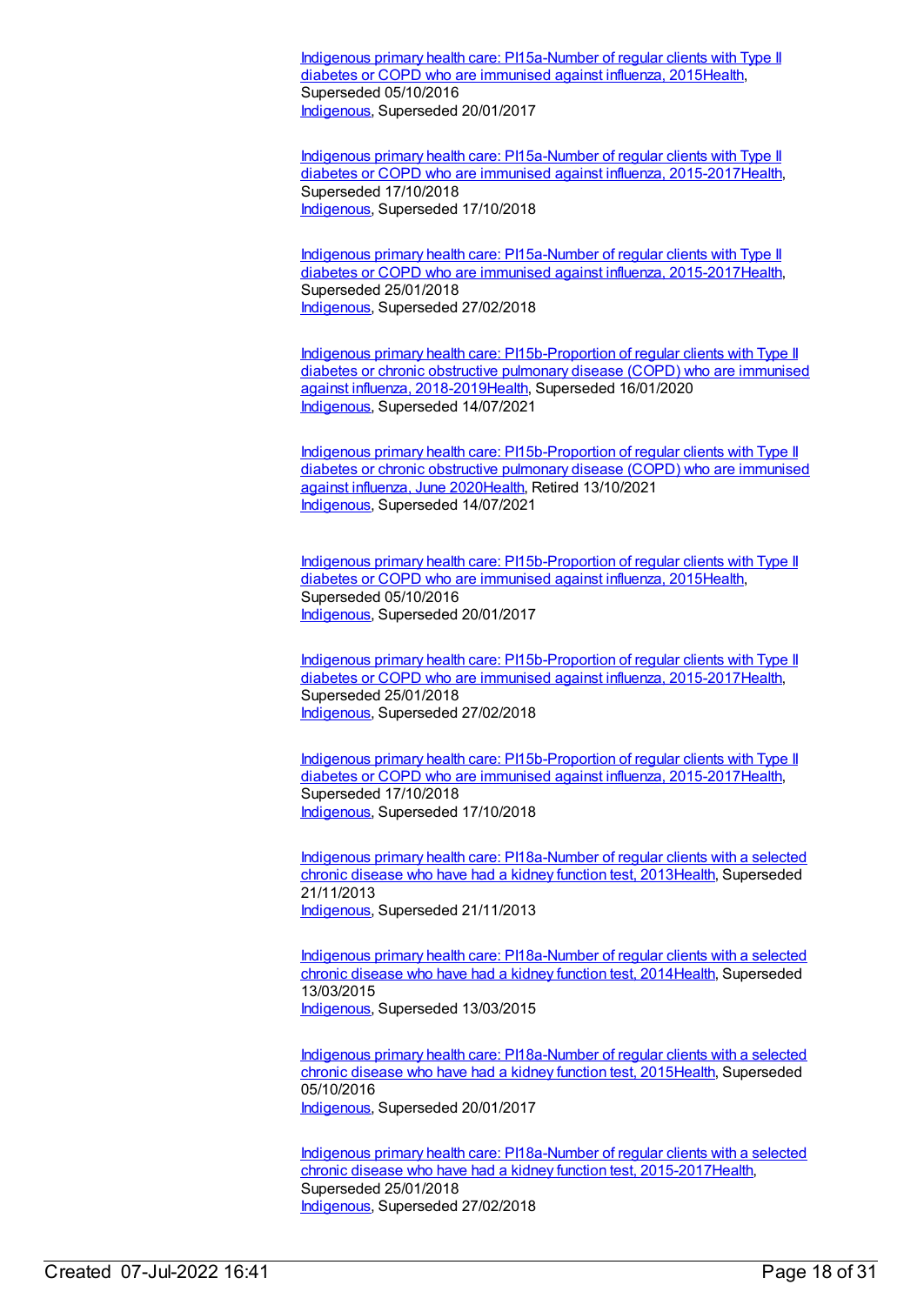Indigenous primary health care: PI18a-Number of regular clients with a selected chronic disease who have had a kidney function test, [2015-2017Health,](https://meteor.aihw.gov.au/content/686362) Superseded 17/10/2018 [Indigenous](https://meteor.aihw.gov.au/RegistrationAuthority/6), Superseded 17/10/2018

Indigenous primary health care: PI18a-Number of regular clients with a selected chronic disease who have had a kidney function test, [2018-2019](https://meteor.aihw.gov.au/content/687996)[Healt](https://meteor.aihw.gov.au/RegistrationAuthority/12)[h,](https://meteor.aihw.gov.au/content/687996) Superseded 16/01/2020 [Indigenous](https://meteor.aihw.gov.au/RegistrationAuthority/6), Superseded 14/07/2021

Indigenous primary health care: [PI18a-Number](https://meteor.aihw.gov.au/content/717338) of regular clients with a selected chronic disease who have had a kidney function test, June 2020[Health](https://meteor.aihw.gov.au/RegistrationAuthority/12), Retired 13/10/2021 [Indigenous](https://meteor.aihw.gov.au/RegistrationAuthority/6), Superseded 14/07/2021

Indigenous primary health care: [PI18b-Proportion](https://meteor.aihw.gov.au/content/438145) of regular clients with a selected chronic disease who have had a kidney function test, 201[3Health](https://meteor.aihw.gov.au/RegistrationAuthority/12), Superseded 21/11/2013 [Indigenous](https://meteor.aihw.gov.au/RegistrationAuthority/6), Superseded 21/11/2013

Indigenous primary health care: [PI18b-Proportion](https://meteor.aihw.gov.au/content/504788) of regular clients with a selected chronic disease who have had a kidney function test, 201[4Health](https://meteor.aihw.gov.au/RegistrationAuthority/12), Superseded 13/03/2015 [Indigenous](https://meteor.aihw.gov.au/RegistrationAuthority/6), Superseded 13/03/2015

Indigenous primary health care: [PI18b-Proportion](https://meteor.aihw.gov.au/content/589069) of regular clients with a selected chronic disease who have had a kidney function test, 201[5Health](https://meteor.aihw.gov.au/RegistrationAuthority/12), Superseded 05/10/2016 [Indigenous](https://meteor.aihw.gov.au/RegistrationAuthority/6), Superseded 20/01/2017

Indigenous primary health care: [PI18b-Proportion](https://meteor.aihw.gov.au/content/686364) of regular clients with a selected chronic disease who have had a kidney function test, 2015-201[7Health](https://meteor.aihw.gov.au/RegistrationAuthority/12), Superseded 17/10/2018 [Indigenous](https://meteor.aihw.gov.au/RegistrationAuthority/6), Superseded 17/10/2018

Indigenous primary health care: [PI18b-Proportion](https://meteor.aihw.gov.au/content/663969) of regular clients with a selected chronic disease who have had a kidney function test, 2015-201[7Health](https://meteor.aihw.gov.au/RegistrationAuthority/12), Superseded 25/01/2018 [Indigenous](https://meteor.aihw.gov.au/RegistrationAuthority/6), Superseded 27/02/2018

Indigenous primary health care: [PI18b-Proportion](https://meteor.aihw.gov.au/content/687998) of regular clients with a selected chronic disease who have had a kidney function test, 2018-201[9Health](https://meteor.aihw.gov.au/RegistrationAuthority/12), Superseded 16/01/2020 [Indigenous](https://meteor.aihw.gov.au/RegistrationAuthority/6), Superseded 14/07/2021

Indigenous primary health care: [PI18b-Proportion](https://meteor.aihw.gov.au/content/717340) of regular clients with a selected chronic disease who have had a kidney function test, June 2020[Health](https://meteor.aihw.gov.au/RegistrationAuthority/12), Retired 13/10/2021 [Indigenous](https://meteor.aihw.gov.au/RegistrationAuthority/6), Superseded 14/07/2021

Indigenous primary health care: [PI19a-Number](https://meteor.aihw.gov.au/content/594135) of regular clients with a selected chronic disease who have had a kidney function test with results within specified levels, 2015[Health](https://meteor.aihw.gov.au/RegistrationAuthority/12), Superseded 05/10/2016 [Indigenous](https://meteor.aihw.gov.au/RegistrationAuthority/6), Superseded 20/01/2017

Indigenous primary health care: PI19a-Number of regular clients with a selected chronic disease who have had a kidney function test with results within specified levels, [2015-2017Health,](https://meteor.aihw.gov.au/content/663973) Superseded 25/01/2018 [Indigenous](https://meteor.aihw.gov.au/RegistrationAuthority/6), Superseded 27/02/2018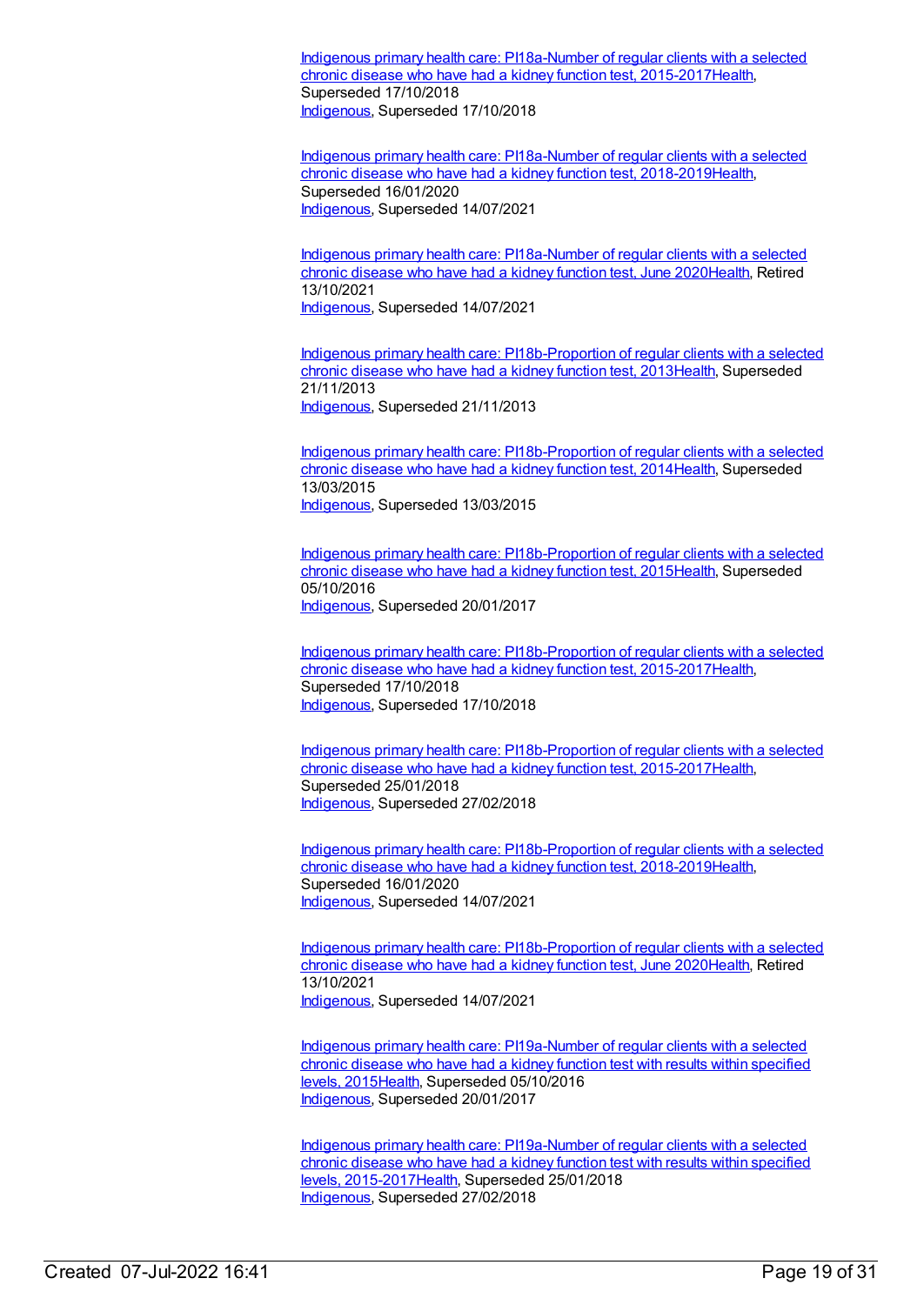Indigenous primary health care: PI19a-Number of regular clients with a selected chronic disease who have had a kidney function test with results within specified levels, [2015-2017Health,](https://meteor.aihw.gov.au/content/686366) Superseded 17/10/2018 [Indigenous](https://meteor.aihw.gov.au/RegistrationAuthority/6), Superseded 17/10/2018

Indigenous primary health care: PI19a-Number of regular clients with a selected chronic disease who have had a kidney function test with results within specified levels, [2018-2019Health,](https://meteor.aihw.gov.au/content/688000) Superseded 16/01/2020 [Indigenous](https://meteor.aihw.gov.au/RegistrationAuthority/6), Superseded 14/07/2021

Indigenous primary health care: [PI19a-Number](https://meteor.aihw.gov.au/content/717342) of regular clients with a selected chronic disease who have had a kidney function test with results within specified levels, June 202[0Health](https://meteor.aihw.gov.au/RegistrationAuthority/12), Retired 13/10/2021 [Indigenous](https://meteor.aihw.gov.au/RegistrationAuthority/6), Superseded 14/07/2021

Indigenous primary health care: [PI19a-Number](https://meteor.aihw.gov.au/content/481523) of regular clients with a selected chronic disease who have had an eGFR recorded with results within specified levels, 2014[Health](https://meteor.aihw.gov.au/RegistrationAuthority/12), Superseded 13/03/2015 [Indigenous](https://meteor.aihw.gov.au/RegistrationAuthority/6), Superseded 13/03/2015

Indigenous primary health care: [PI19b-Proportion](https://meteor.aihw.gov.au/content/594108) of regular clients with a selected chronic disease who have had a kidney function test with results within specified levels, 2015[Health](https://meteor.aihw.gov.au/RegistrationAuthority/12), Superseded 05/10/2016 [Indigenous](https://meteor.aihw.gov.au/RegistrationAuthority/6), Superseded 20/01/2017

Indigenous primary health care: [PI19b-Proportion](https://meteor.aihw.gov.au/content/686368) of regular clients with a selected chronic disease who have had a kidney function test with results within specified levels, 2015-201[7Health,](https://meteor.aihw.gov.au/RegistrationAuthority/12) Superseded 17/10/2018 [Indigenous](https://meteor.aihw.gov.au/RegistrationAuthority/6), Superseded 17/10/2018

Indigenous primary health care: [PI19b-Proportion](https://meteor.aihw.gov.au/content/663976) of regular clients with a selected chronic disease who have had a kidney function test with results within specified levels, 2015-201[7Health,](https://meteor.aihw.gov.au/RegistrationAuthority/12) Superseded 25/01/2018 [Indigenous](https://meteor.aihw.gov.au/RegistrationAuthority/6), Superseded 27/02/2018

Indigenous primary health care: [PI19b-Proportion](https://meteor.aihw.gov.au/content/688002) of regular clients with a selected chronic disease who have had a kidney function test with results within specified levels, 2018-201[9Health,](https://meteor.aihw.gov.au/RegistrationAuthority/12) Superseded 16/01/2020 [Indigenous](https://meteor.aihw.gov.au/RegistrationAuthority/6), Superseded 14/07/2021

Indigenous primary health care: [PI19b-Proportion](https://meteor.aihw.gov.au/content/717344) of regular clients with a selected chronic disease who have had a kidney function test with results within specified levels, June 202[0Health](https://meteor.aihw.gov.au/RegistrationAuthority/12), Retired 13/10/2021 [Indigenous](https://meteor.aihw.gov.au/RegistrationAuthority/6), Superseded 14/07/2021

Indigenous primary health care: [PI19b-Proportion](https://meteor.aihw.gov.au/content/481525) of regular clients with a selected chronic disease who have had an eGFR recorded with results within specified levels, 2014[Health](https://meteor.aihw.gov.au/RegistrationAuthority/12), Superseded 13/03/2015 [Indigenous](https://meteor.aihw.gov.au/RegistrationAuthority/6), Superseded 13/03/2015

Indigenous primary health care: [PI20a-Number](https://meteor.aihw.gov.au/content/688004) of regular clients who have had the necessary risk factors assessed to enable cardiovascular disease (CVD) assessment, 2018-2019[Health,](https://meteor.aihw.gov.au/RegistrationAuthority/12) Superseded 16/01/2020 [Indigenous](https://meteor.aihw.gov.au/RegistrationAuthority/6), Superseded 14/07/2021

Indigenous primary health care: [PI20a-Number](https://meteor.aihw.gov.au/content/717348) of regular clients who have had the necessary risk factors assessed to enable cardiovascular disease (CVD) assessment, June 202[0Health](https://meteor.aihw.gov.au/RegistrationAuthority/12), Retired 13/10/2021 [Indigenous](https://meteor.aihw.gov.au/RegistrationAuthority/6), Superseded 14/07/2021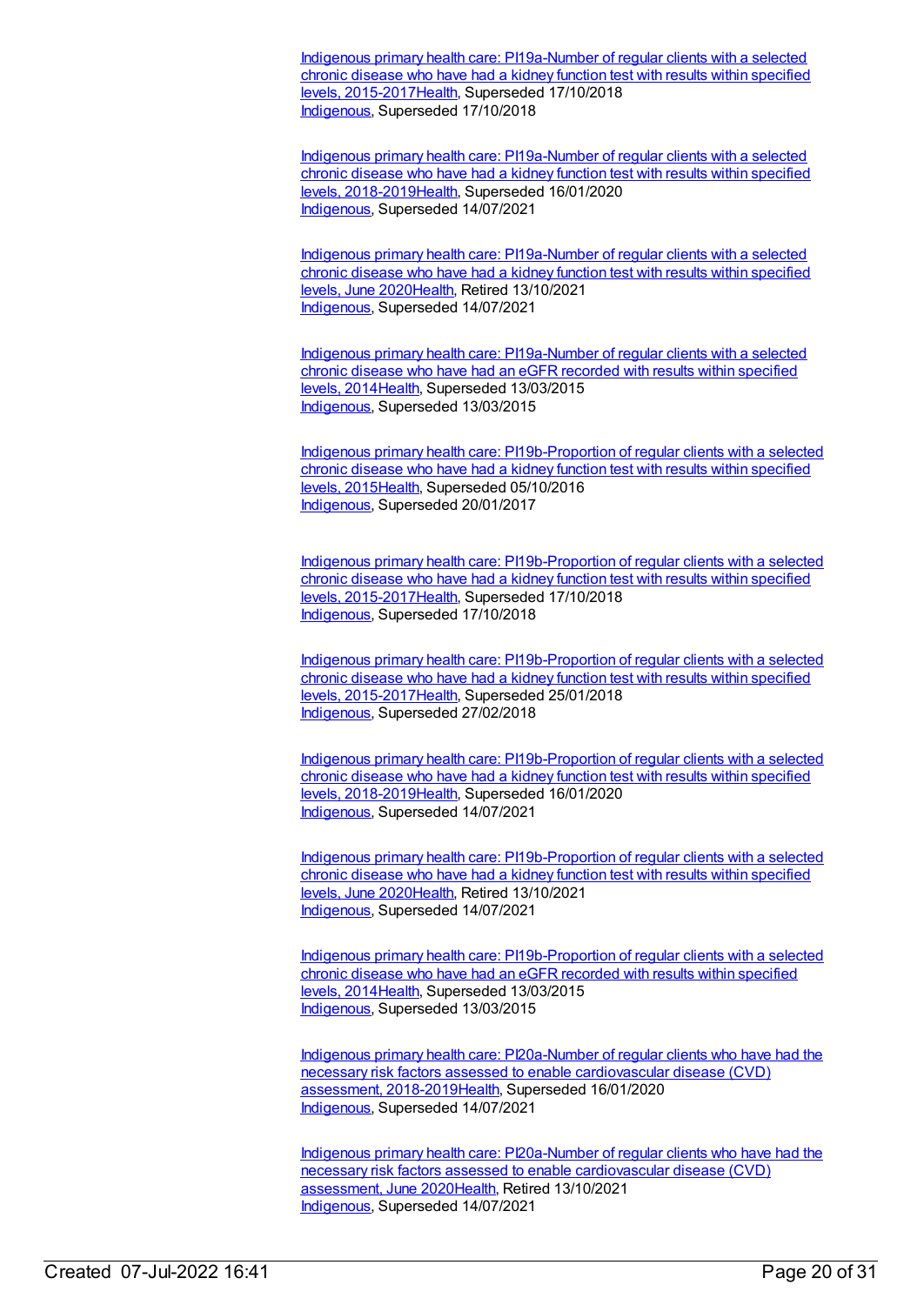Indigenous primary health care: [PI20a-Number](https://meteor.aihw.gov.au/content/591955) of regular clients who have had the necessary risk factors assessed to enable CVD assessment, 201[5Health](https://meteor.aihw.gov.au/RegistrationAuthority/12), Superseded 05/10/2016 [Indigenous](https://meteor.aihw.gov.au/RegistrationAuthority/6), Superseded 20/01/2017

Indigenous primary health care: PI20a-Number of regular clients who have had the necessary risk factors assessed to enable CVD assessment, [2015-2017](https://meteor.aihw.gov.au/content/686370)[Healt](https://meteor.aihw.gov.au/RegistrationAuthority/12)[h,](https://meteor.aihw.gov.au/content/686370) Superseded 17/10/2018 [Indigenous](https://meteor.aihw.gov.au/RegistrationAuthority/6), Superseded 17/10/2018

Indigenous primary health care: PI20a-Number of regular clients who have had the necessary risk factors assessed to enable CVD assessment, [2015-2017Health,](https://meteor.aihw.gov.au/content/663882) Superseded 25/01/2018 [Indigenous](https://meteor.aihw.gov.au/RegistrationAuthority/6), Superseded 27/02/2018

Indigenous primary health care: [PI20b-Proportion](https://meteor.aihw.gov.au/content/688007) of regular clients who have had the necessary risk factors assessed to enable cardiovascular disease (CVD) assessment, 2018-2019[Health,](https://meteor.aihw.gov.au/RegistrationAuthority/12) Superseded 16/01/2020 [Indigenous](https://meteor.aihw.gov.au/RegistrationAuthority/6), Superseded 14/07/2021

Indigenous primary health care: [PI20b-Proportion](https://meteor.aihw.gov.au/content/717350) of regular clients who have had the necessary risk factors assessed to enable cardiovascular disease (CVD) assessment, June 202[0Health](https://meteor.aihw.gov.au/RegistrationAuthority/12), Retired 13/10/2021 [Indigenous](https://meteor.aihw.gov.au/RegistrationAuthority/6), Superseded 14/07/2021

Indigenous primary health care: [PI20b-Proportion](https://meteor.aihw.gov.au/content/588801) of regular clients who have had the necessary risk factors assessed to enable CVD assessment, 201[5Health](https://meteor.aihw.gov.au/RegistrationAuthority/12), Superseded 05/10/2016 [Indigenous](https://meteor.aihw.gov.au/RegistrationAuthority/6), Superseded 20/01/2017

Indigenous primary health care: [PI20b-Proportion](https://meteor.aihw.gov.au/content/663884) of regular clients who have had the necessary risk factors assessed to enable CVD assessment, 2015- 201[7Health](https://meteor.aihw.gov.au/RegistrationAuthority/12), Superseded 25/01/2018 [Indigenous](https://meteor.aihw.gov.au/RegistrationAuthority/6), Superseded 27/02/2018

Indigenous primary health care: [PI20b-Proportion](https://meteor.aihw.gov.au/content/686372) of regular clients who have had the necessary risk factors assessed to enable CVD assessment, 2015- 201[7Health](https://meteor.aihw.gov.au/RegistrationAuthority/12), Superseded 17/10/2018 [Indigenous](https://meteor.aihw.gov.au/RegistrationAuthority/6), Superseded 17/10/2018

Indigenous primary health care: [PI23a-Number](https://meteor.aihw.gov.au/content/441412) of regular clients with Type II diabetes who have had a blood pressure measurement result recorded, 201[2Health](https://meteor.aihw.gov.au/RegistrationAuthority/12), Superseded 23/02/2012

Indigenous primary health care: [PI23a-Number](https://meteor.aihw.gov.au/content/468125) of regular clients with Type II diabetes who have had a blood pressure measurement result recorded, 201[3Health](https://meteor.aihw.gov.au/RegistrationAuthority/12), Superseded 21/11/2013 [Indigenous](https://meteor.aihw.gov.au/RegistrationAuthority/6), Superseded 21/11/2013

Indigenous primary health care: [PI23a-Number](https://meteor.aihw.gov.au/content/504795) of regular clients with Type II diabetes who have had a blood pressure measurement result recorded, 201[4Health](https://meteor.aihw.gov.au/RegistrationAuthority/12), Superseded 13/03/2015 [Indigenous](https://meteor.aihw.gov.au/RegistrationAuthority/6), Superseded 13/03/2015

Indigenous primary health care: [PI23a-Number](https://meteor.aihw.gov.au/content/589079) of regular clients with Type II diabetes who have had a blood pressure measurement result recorded, 201[5Health](https://meteor.aihw.gov.au/RegistrationAuthority/12), Superseded 05/10/2016 [Indigenous](https://meteor.aihw.gov.au/RegistrationAuthority/6), Superseded 20/01/2017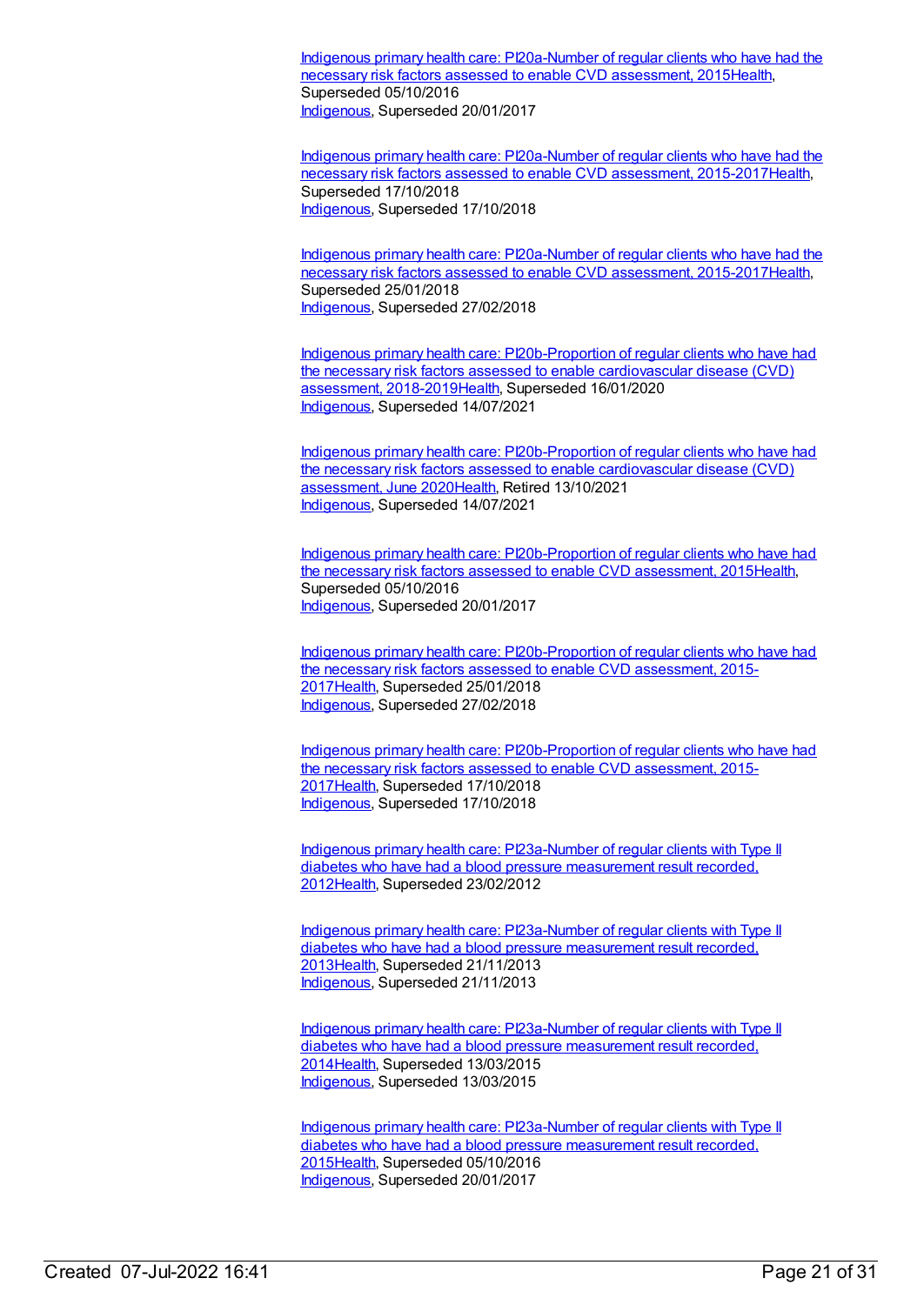Indigenous primary health care: [PI23a-Number](https://meteor.aihw.gov.au/content/686379) of regular clients with Type II diabetes who have had a blood pressure measurement result recorded, 2015- 201[7Health](https://meteor.aihw.gov.au/RegistrationAuthority/12), Superseded 17/10/2018 [Indigenous](https://meteor.aihw.gov.au/RegistrationAuthority/6), Superseded 17/10/2018

Indigenous primary health care: [PI23a-Number](https://meteor.aihw.gov.au/content/663986) of regular clients with Type II diabetes who have had a blood pressure measurement result recorded, 2015- 201[7Health](https://meteor.aihw.gov.au/RegistrationAuthority/12), Superseded 25/01/2018 [Indigenous](https://meteor.aihw.gov.au/RegistrationAuthority/6), Superseded 27/02/2018

Indigenous primary health care: [PI23a-Number](https://meteor.aihw.gov.au/content/688018) of regular clients with Type II diabetes who have had a blood pressure measurement result recorded, 2018- 201[9Health](https://meteor.aihw.gov.au/RegistrationAuthority/12), Superseded 16/01/2020 [Indigenous](https://meteor.aihw.gov.au/RegistrationAuthority/6), Superseded 14/07/2021

Indigenous primary health care: [PI23a-Number](https://meteor.aihw.gov.au/content/717360) of regular clients with Type II diabetes who have had a blood pressure measurement result recorded, June 202[0Health](https://meteor.aihw.gov.au/RegistrationAuthority/12), Retired 13/10/2021 [Indigenous](https://meteor.aihw.gov.au/RegistrationAuthority/6), Superseded 14/07/2021

Indigenous primary health care: [PI23b-Proportion](https://meteor.aihw.gov.au/content/441417) of regular clients with Type II diabetes who have had a blood pressure measurement result recorded, 201[2Health](https://meteor.aihw.gov.au/RegistrationAuthority/12), Superseded 23/02/2012

Indigenous primary health care: [PI23b-Proportion](https://meteor.aihw.gov.au/content/468128) of regular clients with Type II diabetes who have had a blood pressure measurement result recorded, 201[3Health](https://meteor.aihw.gov.au/RegistrationAuthority/12), Superseded 21/11/2013 [Indigenous](https://meteor.aihw.gov.au/RegistrationAuthority/6), Superseded 21/11/2013

Indigenous primary health care: [PI23b-Proportion](https://meteor.aihw.gov.au/content/504798) of regular clients with Type II diabetes who have had a blood pressure measurement result recorded, 201[4Health](https://meteor.aihw.gov.au/RegistrationAuthority/12), Superseded 13/03/2015 [Indigenous](https://meteor.aihw.gov.au/RegistrationAuthority/6), Superseded 13/03/2015

Indigenous primary health care: [PI23b-Proportion](https://meteor.aihw.gov.au/content/589081) of regular clients with Type II diabetes who have had a blood pressure measurement result recorded, 201[5Health](https://meteor.aihw.gov.au/RegistrationAuthority/12), Superseded 05/10/2016 [Indigenous](https://meteor.aihw.gov.au/RegistrationAuthority/6), Superseded 20/01/2017

Indigenous primary health care: [PI23b-Proportion](https://meteor.aihw.gov.au/content/663988) of regular clients with Type II diabetes who have had a blood pressure measurement result recorded, 2015- 201[7Health](https://meteor.aihw.gov.au/RegistrationAuthority/12), Superseded 25/01/2018 [Indigenous](https://meteor.aihw.gov.au/RegistrationAuthority/6), Superseded 27/02/2018

Indigenous primary health care: [PI23b-Proportion](https://meteor.aihw.gov.au/content/686381) of regular clients with Type II diabetes who have had a blood pressure measurement result recorded, 2015- 201[7Health](https://meteor.aihw.gov.au/RegistrationAuthority/12), Superseded 17/10/2018 [Indigenous](https://meteor.aihw.gov.au/RegistrationAuthority/6), Superseded 17/10/2018

Indigenous primary health care: [PI23b-Proportion](https://meteor.aihw.gov.au/content/688020) of regular clients with Type II diabetes who have had a blood pressure measurement result recorded, 2018- 201[9Health](https://meteor.aihw.gov.au/RegistrationAuthority/12), Superseded 16/01/2020 [Indigenous](https://meteor.aihw.gov.au/RegistrationAuthority/6), Superseded 14/07/2021

Indigenous primary health care: [PI23b-Proportion](https://meteor.aihw.gov.au/content/717362) of regular clients with Type II diabetes who have had a blood pressure measurement result recorded, June 202[0Health](https://meteor.aihw.gov.au/RegistrationAuthority/12), Retired 13/10/2021 [Indigenous](https://meteor.aihw.gov.au/RegistrationAuthority/6), Superseded 14/07/2021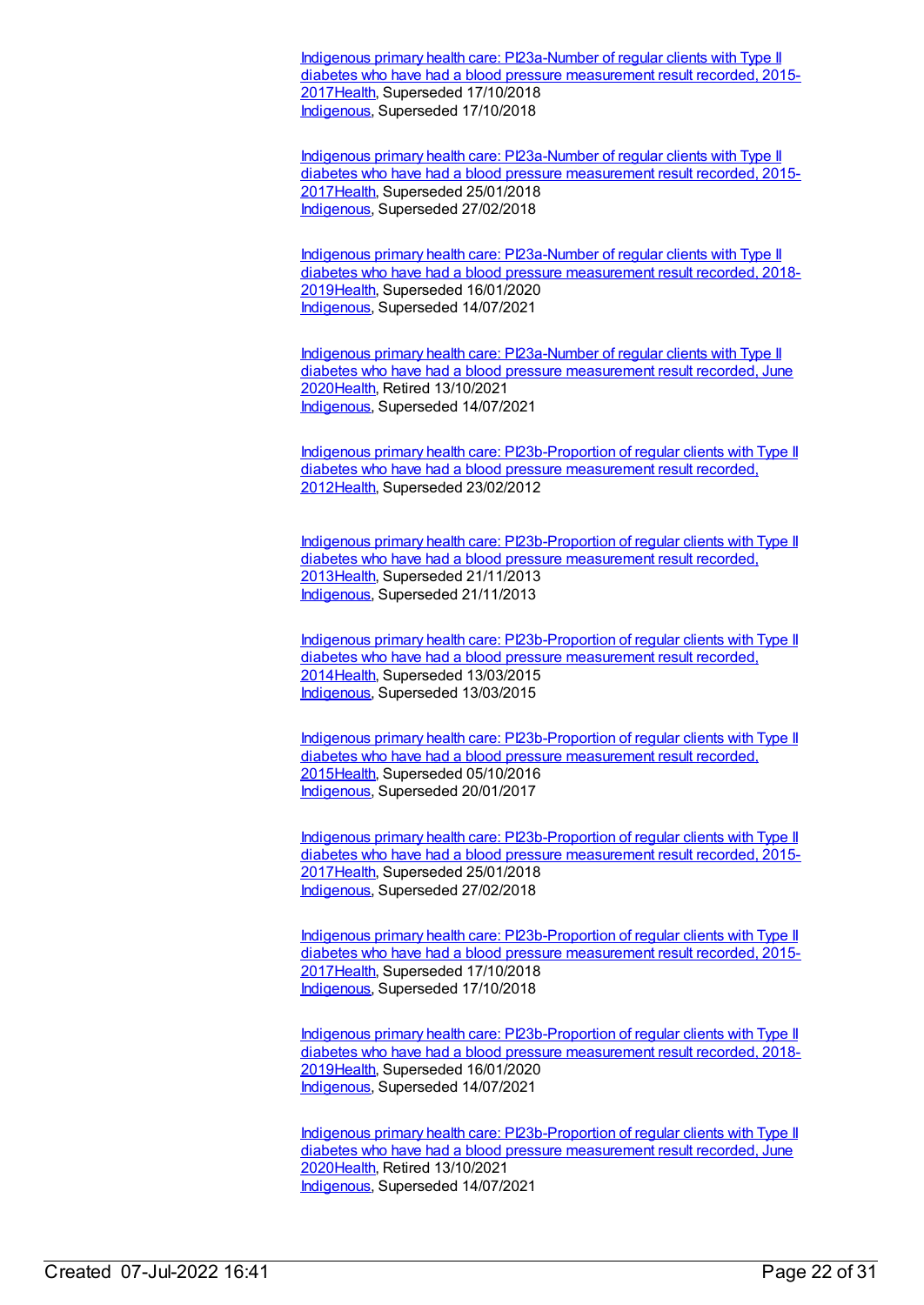Indigenous primary health care: [PI24a-Number](https://meteor.aihw.gov.au/content/441445) of regular clients with Type II diabetes whose blood pressure measurement result was less than or equal to 130/80 mmHg, 2012[Health](https://meteor.aihw.gov.au/RegistrationAuthority/12), Superseded 23/02/2012

Indigenous primary health care: [PI24a-Number](https://meteor.aihw.gov.au/content/468130) of regular clients with Type II diabetes whose blood pressure measurement result was less than or equal to 130/80 mmHg, 2013[Health](https://meteor.aihw.gov.au/RegistrationAuthority/12), Superseded 21/11/2013 [Indigenous](https://meteor.aihw.gov.au/RegistrationAuthority/6), Superseded 21/11/2013

Indigenous primary health care: [PI24a-Number](https://meteor.aihw.gov.au/content/504801) of regular clients with Type II diabetes whose blood pressure measurement result was less than or equal to 130/80 mmHg, 2014[Health](https://meteor.aihw.gov.au/RegistrationAuthority/12), Superseded 13/03/2015 [Indigenous](https://meteor.aihw.gov.au/RegistrationAuthority/6), Superseded 13/03/2015

Indigenous primary health care: [PI24a-Number](https://meteor.aihw.gov.au/content/589083) of regular clients with Type II diabetes whose blood pressure measurement result was less than or equal to 130/80 mmHg, 2015[Health](https://meteor.aihw.gov.au/RegistrationAuthority/12), Superseded 05/10/2016 [Indigenous](https://meteor.aihw.gov.au/RegistrationAuthority/6), Superseded 20/01/2017

Indigenous primary health care: PI24a-Number of regular clients with Type II diabetes whose blood pressure measurement result was less than or equal to 130/80 mmHg, [2015-2017Health,](https://meteor.aihw.gov.au/content/663990) Superseded 25/01/2018 [Indigenous](https://meteor.aihw.gov.au/RegistrationAuthority/6), Superseded 27/02/2018

Indigenous primary health care: PI24a-Number of regular clients with Type II diabetes whose blood pressure measurement result was less than or equal to 130/80 mmHg, [2015-2017Health,](https://meteor.aihw.gov.au/content/686383) Superseded 17/10/2018 [Indigenous](https://meteor.aihw.gov.au/RegistrationAuthority/6), Superseded 17/10/2018

Indigenous primary health care: PI24a-Number of regular clients with Type II diabetes whose blood pressure measurement result was less than or equal to 130/80 mmHg, [2018-2019Health,](https://meteor.aihw.gov.au/content/688022) Superseded 16/01/2020 [Indigenous](https://meteor.aihw.gov.au/RegistrationAuthority/6), Superseded 14/07/2021

Indigenous primary health care: [PI24a-Number](https://meteor.aihw.gov.au/content/717366) of regular clients with Type II diabetes whose blood pressure measurement result was less than or equal to 130/80 mmHg, June 202[0Health](https://meteor.aihw.gov.au/RegistrationAuthority/12), Retired 13/10/2021 [Indigenous](https://meteor.aihw.gov.au/RegistrationAuthority/6), Superseded 14/07/2021

Indigenous primary health care: [PI24b-Proportion](https://meteor.aihw.gov.au/content/441449) of regular clients with Type II diabetes whose blood pressure measurement result was less than or equal to 130/80 mmHg, 2012[Health](https://meteor.aihw.gov.au/RegistrationAuthority/12), Superseded 23/02/2012

Indigenous primary health care: [PI24b-Proportion](https://meteor.aihw.gov.au/content/468134) of regular clients with Type II diabetes whose blood pressure measurement result was less than or equal to 130/80 mmHg, 2013[Health](https://meteor.aihw.gov.au/RegistrationAuthority/12), Superseded 21/11/2013 [Indigenous](https://meteor.aihw.gov.au/RegistrationAuthority/6), Superseded 21/11/2013

Indigenous primary health care: [PI24b-Proportion](https://meteor.aihw.gov.au/content/504803) of regular clients with Type II diabetes whose blood pressure measurement result was less than or equal to 130/80 mmHg, 2014[Health](https://meteor.aihw.gov.au/RegistrationAuthority/12), Superseded 13/03/2015 [Indigenous](https://meteor.aihw.gov.au/RegistrationAuthority/6), Superseded 13/03/2015

Indigenous primary health care: [PI24b-Proportion](https://meteor.aihw.gov.au/content/589085) of regular clients with Type II diabetes whose blood pressure measurement result was less than or equal to 130/80 mmHg, 2015[Health](https://meteor.aihw.gov.au/RegistrationAuthority/12), Superseded 05/10/2016 [Indigenous](https://meteor.aihw.gov.au/RegistrationAuthority/6), Superseded 20/01/2017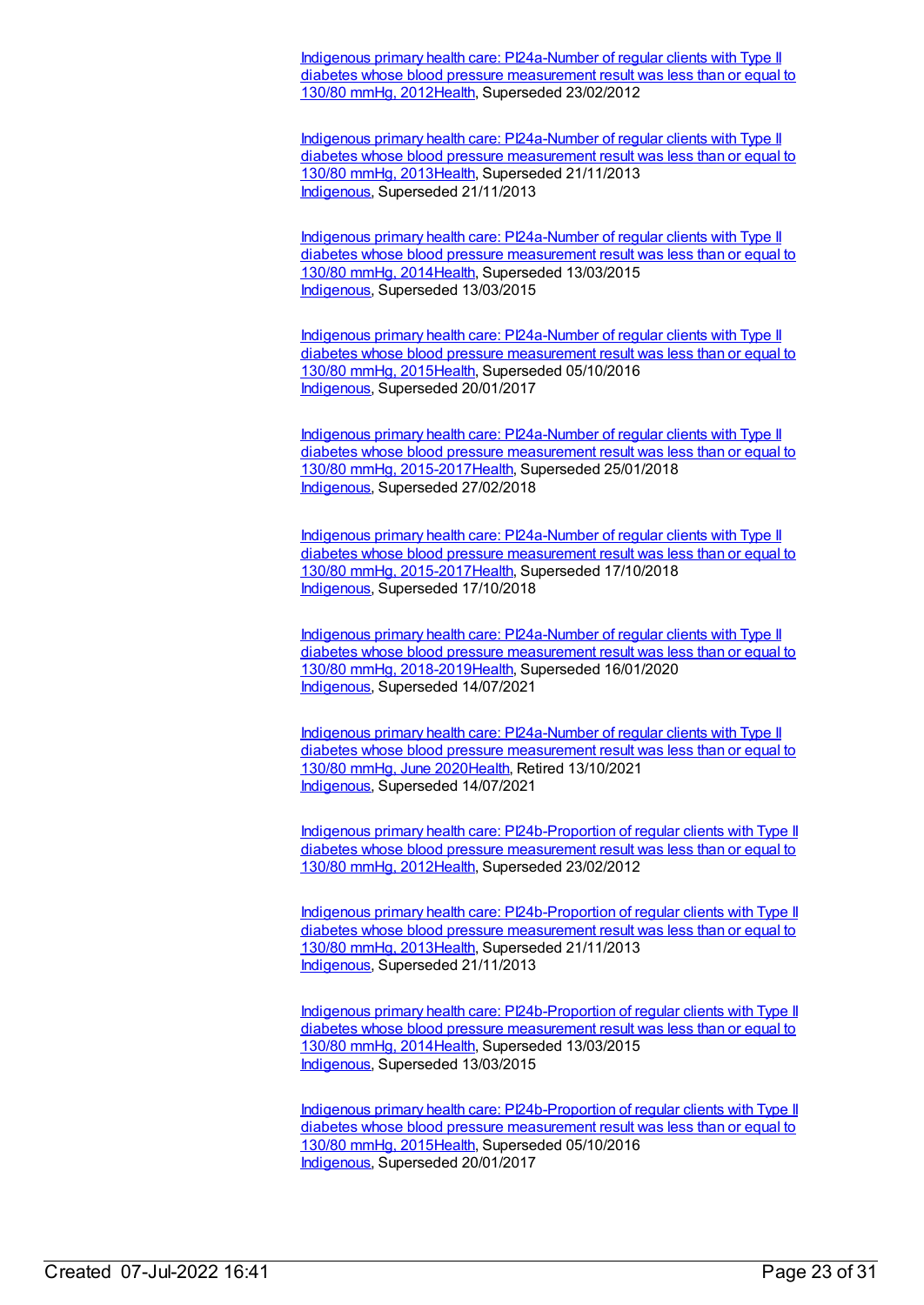Indigenous primary health care: [PI24b-Proportion](https://meteor.aihw.gov.au/content/663992) of regular clients with Type II diabetes whose blood pressure measurement result was less than or equal to 130/80 mmHg, 2015-201[7Health,](https://meteor.aihw.gov.au/RegistrationAuthority/12) Superseded 25/01/2018 [Indigenous](https://meteor.aihw.gov.au/RegistrationAuthority/6), Superseded 27/02/2018

Indigenous primary health care: [PI24b-Proportion](https://meteor.aihw.gov.au/content/686385) of regular clients with Type II diabetes whose blood pressure measurement result was less than or equal to 130/80 mmHg, 2015-201[7Health,](https://meteor.aihw.gov.au/RegistrationAuthority/12) Superseded 17/10/2018 [Indigenous](https://meteor.aihw.gov.au/RegistrationAuthority/6), Superseded 17/10/2018

Indigenous primary health care: [PI24b-Proportion](https://meteor.aihw.gov.au/content/688024) of regular clients with Type II diabetes whose blood pressure measurement result was less than or equal to 130/80 mmHg, 2018-201[9Health,](https://meteor.aihw.gov.au/RegistrationAuthority/12) Superseded 16/01/2020 [Indigenous](https://meteor.aihw.gov.au/RegistrationAuthority/6), Superseded 14/07/2021

Indigenous primary health care: [PI24b-Proportion](https://meteor.aihw.gov.au/content/717368) of regular clients with Type II diabetes whose blood pressure measurement result was less than or equal to 130/80 mmHg, June 202[0Health](https://meteor.aihw.gov.au/RegistrationAuthority/12), Retired 13/10/2021 [Indigenous](https://meteor.aihw.gov.au/RegistrationAuthority/6), Superseded 14/07/2021

[Indigenous-specific](https://meteor.aihw.gov.au/content/739345) primary health care: PI05a-Number of Indigenous regular clients with type 2 diabetes who have an HbA1c measurement result recorded, December 202[0Indigenous,](https://meteor.aihw.gov.au/RegistrationAuthority/6) Standard 14/07/2021

[Indigenous-specific](https://meteor.aihw.gov.au/content/739347) primary health care: PI05b-Proportion of Indigenous regular clients with type 2 diabetes who have an HbA1c measurement result recorded, December 202[0Indigenous,](https://meteor.aihw.gov.au/RegistrationAuthority/6) Standard 14/07/2021

[Indigenous-specific](https://meteor.aihw.gov.au/content/739351) primary health care: PI06a-Number of Indigenous regular clients with type 2 diabetes who have an HbA1c measurement result within a specified level, December 2020 Indigenous, Standard 14/07/2021

[Indigenous-specific](https://meteor.aihw.gov.au/content/739353) primary health care: PI06b-Proportion of Indigenous regular clients with type 2 diabetes who have an HbA1c measurement result within a specified level, December 202[0Indigenous](https://meteor.aihw.gov.au/RegistrationAuthority/6), Standard 14/07/2021

[Indigenous-specific](https://meteor.aihw.gov.au/content/731823) primary health care: PI07a-Number of Indigenous regular clients with a chronic disease who have a Chronic Disease Management Plan prepared, December 202[0Indigenous](https://meteor.aihw.gov.au/RegistrationAuthority/6), Standard 14/07/2021

[Indigenous-specific](https://meteor.aihw.gov.au/content/731846) primary health care: PI07b-Proportion of Indigenous regular clients with a chronic disease who have a Chronic Disease Management Plan prepared, December 202[0Indigenous](https://meteor.aihw.gov.au/RegistrationAuthority/6), Standard 14/07/2021

[Indigenous-specific](https://meteor.aihw.gov.au/content/739397) primary health care: PI15a-Number of Indigenous regular clients with type 2 diabetes or chronic obstructive pulmonary disease (COPD) who are immunised against influenza, December 202[0Indigenous](https://meteor.aihw.gov.au/RegistrationAuthority/6), Standard 14/07/2021

[Indigenous-specific](https://meteor.aihw.gov.au/content/739399) primary health care: PI15b-Proportion of Indigenous regular clients with type 2 diabetes or chronic obstructive pulmonary disease (COPD) who are immunised against influenza, December 202[0Indigenous](https://meteor.aihw.gov.au/RegistrationAuthority/6), Standard 14/07/2021

[Indigenous-specific](https://meteor.aihw.gov.au/content/739436) primary health care: PI18a-Number of Indigenous regular clients with a selected chronic disease who have a kidney function test recorded, December 202[0Indigenous,](https://meteor.aihw.gov.au/RegistrationAuthority/6) Standard 14/07/2021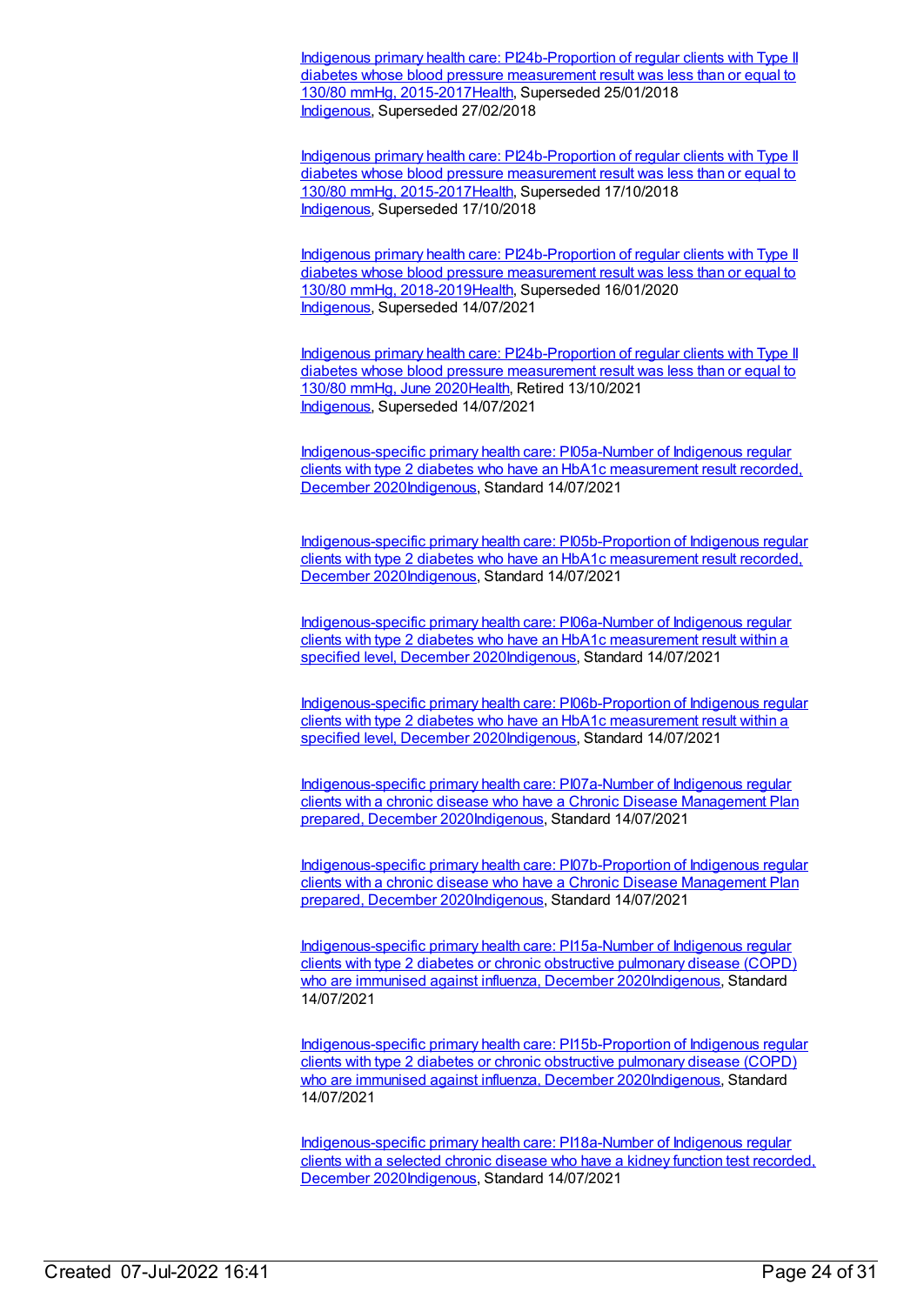[Indigenous-specific](https://meteor.aihw.gov.au/content/739438) primary health care: PI18b-Proportion of Indigenous regular clients with a selected chronic disease who have a kidney function test recorded, December 202[0Indigenous,](https://meteor.aihw.gov.au/RegistrationAuthority/6) Standard 14/07/2021

[Indigenous-specific](https://meteor.aihw.gov.au/content/739450) primary health care: PI19a-Number of Indigenous regular clients with a selected chronic disease who have a kidney function test result within specified levels, December 202[0Indigenous](https://meteor.aihw.gov.au/RegistrationAuthority/6), Standard 14/07/2021

[Indigenous-specific](https://meteor.aihw.gov.au/content/739454) primary health care: PI19b-Proportion of Indigenous regular clients with a selected chronic disease who have a kidney function test result within specified levels, December 202[0Indigenous](https://meteor.aihw.gov.au/RegistrationAuthority/6), Standard 14/07/2021

[Indigenous-specific](https://meteor.aihw.gov.au/content/739463) primary health care: PI20a-Number of Indigenous regular clients who have the necessary risk factors recorded to assess absolute cardiovascular disease (CVD) risk, December 202[0Indigenous](https://meteor.aihw.gov.au/RegistrationAuthority/6), Standard 14/07/2021

[Indigenous-specific](https://meteor.aihw.gov.au/content/739465) primary health care: PI20b-Proportion of Indigenous regular clients who have the necessary risk factors recorded to assess absolute cardiovascular disease (CVD) risk, December 202[0Indigenous](https://meteor.aihw.gov.au/RegistrationAuthority/6), Standard 14/07/2021

[Indigenous-specific](https://meteor.aihw.gov.au/content/739474) primary health care: PI23a-Number of Indigenous regular clients with type 2 diabetes who have a blood pressure measurement result recorded, December 202[0Indigenous](https://meteor.aihw.gov.au/RegistrationAuthority/6), Standard 14/07/2021

[Indigenous-specific](https://meteor.aihw.gov.au/content/739478) primary health care: PI23b-Proportion of Indigenous regular clients with type 2 diabetes who have a blood pressure measurement result recorded, December 202[0Indigenous](https://meteor.aihw.gov.au/RegistrationAuthority/6), Standard 14/07/2021

[Indigenous-specific](https://meteor.aihw.gov.au/content/739481) primary health care: PI24a-Number of Indigenous regular clients with type 2 diabetes who have a blood pressure measurement result within a specified category, December 2020[Indigenous](https://meteor.aihw.gov.au/RegistrationAuthority/6), Standard 14/07/2021

[Indigenous-specific](https://meteor.aihw.gov.au/content/739483) primary health care: PI24b-Proportion of Indigenous regular clients with type 2 diabetes who have a blood pressure measurement result within a specified category, December 2020[Indigenous](https://meteor.aihw.gov.au/RegistrationAuthority/6), Standard 14/07/2021

#### **Used as Denominator**

Indigenous primary health care: [PI05b-Proportion](https://meteor.aihw.gov.au/content/432280) of regular clients with Type II diabetes who have had an HbA1c measurement result recorded, 201[2Health](https://meteor.aihw.gov.au/RegistrationAuthority/12), Superseded 23/02/2012

Indigenous primary health care: [PI05b-Proportion](https://meteor.aihw.gov.au/content/468096) of regular clients with Type II diabetes who have had an HbA1c measurement result recorded, 201[3Health](https://meteor.aihw.gov.au/RegistrationAuthority/12), Superseded 21/11/2013 [Indigenous](https://meteor.aihw.gov.au/RegistrationAuthority/6), Superseded 21/11/2013

Indigenous primary health care: [PI05b-Proportion](https://meteor.aihw.gov.au/content/504702) of regular clients with Type II diabetes who have had an HbA1c measurement result recorded, 201[4Health](https://meteor.aihw.gov.au/RegistrationAuthority/12), Superseded 13/03/2015 [Indigenous](https://meteor.aihw.gov.au/RegistrationAuthority/6), Superseded 13/03/2015

Indigenous primary health care: [PI05b-Proportion](https://meteor.aihw.gov.au/content/588995) of regular clients with Type II diabetes who have had an HbA1c measurement result recorded, 201[5Health](https://meteor.aihw.gov.au/RegistrationAuthority/12), Superseded 05/10/2016 [Indigenous](https://meteor.aihw.gov.au/RegistrationAuthority/6), Superseded 20/01/2017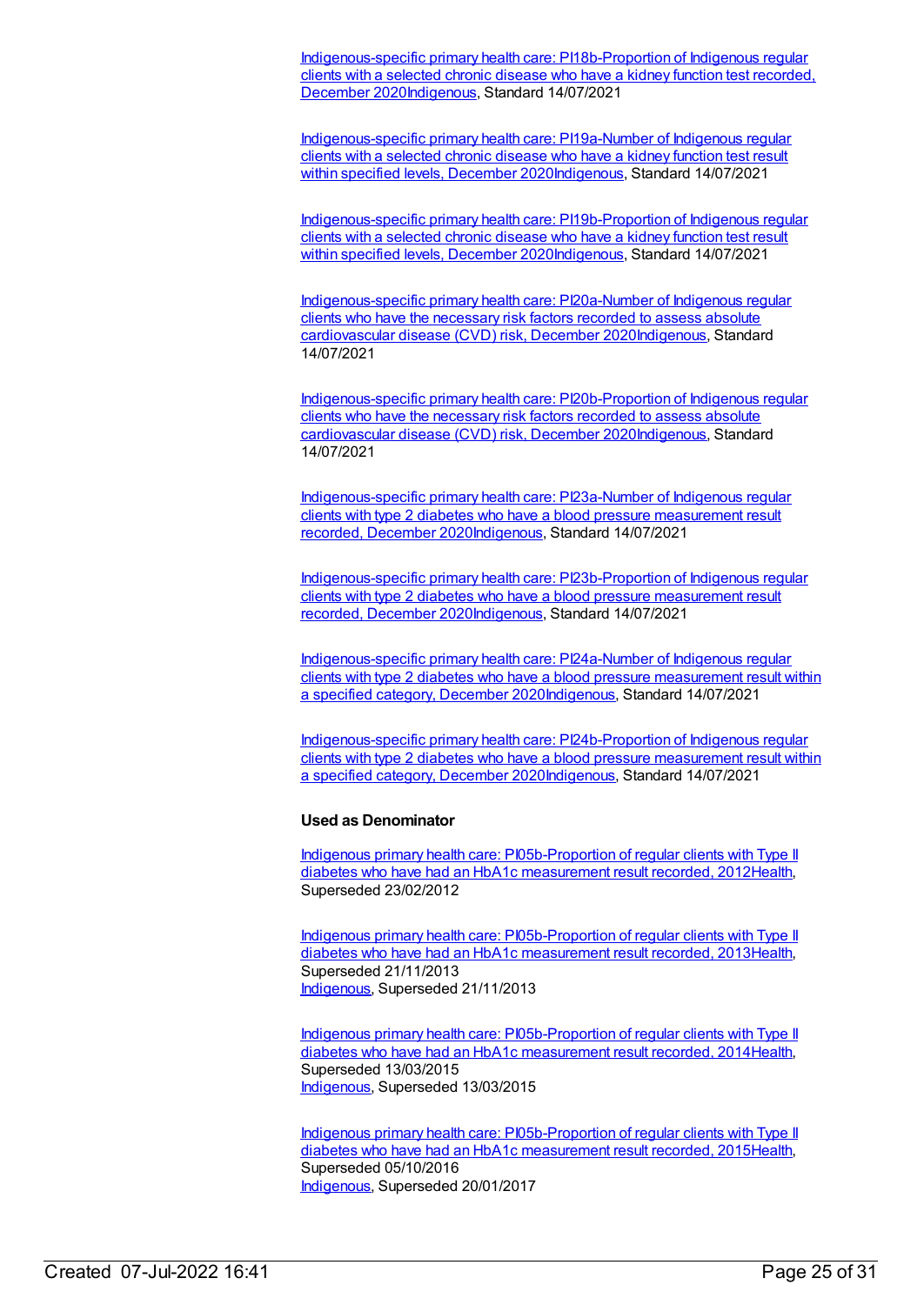Indigenous primary health care: [PI05b-Proportion](https://meteor.aihw.gov.au/content/663926) of regular clients with Type II diabetes who have had an HbA1c measurement result recorded, 2015- 201[7Health](https://meteor.aihw.gov.au/RegistrationAuthority/12), Superseded 25/01/2018 [Indigenous](https://meteor.aihw.gov.au/RegistrationAuthority/6), Superseded 27/02/2018

Indigenous primary health care: [PI05b-Proportion](https://meteor.aihw.gov.au/content/686352) of regular clients with Type II diabetes who have had an HbA1c measurement result recorded, 2015- 201[7Health](https://meteor.aihw.gov.au/RegistrationAuthority/12), Superseded 17/10/2018 [Indigenous](https://meteor.aihw.gov.au/RegistrationAuthority/6), Superseded 17/10/2018

Indigenous primary health care: [PI05b-Proportion](https://meteor.aihw.gov.au/content/687941) of regular clients with Type II diabetes who have had an HbA1c measurement result recorded, 2018- 201[9Health](https://meteor.aihw.gov.au/RegistrationAuthority/12), Superseded 16/01/2020 [Indigenous](https://meteor.aihw.gov.au/RegistrationAuthority/6), Superseded 14/07/2021

Indigenous primary health care: [PI05b-Proportion](https://meteor.aihw.gov.au/content/717285) of regular clients with Type II diabetes who have had an HbA1c measurement result recorded, June 202[0Health](https://meteor.aihw.gov.au/RegistrationAuthority/12), Retired 13/10/2021 [Indigenous](https://meteor.aihw.gov.au/RegistrationAuthority/6), Superseded 14/07/2021

Indigenous primary health care: [PI06b-Proportion](https://meteor.aihw.gov.au/content/441158) of regular clients with Type II diabetes whose HbA1c measurement result was within a specified level, 201[2Health](https://meteor.aihw.gov.au/RegistrationAuthority/12), Superseded 23/02/2012

Indigenous primary health care: [PI06b-Proportion](https://meteor.aihw.gov.au/content/468100) of regular clients with Type II diabetes whose HbA1c measurement result was within a specified level, 201[3Health](https://meteor.aihw.gov.au/RegistrationAuthority/12), Superseded 21/11/2013 [Indigenous](https://meteor.aihw.gov.au/RegistrationAuthority/6), Superseded 21/11/2013

Indigenous primary health care: [PI06b-Proportion](https://meteor.aihw.gov.au/content/504706) of regular clients with Type II diabetes whose HbA1c measurement result was within a specified level, 201[4Health](https://meteor.aihw.gov.au/RegistrationAuthority/12), Superseded 13/03/2015 [Indigenous](https://meteor.aihw.gov.au/RegistrationAuthority/6), Superseded 13/03/2015

Indigenous primary health care: [PI06b-Proportion](https://meteor.aihw.gov.au/content/589004) of regular clients with Type II diabetes whose HbA1c measurement result was within a specified level, 201[5Health](https://meteor.aihw.gov.au/RegistrationAuthority/12), Superseded 05/10/2016 [Indigenous](https://meteor.aihw.gov.au/RegistrationAuthority/6), Superseded 20/01/2017

Indigenous primary health care: [PI06b-Proportion](https://meteor.aihw.gov.au/content/663930) of regular clients with Type II diabetes whose HbA1c measurement result was within a specified level, 2015- 201[7Health](https://meteor.aihw.gov.au/RegistrationAuthority/12), Superseded 25/01/2018 [Indigenous](https://meteor.aihw.gov.au/RegistrationAuthority/6), Superseded 27/02/2018

Indigenous primary health care: [PI06b-Proportion](https://meteor.aihw.gov.au/content/686356) of regular clients with Type II diabetes whose HbA1c measurement result was within a specified level, 2015- 201[7Health](https://meteor.aihw.gov.au/RegistrationAuthority/12), Superseded 17/10/2018 [Indigenous](https://meteor.aihw.gov.au/RegistrationAuthority/6), Superseded 17/10/2018

Indigenous primary health care: [PI06b-Proportion](https://meteor.aihw.gov.au/content/687945) of regular clients with Type II diabetes whose HbA1c measurement result was within a specified level, 2018- 201[9Health](https://meteor.aihw.gov.au/RegistrationAuthority/12), Superseded 16/01/2020 [Indigenous](https://meteor.aihw.gov.au/RegistrationAuthority/6), Superseded 14/07/2021

Indigenous primary health care: [PI06b-Proportion](https://meteor.aihw.gov.au/content/717289) of regular clients with Type II diabetes whose HbA1c measurement result was within a specified level, June 202[0Health](https://meteor.aihw.gov.au/RegistrationAuthority/12), Retired 13/10/2021 [Indigenous](https://meteor.aihw.gov.au/RegistrationAuthority/6), Superseded 14/07/2021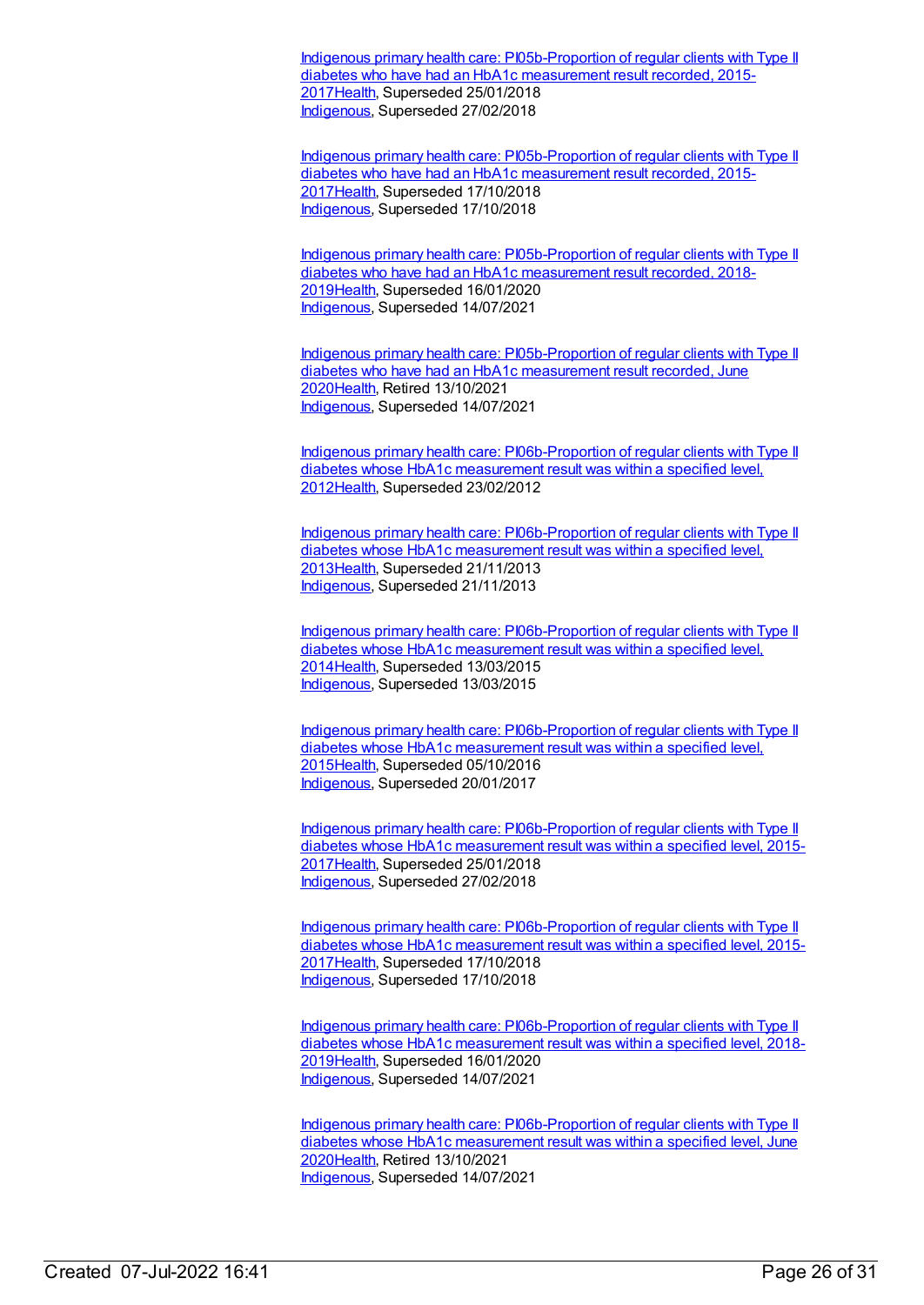Indigenous primary health care: [PI07b-Proportion](https://meteor.aihw.gov.au/content/504677) of regular clients with a chronic disease for whom a GP Management Plan (MBS Item 721) was claimed. 201[4Health](https://meteor.aihw.gov.au/RegistrationAuthority/12), Superseded 13/03/2015 [Indigenous](https://meteor.aihw.gov.au/RegistrationAuthority/6), Superseded 13/03/2015

Indigenous primary health care: [PI07b-Proportion](https://meteor.aihw.gov.au/content/589008) of regular clients with a chronic disease for whom a GP Management Plan (MBS Item 721) was claimed, 201[5Health](https://meteor.aihw.gov.au/RegistrationAuthority/12), Superseded 05/10/2016 [Indigenous](https://meteor.aihw.gov.au/RegistrationAuthority/6), Superseded 20/01/2017

Indigenous primary health care: [PI07b-Proportion](https://meteor.aihw.gov.au/content/663937) of regular clients with a chronic disease for whom a GP Management Plan (MBS Item 721) was claimed, 2015- 201[7Health](https://meteor.aihw.gov.au/RegistrationAuthority/12), Superseded 25/01/2018 [Indigenous](https://meteor.aihw.gov.au/RegistrationAuthority/6), Superseded 27/02/2018

Indigenous primary health care: [PI07b-Proportion](https://meteor.aihw.gov.au/content/686438) of regular clients with a chronic disease for whom a GP Management Plan (MBS Item 721) was claimed, 2015-201[7Health](https://meteor.aihw.gov.au/RegistrationAuthority/12), Superseded 17/10/2018 [Indigenous](https://meteor.aihw.gov.au/RegistrationAuthority/6), Superseded 17/10/2018

Indigenous primary health care: [PI07b-Proportion](https://meteor.aihw.gov.au/content/687950) of regular clients with a chronic disease for whom a GP Management Plan (MBS Item 721) was claimed, 2018- 201[9Health](https://meteor.aihw.gov.au/RegistrationAuthority/12), Superseded 16/01/2020 [Indigenous](https://meteor.aihw.gov.au/RegistrationAuthority/6), Superseded 14/07/2021

Indigenous primary health care: [PI07b-Proportion](https://meteor.aihw.gov.au/content/717294) of regular clients with a chronic disease for whom a GP Management Plan (MBS Item 721) was claimed, June 202[0Health](https://meteor.aihw.gov.au/RegistrationAuthority/12), Retired 13/10/2021 [Indigenous](https://meteor.aihw.gov.au/RegistrationAuthority/6), Superseded 14/07/2021

Indigenous primary health care: [PI07b-Proportion](https://meteor.aihw.gov.au/content/432523) of regular clients with a chronic disease who have received a GP Management Plan (MBS Item 721), 201[2Health](https://meteor.aihw.gov.au/RegistrationAuthority/12), Superseded 23/02/2012

Indigenous primary health care: [PI07b-Proportion](https://meteor.aihw.gov.au/content/468104) of regular clients with a chronic disease who have received a GP Management Plan (MBS Item 721), 201[3Health](https://meteor.aihw.gov.au/RegistrationAuthority/12), Superseded 21/11/2013 [Indigenous](https://meteor.aihw.gov.au/RegistrationAuthority/6), Superseded 21/11/2013

Indigenous primary health care: [PI08b-Proportion](https://meteor.aihw.gov.au/content/504681) of regular clients with a chronic disease for whom a Team Care Arrangement (MBS Item 723) was claimed, 201[4Health](https://meteor.aihw.gov.au/RegistrationAuthority/12), Superseded 13/03/2015 [Indigenous](https://meteor.aihw.gov.au/RegistrationAuthority/6), Superseded 13/03/2015

Indigenous primary health care: [PI08b-Proportion](https://meteor.aihw.gov.au/content/589016) of regular clients with a chronic disease for whom a Team Care Arrangement (MBS Item 723) was claimed, 201[5Health](https://meteor.aihw.gov.au/RegistrationAuthority/12), Superseded 05/10/2016 [Indigenous](https://meteor.aihw.gov.au/RegistrationAuthority/6), Superseded 20/01/2017

Indigenous primary health care: [PI08b-Proportion](https://meteor.aihw.gov.au/content/663942) of regular clients with a chronic disease for whom a Team Care Arrangement (MBS Item 723) was claimed, 2015-201[7Health](https://meteor.aihw.gov.au/RegistrationAuthority/12), Superseded 25/01/2018 [Indigenous](https://meteor.aihw.gov.au/RegistrationAuthority/6), Superseded 27/02/2018

Indigenous primary health care: [PI08b-Proportion](https://meteor.aihw.gov.au/content/686445) of regular clients with a chronic disease for whom a Team Care Arrangement (MBS Item 723) was claimed, 2015-201[7Health](https://meteor.aihw.gov.au/RegistrationAuthority/12), Superseded 17/10/2018 [Indigenous](https://meteor.aihw.gov.au/RegistrationAuthority/6), Superseded 17/10/2018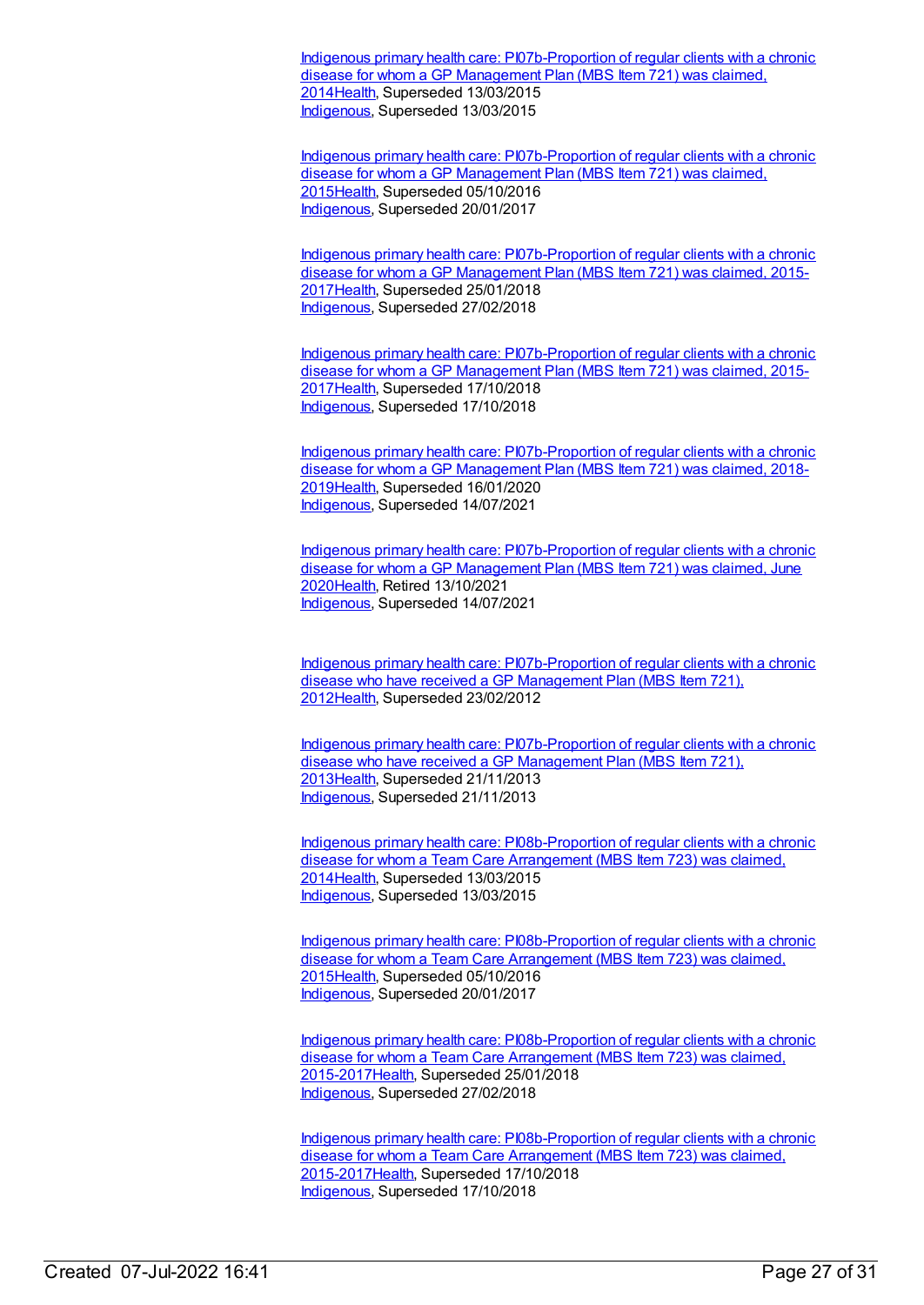Indigenous primary health care: [PI08b-Proportion](https://meteor.aihw.gov.au/content/687954) of regular clients with a chronic disease for whom a Team Care Arrangement (MBS Item 723) was claimed, 2018-201[9Health](https://meteor.aihw.gov.au/RegistrationAuthority/12), Superseded 16/01/2020 [Indigenous](https://meteor.aihw.gov.au/RegistrationAuthority/6), Superseded 14/07/2021

Indigenous primary health care: [PI08b-Proportion](https://meteor.aihw.gov.au/content/717298) of regular clients with a chronic disease for whom a Team Care Arrangement (MBS Item 723) was claimed, June 202[0Health](https://meteor.aihw.gov.au/RegistrationAuthority/12), Retired 13/10/2021 [Indigenous](https://meteor.aihw.gov.au/RegistrationAuthority/6), Superseded 14/07/2021

Indigenous primary health care: [PI08b-Proportion](https://meteor.aihw.gov.au/content/432533) of regular clients with a chronic disease who have received a Team Care Arrangement (MBS Item 723), 201[2Health](https://meteor.aihw.gov.au/RegistrationAuthority/12), Superseded 23/02/2012

Indigenous primary health care: [PI08b-Proportion](https://meteor.aihw.gov.au/content/468108) of regular clients with a chronic disease who have received a Team Care Arrangement (MBS Item 723), 201[3Health](https://meteor.aihw.gov.au/RegistrationAuthority/12), Superseded 21/11/2013 [Indigenous](https://meteor.aihw.gov.au/RegistrationAuthority/6), Superseded 21/11/2013

Indigenous primary health care: [PI15b-Proportion](https://meteor.aihw.gov.au/content/687984) of regular clients with Type II diabetes or chronic obstructive pulmonary disease (COPD) who are immunised against influenza, 2018-201[9Health](https://meteor.aihw.gov.au/RegistrationAuthority/12), Superseded 16/01/2020 [Indigenous](https://meteor.aihw.gov.au/RegistrationAuthority/6), Superseded 14/07/2021

Indigenous primary health care: [PI15b-Proportion](https://meteor.aihw.gov.au/content/717326) of regular clients with Type II diabetes or chronic obstructive pulmonary disease (COPD) who are immunised against influenza, June 202[0Health](https://meteor.aihw.gov.au/RegistrationAuthority/12), Retired 13/10/2021 [Indigenous](https://meteor.aihw.gov.au/RegistrationAuthority/6), Superseded 14/07/2021

Indigenous primary health care: [PI15b-Proportion](https://meteor.aihw.gov.au/content/438127) of regular clients with Type II diabetes or COPD who are immunised against influenza, 201[3Health](https://meteor.aihw.gov.au/RegistrationAuthority/12), Superseded 21/11/2013 [Indigenous](https://meteor.aihw.gov.au/RegistrationAuthority/6), Superseded 21/11/2013

Indigenous primary health care: [PI15b-Proportion](https://meteor.aihw.gov.au/content/504741) of regular clients with Type II diabetes or COPD who are immunised against influenza, 201[4Health](https://meteor.aihw.gov.au/RegistrationAuthority/12), Superseded 13/03/2015 [Indigenous](https://meteor.aihw.gov.au/RegistrationAuthority/6), Superseded 13/03/2015

Indigenous primary health care: [PI15b-Proportion](https://meteor.aihw.gov.au/content/589059) of regular clients with Type II diabetes or COPD who are immunised against influenza, 201[5Health](https://meteor.aihw.gov.au/RegistrationAuthority/12), Superseded 05/10/2016 [Indigenous](https://meteor.aihw.gov.au/RegistrationAuthority/6), Superseded 20/01/2017

Indigenous primary health care: [PI15b-Proportion](https://meteor.aihw.gov.au/content/663961) of regular clients with Type II diabetes or COPD who are immunised against influenza, 2015-2017[Health](https://meteor.aihw.gov.au/RegistrationAuthority/12), Superseded 25/01/2018 [Indigenous](https://meteor.aihw.gov.au/RegistrationAuthority/6), Superseded 27/02/2018

Indigenous primary health care: [PI15b-Proportion](https://meteor.aihw.gov.au/content/686388) of regular clients with Type II diabetes or COPD who are immunised against influenza, 2015-2017[Health](https://meteor.aihw.gov.au/RegistrationAuthority/12), Superseded 17/10/2018 [Indigenous](https://meteor.aihw.gov.au/RegistrationAuthority/6), Superseded 17/10/2018

Indigenous primary health care: [PI18b-Proportion](https://meteor.aihw.gov.au/content/438145) of regular clients with a selected chronic disease who have had a kidney function test, 201[3Health](https://meteor.aihw.gov.au/RegistrationAuthority/12), Superseded 21/11/2013 [Indigenous](https://meteor.aihw.gov.au/RegistrationAuthority/6), Superseded 21/11/2013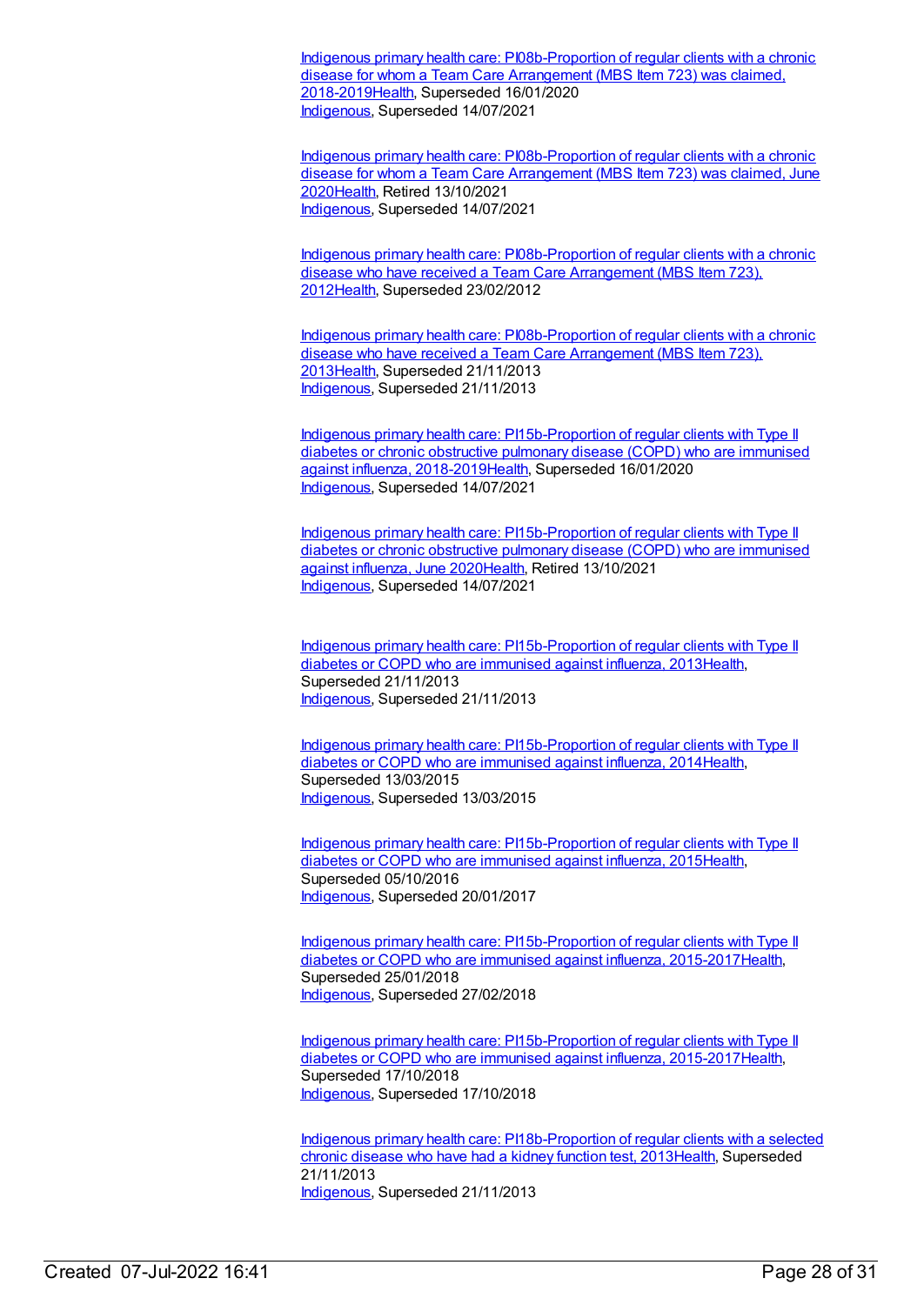Indigenous primary health care: [PI18b-Proportion](https://meteor.aihw.gov.au/content/504788) of regular clients with a selected chronic disease who have had a kidney function test, 201[4Health](https://meteor.aihw.gov.au/RegistrationAuthority/12), Superseded 13/03/2015

[Indigenous](https://meteor.aihw.gov.au/RegistrationAuthority/6), Superseded 13/03/2015

Indigenous primary health care: [PI18b-Proportion](https://meteor.aihw.gov.au/content/589069) of regular clients with a selected chronic disease who have had a kidney function test, 201[5Health](https://meteor.aihw.gov.au/RegistrationAuthority/12), Superseded 05/10/2016 [Indigenous](https://meteor.aihw.gov.au/RegistrationAuthority/6), Superseded 20/01/2017

Indigenous primary health care: [PI18b-Proportion](https://meteor.aihw.gov.au/content/663969) of regular clients with a selected chronic disease who have had a kidney function test, 2015-201[7Health](https://meteor.aihw.gov.au/RegistrationAuthority/12), Superseded 25/01/2018 [Indigenous](https://meteor.aihw.gov.au/RegistrationAuthority/6), Superseded 27/02/2018

Indigenous primary health care: [PI18b-Proportion](https://meteor.aihw.gov.au/content/686364) of regular clients with a selected chronic disease who have had a kidney function test, 2015-201[7Health](https://meteor.aihw.gov.au/RegistrationAuthority/12), Superseded 17/10/2018 [Indigenous](https://meteor.aihw.gov.au/RegistrationAuthority/6), Superseded 17/10/2018

Indigenous primary health care: [PI18b-Proportion](https://meteor.aihw.gov.au/content/687998) of regular clients with a selected chronic disease who have had a kidney function test, 2018-201[9Health](https://meteor.aihw.gov.au/RegistrationAuthority/12), Superseded 16/01/2020 [Indigenous](https://meteor.aihw.gov.au/RegistrationAuthority/6), Superseded 14/07/2021

Indigenous primary health care: [PI18b-Proportion](https://meteor.aihw.gov.au/content/717340) of regular clients with a selected chronic disease who have had a kidney function test, June 2020[Health](https://meteor.aihw.gov.au/RegistrationAuthority/12), Retired 13/10/2021 [Indigenous](https://meteor.aihw.gov.au/RegistrationAuthority/6), Superseded 14/07/2021

Indigenous primary health care: [PI19b-Proportion](https://meteor.aihw.gov.au/content/594108) of regular clients with a selected chronic disease who have had a kidney function test with results within specified levels, 2015[Health](https://meteor.aihw.gov.au/RegistrationAuthority/12), Superseded 05/10/2016 [Indigenous](https://meteor.aihw.gov.au/RegistrationAuthority/6), Superseded 20/01/2017

Indigenous primary health care: [PI19b-Proportion](https://meteor.aihw.gov.au/content/663976) of regular clients with a selected chronic disease who have had a kidney function test with results within specified levels, 2015-201[7Health,](https://meteor.aihw.gov.au/RegistrationAuthority/12) Superseded 25/01/2018 [Indigenous](https://meteor.aihw.gov.au/RegistrationAuthority/6), Superseded 27/02/2018

Indigenous primary health care: [PI19b-Proportion](https://meteor.aihw.gov.au/content/686368) of regular clients with a selected chronic disease who have had a kidney function test with results within specified levels, 2015-201[7Health,](https://meteor.aihw.gov.au/RegistrationAuthority/12) Superseded 17/10/2018 [Indigenous](https://meteor.aihw.gov.au/RegistrationAuthority/6), Superseded 17/10/2018

Indigenous primary health care: [PI19b-Proportion](https://meteor.aihw.gov.au/content/688002) of regular clients with a selected chronic disease who have had a kidney function test with results within specified levels, 2018-201[9Health,](https://meteor.aihw.gov.au/RegistrationAuthority/12) Superseded 16/01/2020 [Indigenous](https://meteor.aihw.gov.au/RegistrationAuthority/6), Superseded 14/07/2021

Indigenous primary health care: [PI19b-Proportion](https://meteor.aihw.gov.au/content/717344) of regular clients with a selected chronic disease who have had a kidney function test with results within specified levels, June 202[0Health](https://meteor.aihw.gov.au/RegistrationAuthority/12), Retired 13/10/2021 [Indigenous](https://meteor.aihw.gov.au/RegistrationAuthority/6), Superseded 14/07/2021

Indigenous primary health care: [PI19b-Proportion](https://meteor.aihw.gov.au/content/481525) of regular clients with a selected chronic disease who have had an eGFR recorded with results within specified levels, 2014[Health](https://meteor.aihw.gov.au/RegistrationAuthority/12), Superseded 13/03/2015 [Indigenous](https://meteor.aihw.gov.au/RegistrationAuthority/6), Superseded 13/03/2015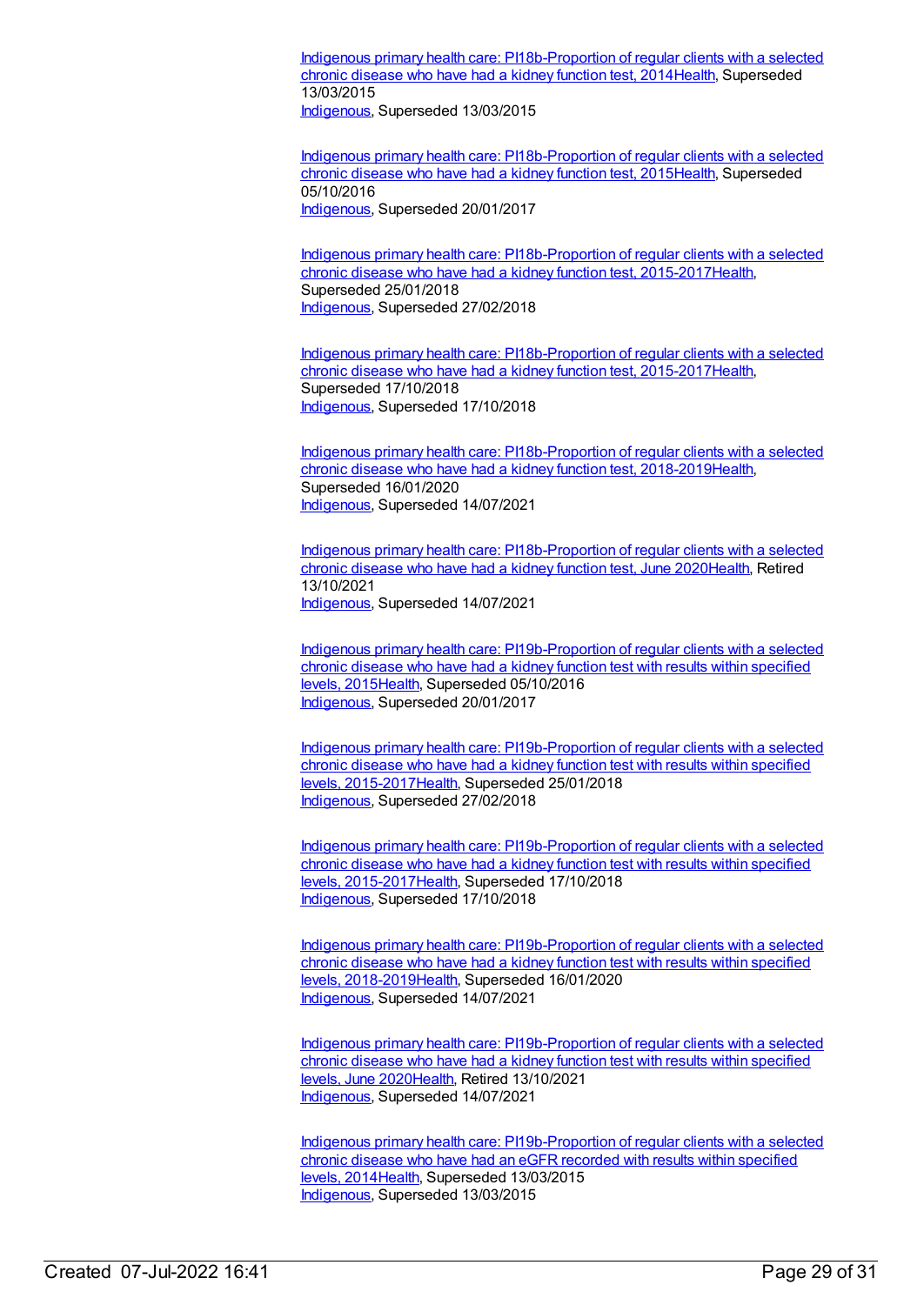Indigenous primary health care: [PI23b-Proportion](https://meteor.aihw.gov.au/content/441417) of regular clients with Type II diabetes who have had a blood pressure measurement result recorded, 201[2Health](https://meteor.aihw.gov.au/RegistrationAuthority/12), Superseded 23/02/2012

Indigenous primary health care: [PI23b-Proportion](https://meteor.aihw.gov.au/content/468128) of regular clients with Type II diabetes who have had a blood pressure measurement result recorded, 201[3Health](https://meteor.aihw.gov.au/RegistrationAuthority/12), Superseded 21/11/2013 [Indigenous](https://meteor.aihw.gov.au/RegistrationAuthority/6), Superseded 21/11/2013

Indigenous primary health care: [PI23b-Proportion](https://meteor.aihw.gov.au/content/504798) of regular clients with Type II diabetes who have had a blood pressure measurement result recorded, 201[4Health](https://meteor.aihw.gov.au/RegistrationAuthority/12), Superseded 13/03/2015 [Indigenous](https://meteor.aihw.gov.au/RegistrationAuthority/6), Superseded 13/03/2015

Indigenous primary health care: [PI23b-Proportion](https://meteor.aihw.gov.au/content/589081) of regular clients with Type II diabetes who have had a blood pressure measurement result recorded, 201[5Health](https://meteor.aihw.gov.au/RegistrationAuthority/12), Superseded 05/10/2016 [Indigenous](https://meteor.aihw.gov.au/RegistrationAuthority/6), Superseded 20/01/2017

Indigenous primary health care: [PI23b-Proportion](https://meteor.aihw.gov.au/content/663988) of regular clients with Type II diabetes who have had a blood pressure measurement result recorded, 2015- 201[7Health](https://meteor.aihw.gov.au/RegistrationAuthority/12), Superseded 25/01/2018 [Indigenous](https://meteor.aihw.gov.au/RegistrationAuthority/6), Superseded 27/02/2018

Indigenous primary health care: [PI23b-Proportion](https://meteor.aihw.gov.au/content/686381) of regular clients with Type II diabetes who have had a blood pressure measurement result recorded, 2015- 201[7Health](https://meteor.aihw.gov.au/RegistrationAuthority/12), Superseded 17/10/2018 [Indigenous](https://meteor.aihw.gov.au/RegistrationAuthority/6), Superseded 17/10/2018

Indigenous primary health care: [PI23b-Proportion](https://meteor.aihw.gov.au/content/688020) of regular clients with Type II diabetes who have had a blood pressure measurement result recorded, 2018- 201[9Health](https://meteor.aihw.gov.au/RegistrationAuthority/12), Superseded 16/01/2020 [Indigenous](https://meteor.aihw.gov.au/RegistrationAuthority/6), Superseded 14/07/2021

Indigenous primary health care: [PI23b-Proportion](https://meteor.aihw.gov.au/content/717362) of regular clients with Type II diabetes who have had a blood pressure measurement result recorded, June 202[0Health](https://meteor.aihw.gov.au/RegistrationAuthority/12), Retired 13/10/2021 [Indigenous](https://meteor.aihw.gov.au/RegistrationAuthority/6), Superseded 14/07/2021

Indigenous primary health care: [PI24b-Proportion](https://meteor.aihw.gov.au/content/441449) of regular clients with Type II diabetes whose blood pressure measurement result was less than or equal to 130/80 mmHg, 2012[Health](https://meteor.aihw.gov.au/RegistrationAuthority/12), Superseded 23/02/2012

Indigenous primary health care: [PI24b-Proportion](https://meteor.aihw.gov.au/content/468134) of regular clients with Type II diabetes whose blood pressure measurement result was less than or equal to 130/80 mmHg, 2013[Health](https://meteor.aihw.gov.au/RegistrationAuthority/12), Superseded 21/11/2013 [Indigenous](https://meteor.aihw.gov.au/RegistrationAuthority/6), Superseded 21/11/2013

Indigenous primary health care: [PI24b-Proportion](https://meteor.aihw.gov.au/content/504803) of regular clients with Type II diabetes whose blood pressure measurement result was less than or equal to 130/80 mmHg, 2014[Health](https://meteor.aihw.gov.au/RegistrationAuthority/12), Superseded 13/03/2015 [Indigenous](https://meteor.aihw.gov.au/RegistrationAuthority/6), Superseded 13/03/2015

Indigenous primary health care: [PI24b-Proportion](https://meteor.aihw.gov.au/content/589085) of regular clients with Type II diabetes whose blood pressure measurement result was less than or equal to 130/80 mmHg, 2015[Health](https://meteor.aihw.gov.au/RegistrationAuthority/12), Superseded 05/10/2016 [Indigenous](https://meteor.aihw.gov.au/RegistrationAuthority/6), Superseded 20/01/2017